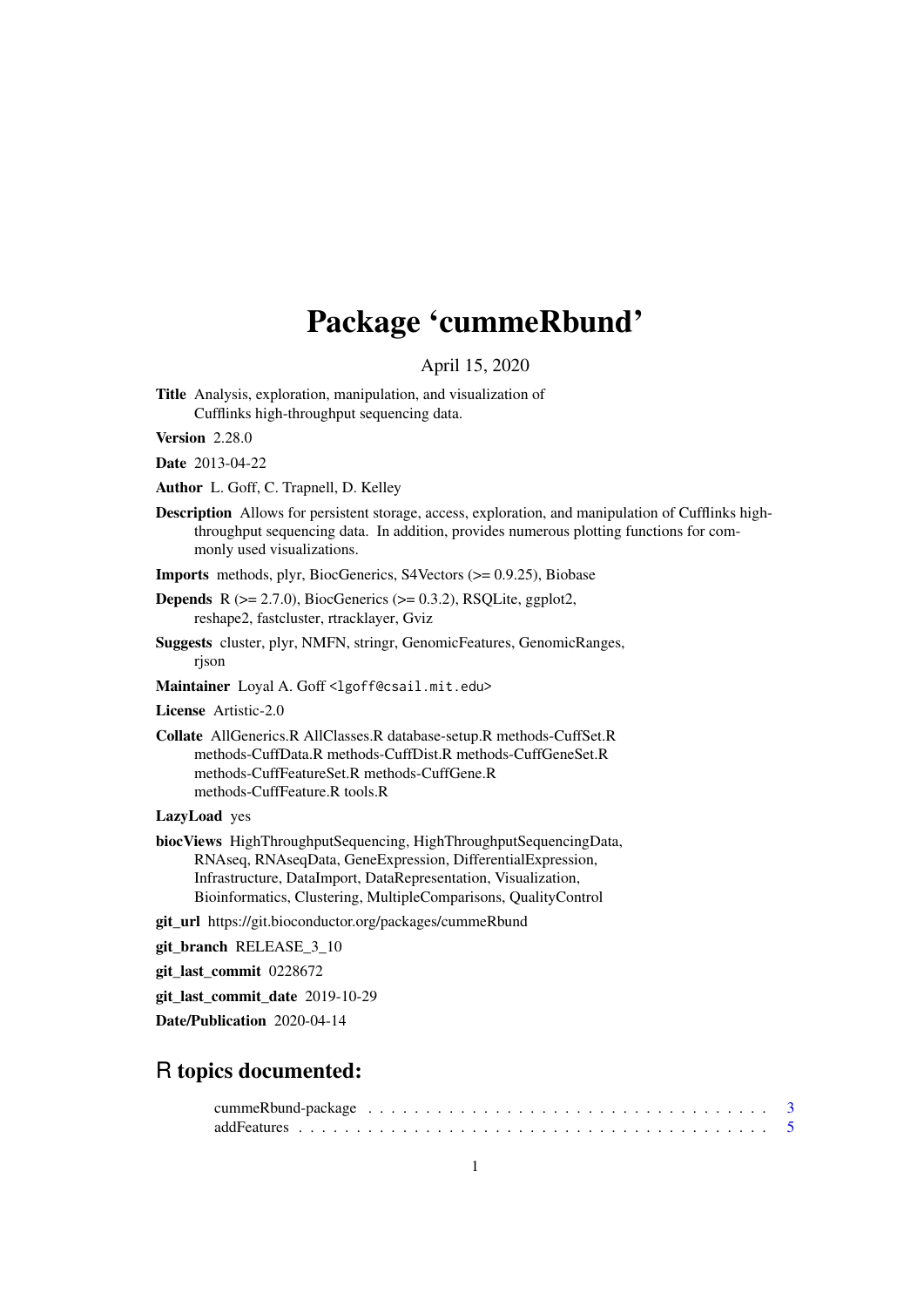| 6                                                                                                                                                                                                                                                                                                                                                                                                                                     |
|---------------------------------------------------------------------------------------------------------------------------------------------------------------------------------------------------------------------------------------------------------------------------------------------------------------------------------------------------------------------------------------------------------------------------------------|
| $\overline{7}$                                                                                                                                                                                                                                                                                                                                                                                                                        |
| 8                                                                                                                                                                                                                                                                                                                                                                                                                                     |
| 9                                                                                                                                                                                                                                                                                                                                                                                                                                     |
| 10                                                                                                                                                                                                                                                                                                                                                                                                                                    |
| 11                                                                                                                                                                                                                                                                                                                                                                                                                                    |
| 12                                                                                                                                                                                                                                                                                                                                                                                                                                    |
| 13                                                                                                                                                                                                                                                                                                                                                                                                                                    |
| 14                                                                                                                                                                                                                                                                                                                                                                                                                                    |
| 15                                                                                                                                                                                                                                                                                                                                                                                                                                    |
| 17                                                                                                                                                                                                                                                                                                                                                                                                                                    |
| 18                                                                                                                                                                                                                                                                                                                                                                                                                                    |
| 19                                                                                                                                                                                                                                                                                                                                                                                                                                    |
| 20                                                                                                                                                                                                                                                                                                                                                                                                                                    |
| 21                                                                                                                                                                                                                                                                                                                                                                                                                                    |
| 22                                                                                                                                                                                                                                                                                                                                                                                                                                    |
| 23                                                                                                                                                                                                                                                                                                                                                                                                                                    |
| 24                                                                                                                                                                                                                                                                                                                                                                                                                                    |
| 26                                                                                                                                                                                                                                                                                                                                                                                                                                    |
| 27                                                                                                                                                                                                                                                                                                                                                                                                                                    |
| 28                                                                                                                                                                                                                                                                                                                                                                                                                                    |
| 29                                                                                                                                                                                                                                                                                                                                                                                                                                    |
| 30                                                                                                                                                                                                                                                                                                                                                                                                                                    |
| 31                                                                                                                                                                                                                                                                                                                                                                                                                                    |
| 32                                                                                                                                                                                                                                                                                                                                                                                                                                    |
| $expressionPlot \n\t\ldots \n\t\ldots \n\t\ldots \n\t\ldots \n\t\ldots \n\t\ldots \n\t\ldots \n\t\ldots \n\t\ldots \n\t\ldots \n\t\ldots \n\t\ldots \n\t\ldots \n\t\ldots \n\t\ldots \n\t\ldots \n\t\ldots \n\t\ldots \n\t\ldots \n\t\ldots \n\t\ldots \n\t\ldots \n\t\ldots \n\t\ldots \n\t\ldots \n\t\ldots \n\t\ldots \n\t\ldots \n\t\ldots \n\t\ldots \n\t\ldots \n\t\ldots \n\t\ldots \n\t\ldots \n\t\ldots \n\t\ldots \n$<br>33 |
| 34                                                                                                                                                                                                                                                                                                                                                                                                                                    |
| 35                                                                                                                                                                                                                                                                                                                                                                                                                                    |
| 36                                                                                                                                                                                                                                                                                                                                                                                                                                    |
| 37                                                                                                                                                                                                                                                                                                                                                                                                                                    |
| 38                                                                                                                                                                                                                                                                                                                                                                                                                                    |
| 38                                                                                                                                                                                                                                                                                                                                                                                                                                    |
| 39                                                                                                                                                                                                                                                                                                                                                                                                                                    |
| 40                                                                                                                                                                                                                                                                                                                                                                                                                                    |
|                                                                                                                                                                                                                                                                                                                                                                                                                                       |
| 41                                                                                                                                                                                                                                                                                                                                                                                                                                    |
| 42<br>getGenes                                                                                                                                                                                                                                                                                                                                                                                                                        |
| getLevels<br>43<br>a constitution of the constitution of the constitution of the constitution of the constitution of the constitution of the constitution of the constitution of the constitution of the constitution of the constitution of the                                                                                                                                                                                      |
| 44                                                                                                                                                                                                                                                                                                                                                                                                                                    |
| 44                                                                                                                                                                                                                                                                                                                                                                                                                                    |
| 46<br>getSigTable                                                                                                                                                                                                                                                                                                                                                                                                                     |
| 47<br>JSdist                                                                                                                                                                                                                                                                                                                                                                                                                          |
| 48                                                                                                                                                                                                                                                                                                                                                                                                                                    |
| <b>JSdistVec</b><br>49                                                                                                                                                                                                                                                                                                                                                                                                                |
| 50                                                                                                                                                                                                                                                                                                                                                                                                                                    |
| 51                                                                                                                                                                                                                                                                                                                                                                                                                                    |
| 52<br>MAplot                                                                                                                                                                                                                                                                                                                                                                                                                          |
| 53                                                                                                                                                                                                                                                                                                                                                                                                                                    |
| 53<br><b>OCplots</b>                                                                                                                                                                                                                                                                                                                                                                                                                  |
| 54<br>readCufflinks                                                                                                                                                                                                                                                                                                                                                                                                                   |
| 56<br>repFpkm-methods                                                                                                                                                                                                                                                                                                                                                                                                                 |
| 57<br>replicates                                                                                                                                                                                                                                                                                                                                                                                                                      |
| runInfo<br>58                                                                                                                                                                                                                                                                                                                                                                                                                         |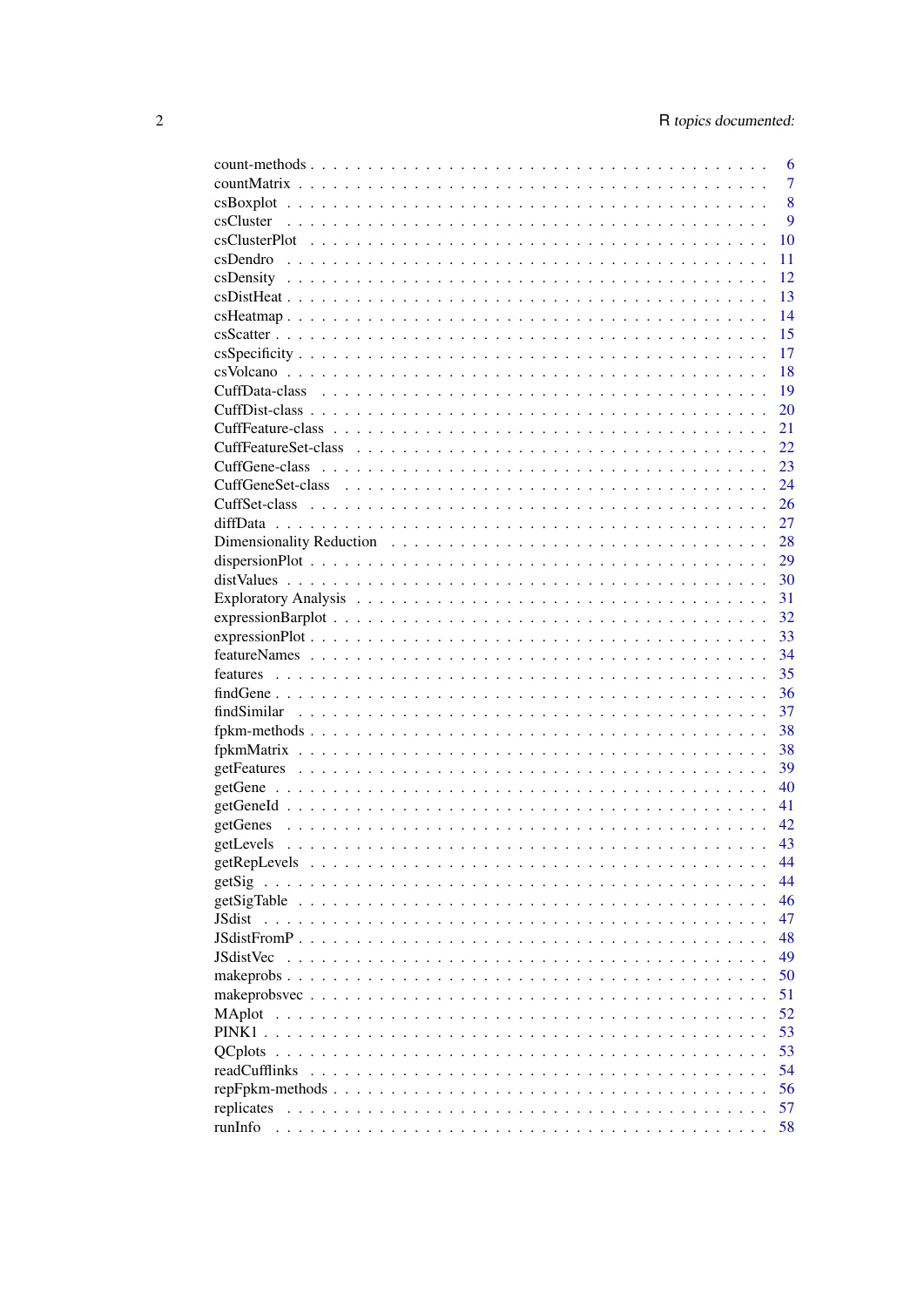### <span id="page-2-0"></span>cummeRbund-package 3

| Index |  |  |  |  |  |  |  |  |  |  |  |  |  |  |  |  |  |  |
|-------|--|--|--|--|--|--|--|--|--|--|--|--|--|--|--|--|--|--|
|       |  |  |  |  |  |  |  |  |  |  |  |  |  |  |  |  |  |  |
|       |  |  |  |  |  |  |  |  |  |  |  |  |  |  |  |  |  |  |
|       |  |  |  |  |  |  |  |  |  |  |  |  |  |  |  |  |  |  |
|       |  |  |  |  |  |  |  |  |  |  |  |  |  |  |  |  |  |  |
|       |  |  |  |  |  |  |  |  |  |  |  |  |  |  |  |  |  |  |

| cummeRbund-package | cummeRbund: The finishing touch on your Tuxedo workflow. Analysis,    |
|--------------------|-----------------------------------------------------------------------|
|                    | manipulation, and visualization of Cufflinks HTS data. $\sim$ package |
|                    | title $\sim$                                                          |

### Description

Allows for persistent storage, access, and manipulation of Cufflinks high-throughput sequencing data. In addition, provides numerous plotting functions for commonly used visualizations. ~~ A concise (1-5 lines) description of the package  $\sim$ 

### Details

| cummeRbund                                                                                                |
|-----------------------------------------------------------------------------------------------------------|
| 0.1.3                                                                                                     |
|                                                                                                           |
| $R$ ( $>= 2.7.0$ ), RSQLite, reshape2, ggplot2, methods                                                   |
| MIT License                                                                                               |
| AllGenerics.R AllClasses.R database-setup.R methods-CuffSet.R methods-CuffData.R methods-CuffDist.R       |
| LazyLoad: yes                                                                                             |
| bioc Views: HighThroughputSequencing, HighThroughputSequencingData, RNAseq, RNAseqData, GeneExpression, D |
| 2011-08-05 18:03:50 UTC; lgoff                                                                            |
| R 2.12.1; ; 2011-08-05 18:03:57 UTC; unix                                                                 |
|                                                                                                           |

### Index:

| Class "CuffData"                               |
|------------------------------------------------|
| Class "CuffDist"                               |
| Class "CuffFeature"                            |
| Class "CuffFeatureSet"                         |
| Class "CuffGene"                               |
| Class "CuffGeneSet"                            |
| Class "CuffSet"                                |
| Jensen-Shannon distance on columns             |
| addFeatures                                    |
| ~~ Methods for Function addFeatures in Package |
| 'cummeRbund' $\sim$                            |
| createDB                                       |
| csBoxplot                                      |
| ~~ Methods for Function csBoxplot in Package   |
| 'cummeRbund' $\sim$                            |
| Density plot of CuffData                       |
|                                                |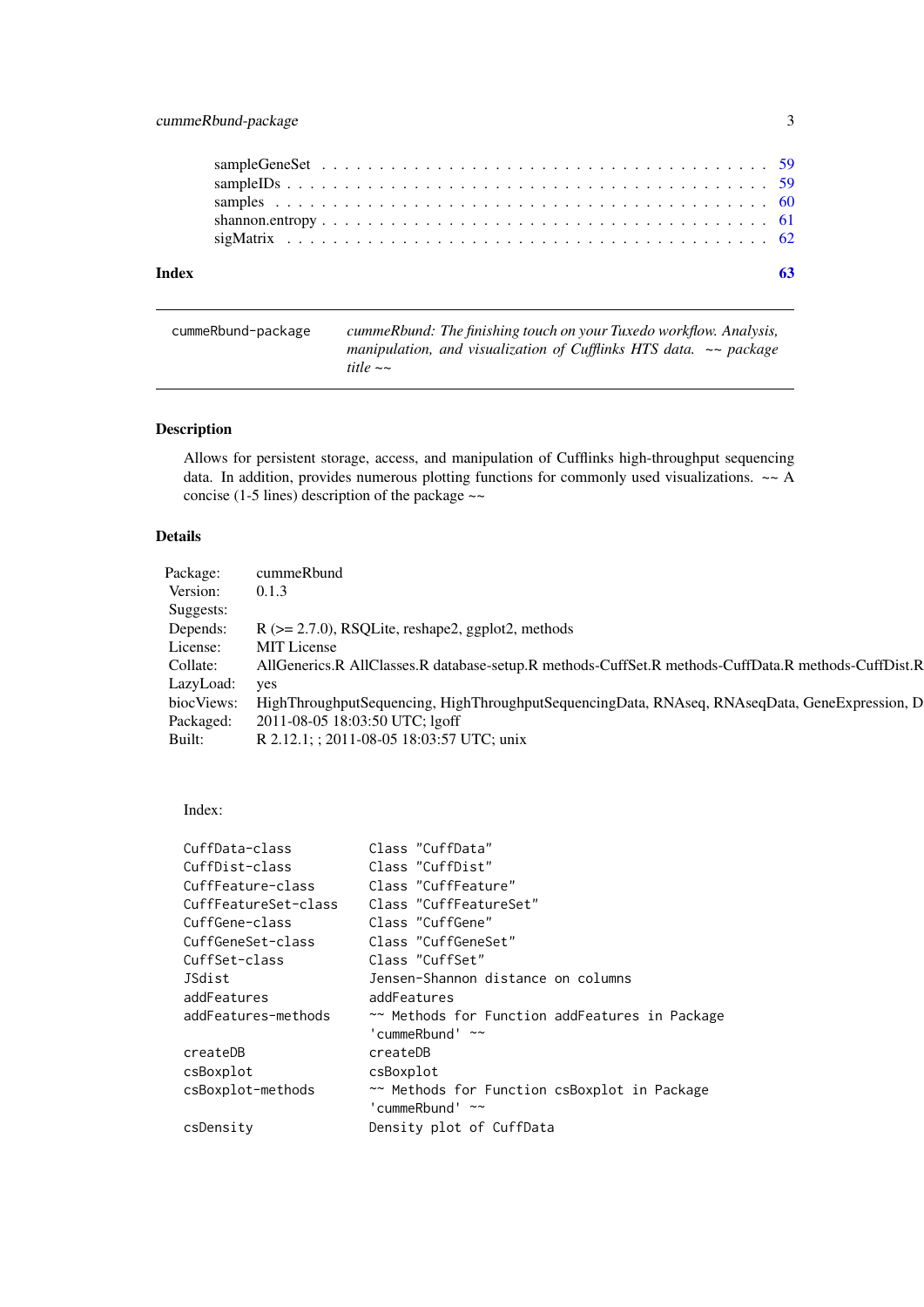```
csDensity-methods ~~ Methods for Function csDensity in Package
                     'cummeRbund' ~~
csHeatmap csHeatmap
csHeatmap-methods ~~ Methods for Function csHeatmap in Package
                     'cummeRbund' ~~
csScatter Scatter Plot
csScatter-methods \sim Methods for Function csScatter in Package
                     'cummeRbund' ~~
csVolcano Volcano Plot
csVolcano-methods ~~ Methods for Function csVolcano in Package
                     'cummeRbund' ~~
cummeRbund-package cummeRbund: The finishing touch on your Tuxedo
                    workflow. Analysis, manipulation, and
                    visualization of Cufflinks HTS data.
diffData Differential comparison data
diffData-methods ~~ Methods for Function diffData in Package
                     'cummeRbund' ~~
dim-methods ~~ Methods for Function dim in Package 'base'
                     \sim \simexpressionBarplot Barplot
expressionBarplot-methods
                     ~~ Methods for Function expressionBarplot in
                    Package 'cummeRbund' ~~
expressionPlot Expression Plot
expressionPlot-methods
                     ~~ Methods for Function expressionPlot in
                    Package 'cummeRbund' ~~
featureNames Feature names
featureNames-methods ~~ Methods for Function featureNames in Package
                     'cummeRbund' ~~
features Features
features-methods ~~ Methods for Function features in Package
                     'cummeRbund' ~~
fpkm Retrieve FPKM values
fpkm-methods ~~ Methods for Function fpkm in Package
                     'cummeRbund' ~~
fpkmMatrix Retrieve FPKM values as matrix
fpkmMatrix-methods ~~ Methods for Function fpkmMatrix in Package
                     'cummeRbund' ~~
getGene getGene
getGene-methods ~~ Methods for Function getGene in Package
                     'cummeRbund' ~~
getGenes getGenes
getGenes-methods \sim Methods for Function getGenes in Package
                     'cummeRbund' ~~
getLevels getLevels
getLevels-methods ~~ Methods for Function getLevels in Package
                     'cummeRbund' ~~
length-methods ~~ Methods for Function length in Package
                     'base' ~\simmakeprobs Transform a matrix into probabilities by
                    columns
```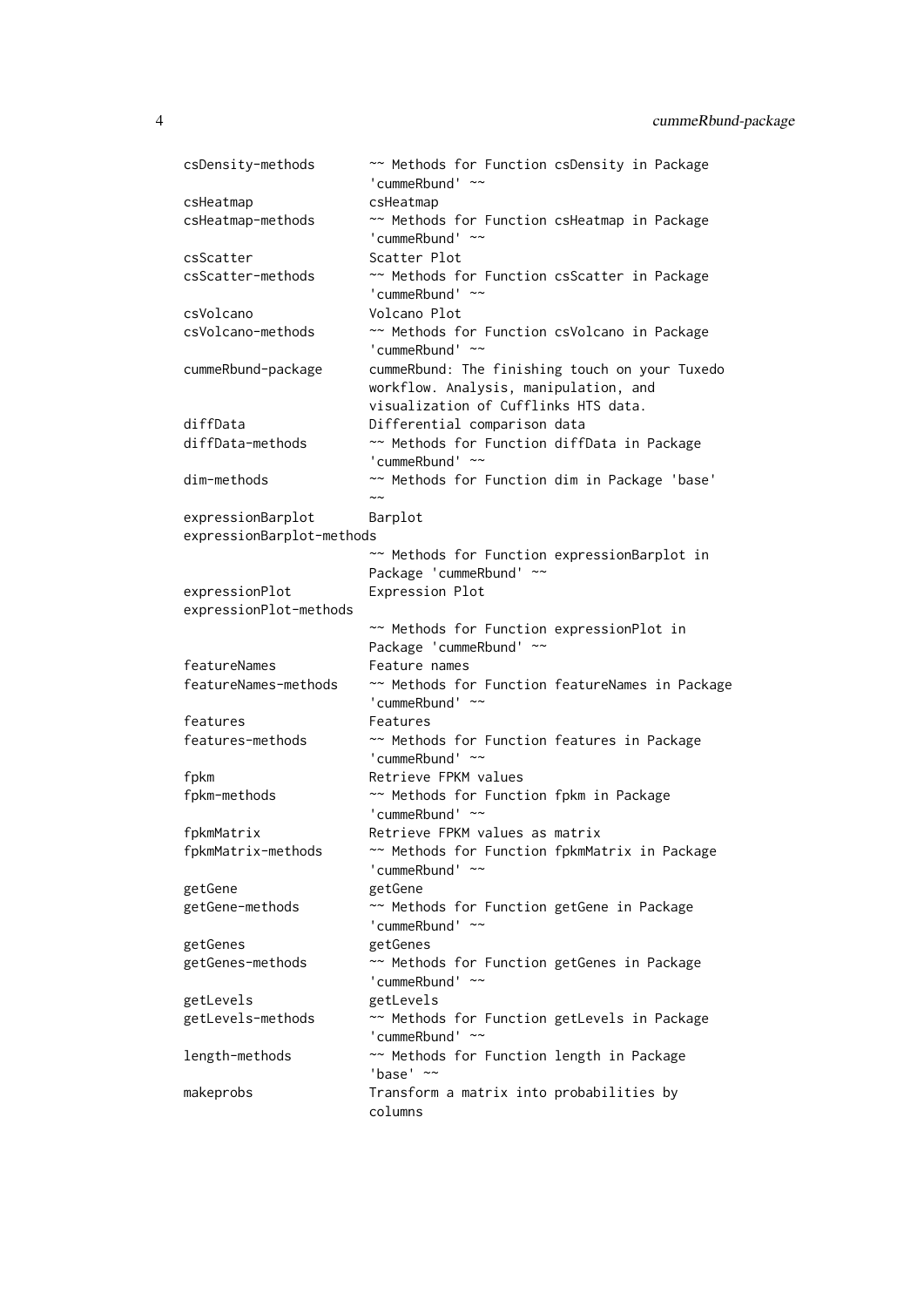#### <span id="page-4-0"></span>addFeatures 5

| readCufflinks   | readCufflinks                              |
|-----------------|--------------------------------------------|
| samples         | Get sample list from CuffData object       |
| samples-methods | ~~ Methods for Function samples in Package |
|                 | 'cummeRbund' $\sim$                        |
| shannon.entropy | Shannon entropy                            |

Further information is available in the following vignettes:

cummeRbund-manual An R package for visualization and analysis of Cufflinks high-throughput sequencing data (source

 $\sim$  An overview of how to use the package, including the most important  $\sim$   $\sim$  functions  $\sim$ 

### Author(s)

L. Goff, C. Trapnell

Maintainer: Loyal A. Goff <lgoff@csail.mit.edu>

#### References

~~ Literature or other references for background information ~~

addFeatures *addFeatures*

### Description

Adds a data.frame of features to a the SQLite backend database.

### Usage

```
## S4 method for signature 'CuffSet'
addFeatures(object, features, level="genes", ...)
```
### Arguments

| object   | An object of class ('CuffSet' or 'CuffData')                                                                                              |
|----------|-------------------------------------------------------------------------------------------------------------------------------------------|
| features | A data frame of features to add. 1st column MUST contain ids (ie. gene id for<br>'gene' features, isoform_id for 'isoform' features, etc) |
| level    | One of c('genes','isoforms','TSS','CDS') to indicate which type of featurs you<br>are being added, and to what data-level.                |
| $\cdot$  | Additional arguments.                                                                                                                     |

#### Details

None

#### Value

None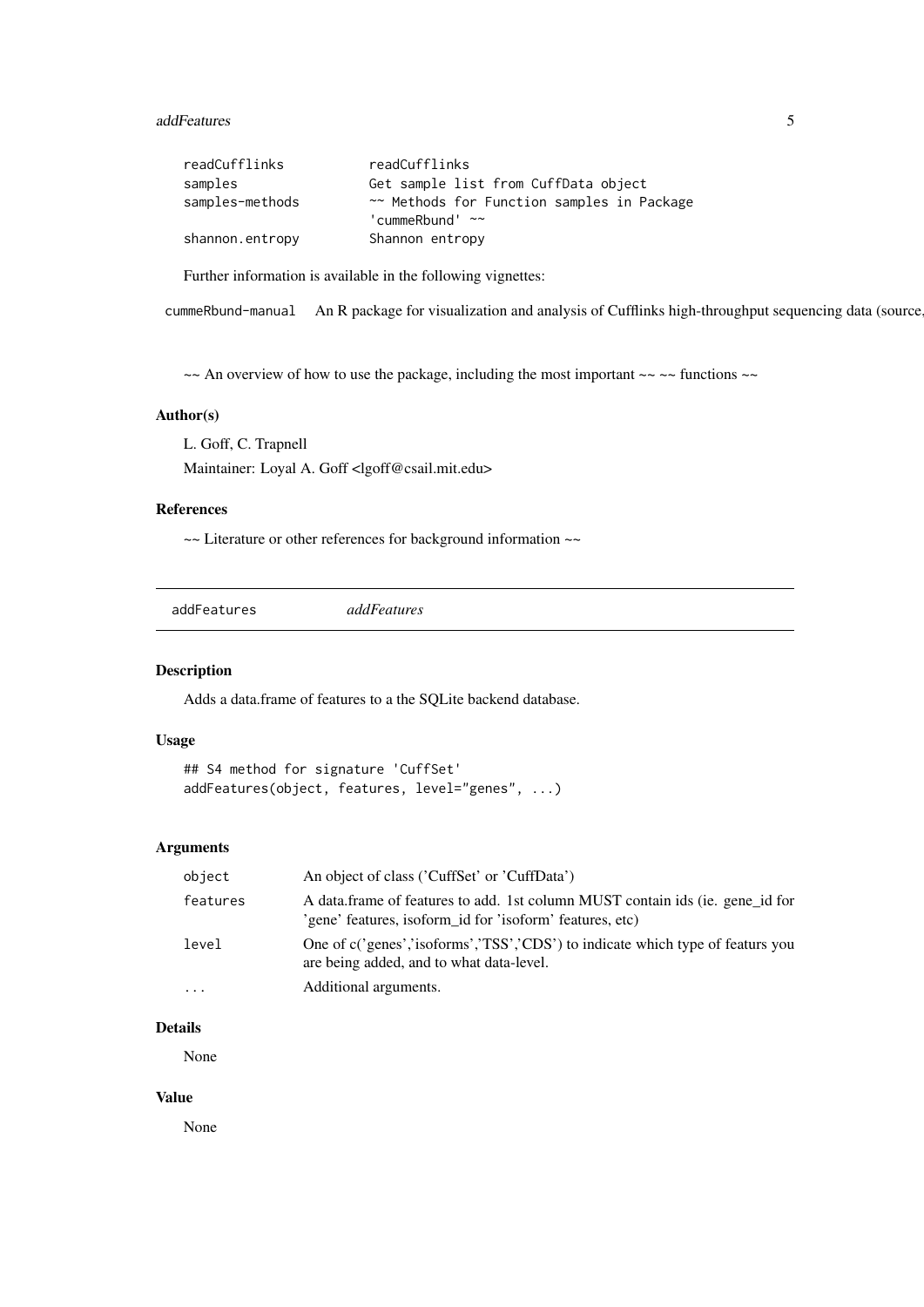#### Note

None

### Author(s)

Loyal A. Goff

### References

None

### Examples

#None yet.

count-methods *Retrieve count values (raw and normalized)*

### Description

Returns a data.frame from @count slot

#### Details

Returns a data.frame of count values.

### Value

A data.frame of count-level values for a set of features.

### Methods

```
signature(object = "CuffData")
signature(object = "CuffFeature")
signature(object = "CuffFeatureSet")
```
### Note

None

#### Author(s)

Loyal A. Goff

### References

None

### Examples

data(sampleData) count(PINK1)

<span id="page-5-0"></span>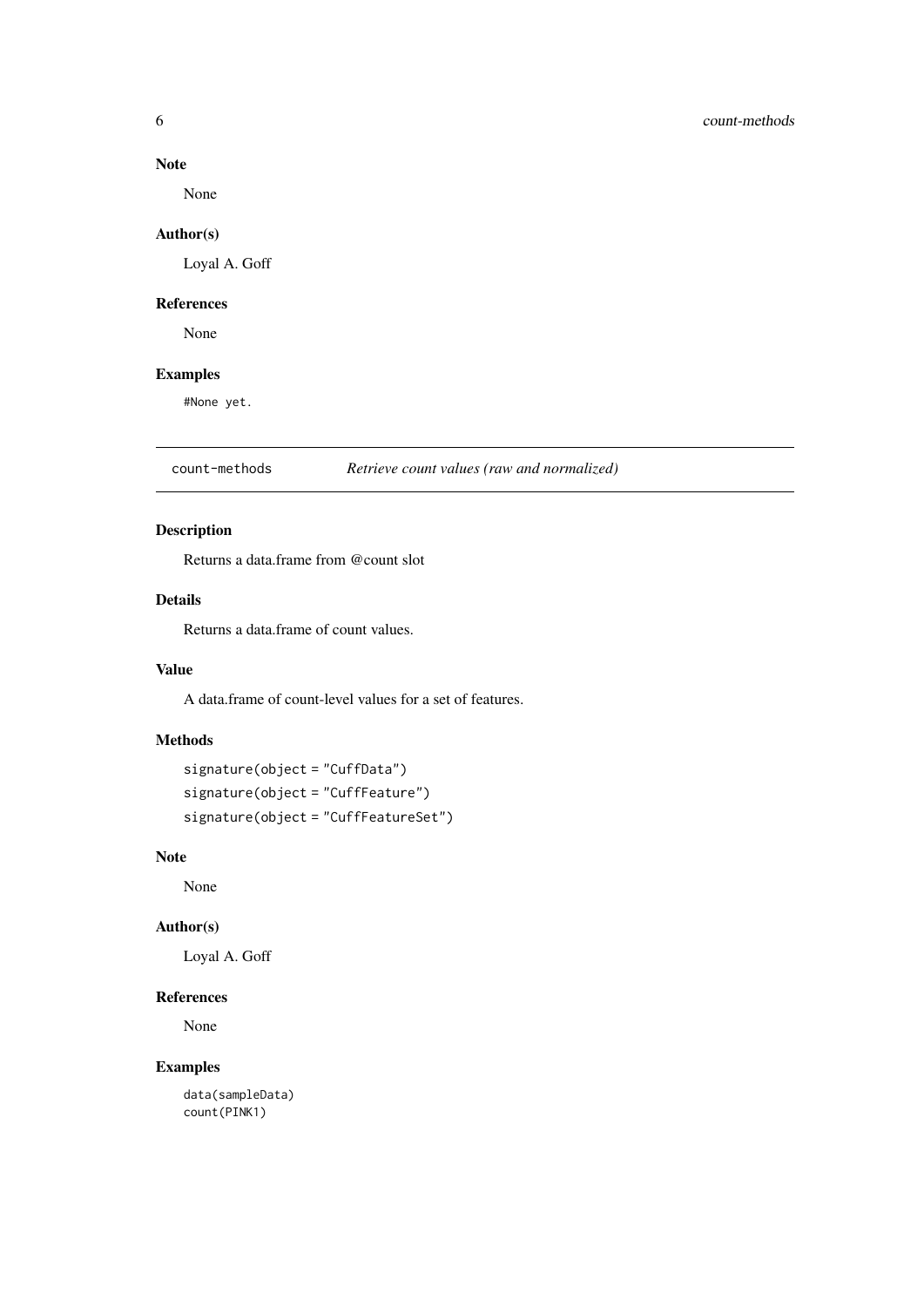<span id="page-6-0"></span>countMatrix *countMatrix*

### Description

Retrieve count values as gene by condition matrix

### Usage

```
## S4 method for signature 'CuffData'
countMatrix(object,fullnames=FALSE,sampleIdList)
## S4 method for signature 'CuffData'
repCountMatrix(object,fullnames=FALSE,repIdList)
```
### Arguments

| object       | An object of class ('CuffData','CuffFeatureSet','CuffGeneSet','CuffGene',or 'Cuff-<br>Feature')                 |
|--------------|-----------------------------------------------------------------------------------------------------------------|
| fullnames    | A logical value whether or not to concatenate gene short name and tracking id<br>values (easier to read labels) |
| sampleIdList | A vector of sample names to subset the resulting matrix.                                                        |
| repIdList    | A vector of replicate names to subset the resulting replicate matrix.                                           |

### Details

None.

### Value

A feature x condition matrix of count values.

### Note

None

#### Author(s)

Loyal A. Goff

#### References

None.

```
data(sampleData)
countMatrix(sampleGeneSet)
repCountMatrix(sampleGeneSet)
```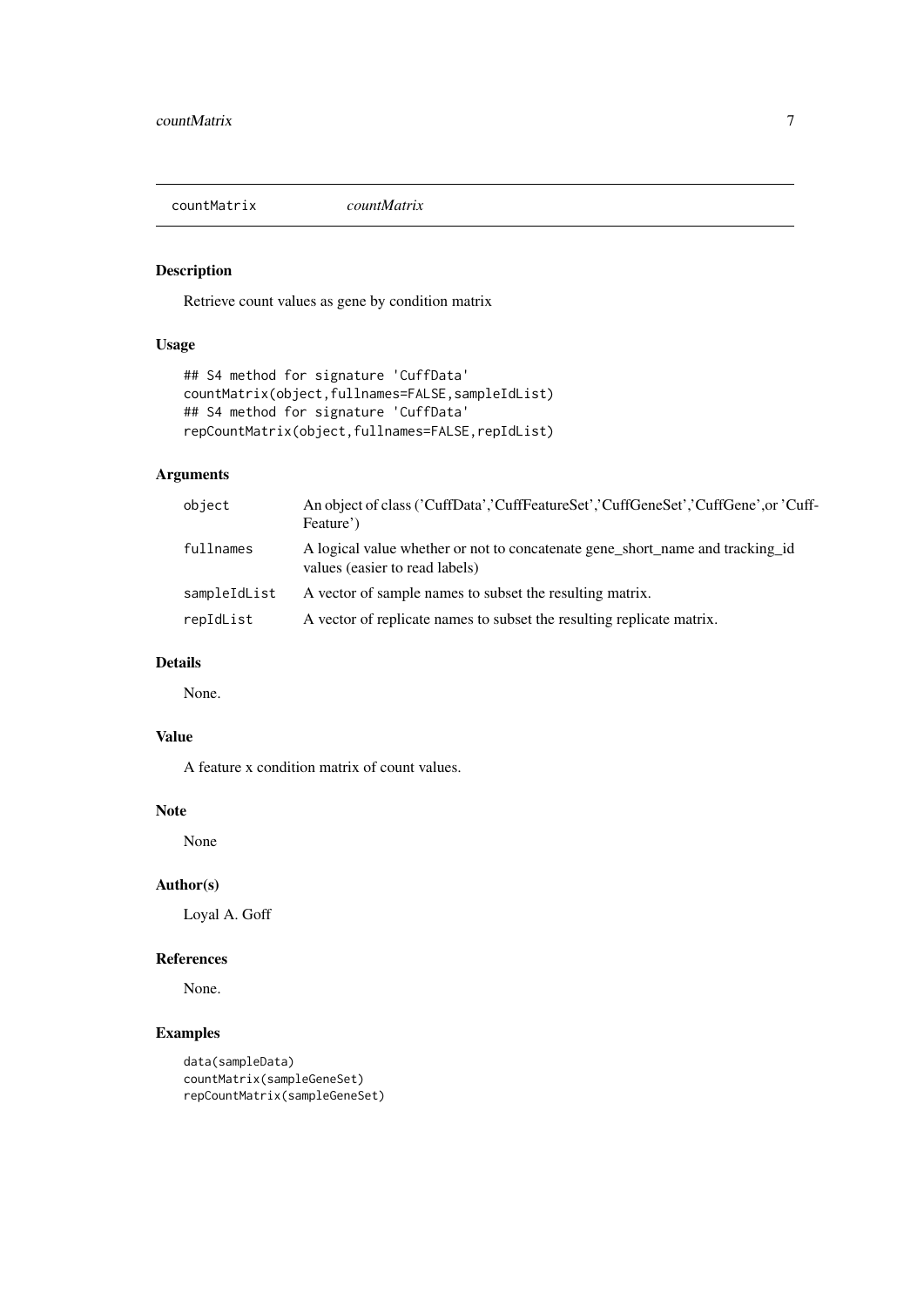<span id="page-7-0"></span>csBoxplot *csBoxplot*

### Description

Creates a ggplot2 plot object with a geom\_box layer displaying summary statistics for FPKM values across samples (x).

### Usage

```
## S4 method for signature 'CuffData'
csBoxplot(object, logMode=TRUE, pseudocount=0.0001, replicates=FALSE,...)
```
### Arguments

| object      | An object of class CuffData.                                                                     |
|-------------|--------------------------------------------------------------------------------------------------|
| logMode     | A logical argument to $log10$ -transform FPKM values.                                            |
| pseudocount | Value added to FPKM to avoid log-transform issues.                                               |
| replicates  | A logical value whether or not to plot individual replicates or aggregate condi-<br>tion values. |
| $\cdots$    | Additional arguments to csBoxplot                                                                |

### Details

None

### Value

A ggplot2 plot object with a geom\_box layer.

### Note

None

### Author(s)

Loyal A. Goff

#### References

None

```
a<-readCufflinks(system.file("extdata", package="cummeRbund")) #Read cufflinks data and create CuffSet object
genes<-a@genes #CuffData object for all genes
csBoxplot(genes)
```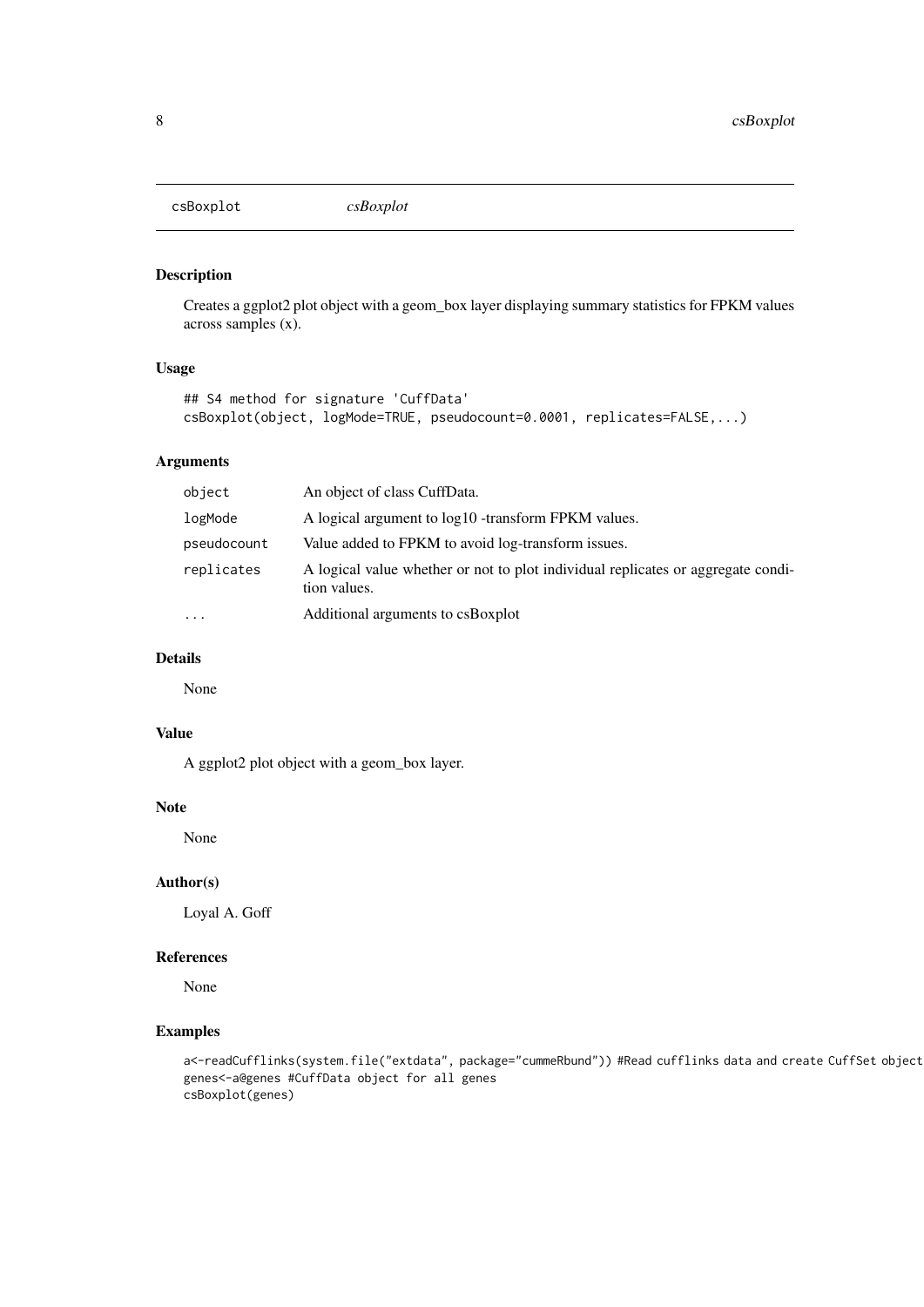<span id="page-8-0"></span>csCluster *csCluster*

### Description

Returns a ggplot2 plot object with geom\_line layer plotting FPKM values over conditions faceted by k-means clustering clusters. (Euclidean). This is very crude at this point. This does not return any of the clustering information directly, but if you want it, you can retrieve it from the ggplot object returned.

#### Usage

```
## S4 method for signature 'CuffFeatureSet'
csCluster(object,k,logMode=T,method = "none",pseudocount=1,...)
```
### Arguments

| object      | An object of class CuffFeatureSet.                                                                                                                                                   |
|-------------|--------------------------------------------------------------------------------------------------------------------------------------------------------------------------------------|
| k           | Number of pre-defined clusters to attempt to find.                                                                                                                                   |
| logMode     | A logical value whether or not to log-transform the FPKM values prior to clus-<br>tering.                                                                                            |
| method      | Distance function to use when computing cluster solution. Default "none" will<br>use the Jensen-Shannon distance (JSdist). Provide a function that returns a dist<br>object on rows. |
| pseudocount | Value added to FPKM to avoid log-transform issues.                                                                                                                                   |
| $\cdot$     | Additional arguments to pam.                                                                                                                                                         |

#### Details

Uses 'kmeans' function.

#### Author(s)

Loyal A. Goff

#### Source

None

### References

None.

### Examples

data(sampleData) csCluster(sampleGeneSet,4)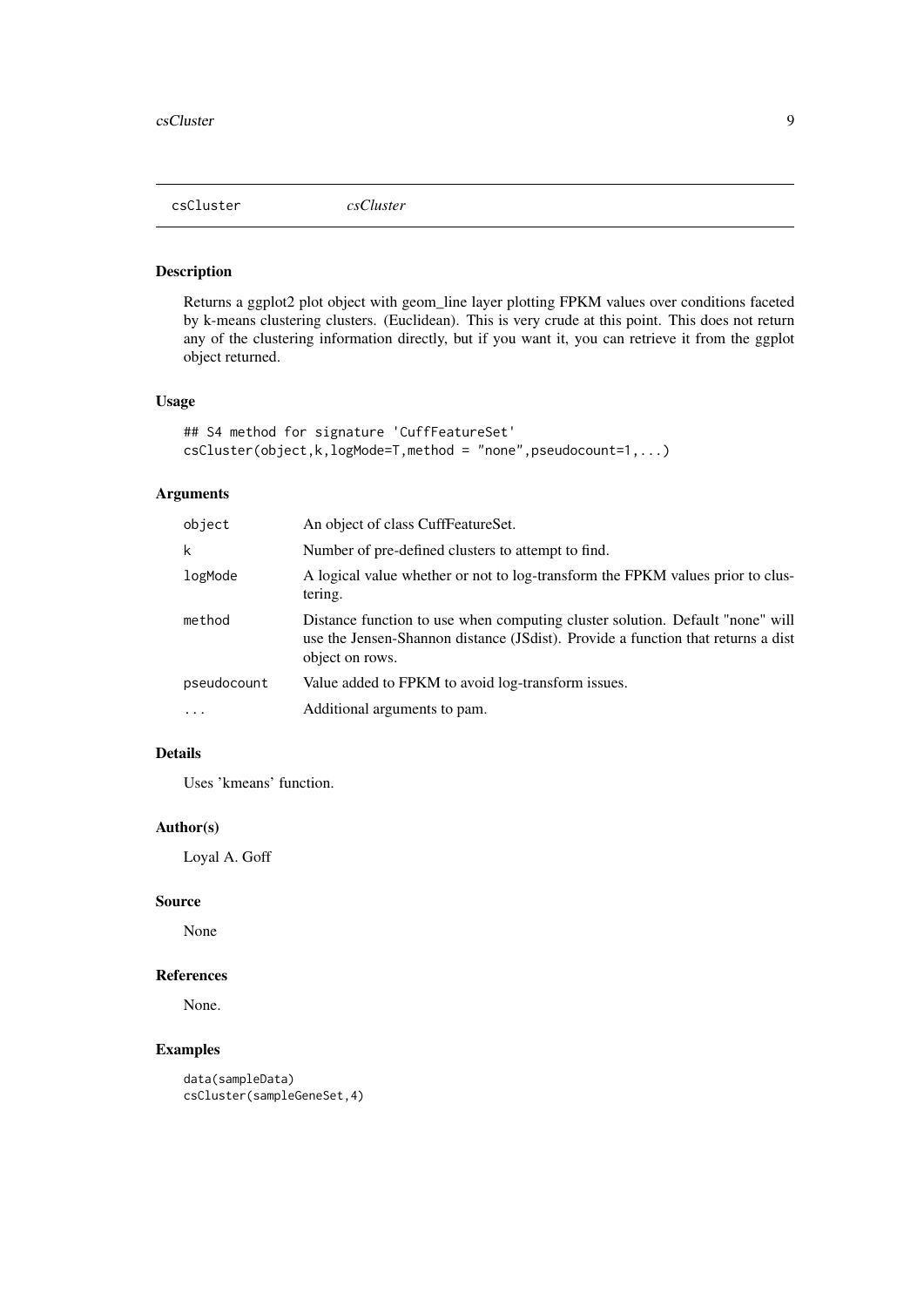<span id="page-9-0"></span>csClusterPlot *csClusterPlot*

#### Description

Replaces the default plotting behavior of the old csCluster. Takes as an argument the output of csCluster and plots expression profiles of features facet by cluster.

### Usage

csClusterPlot(clustering, pseudocount=1.0,logMode=FALSE,drawSummary=TRUE,sumFun=mean\_cl\_boot)

#### Arguments

| clustering  | The output of csCluster. (Must be the output of csCluster. Only this data format<br>contains the necessary information for csClusterPlot.) |
|-------------|--------------------------------------------------------------------------------------------------------------------------------------------|
| pseudocount | Value added to FPKM to avoid log transformation issues.                                                                                    |
| logMode     | Logical argument whether to plot FPKM with log axis (Y-axis).                                                                              |
| drawSummary | Logical value whether or not to draw a summary line for each cluster (by default<br>this is the cluster mean)                              |
| sumFun      | Summary function used to by drawSummary (default: mean_cl_boot)                                                                            |

### Details

This replaces the default plotting behavior of the old csCluster() method. This was necessary so as to preserve the cluster information obtained by csCluster in a stable format. The output of csClusterPlot is a ggplot2 object of expressionProfiles faceted by cluster ID.

#### Value

A ggplot2 object of expressionProfiles faceted by cluster ID.

#### Note

None.

#### Author(s)

Loyal A. Goff

#### References

None.

```
data(sampleData)
myClustering<-csCluster(sampleGeneSet,k=4)
csClusterPlot(myClustering)
```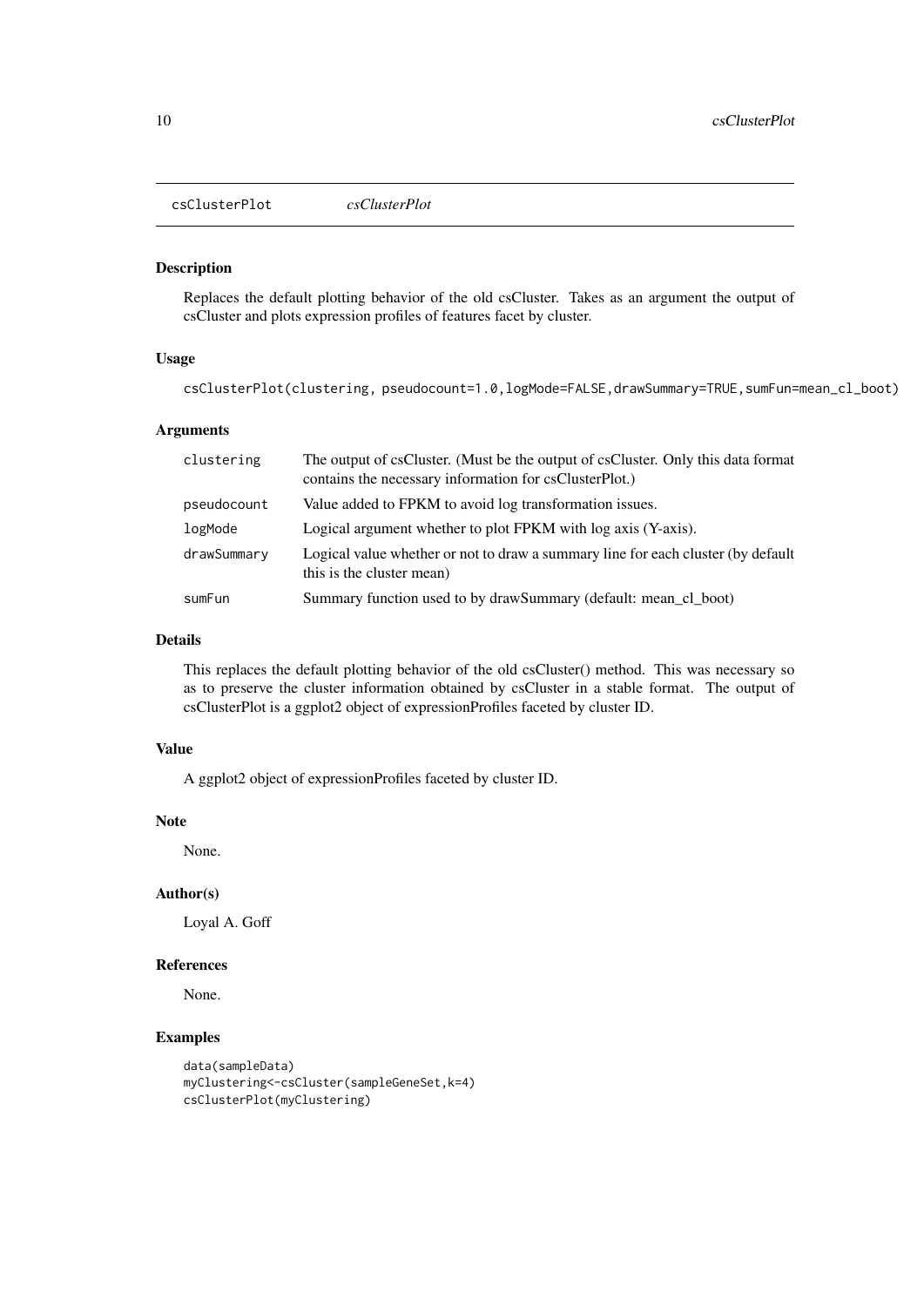<span id="page-10-0"></span>csDendro *csDendro*

### Description

Creates a grid graphics plot of a dendrogram of Jensen-Shannon distances between conditions of a CuffFeatureSet or CuffGeneSet object.

### Usage

```
## S4 method for signature 'CuffFeatureSet'
csDendro(object,logMode=T,pseudocount=1,replicates=FALSE)
## S4 method for signature 'CuffData'
csDendro(object,logMode=T,pseudocount=1,replicates=FALSE,...)
```
### Arguments

| object      | An object of class 'CuffFeatureSet' or 'CuffGeneSet'                                                       |
|-------------|------------------------------------------------------------------------------------------------------------|
| logMode     | A logical argument to log10-transform FPKM values prior to plotting.                                       |
| pseudocount | Value to be added to FPKM for appropriate log transformation and clustering.<br>(Avoids zero-based errors) |
| replicates  | A logical value whether or not to plot individual replicates or aggregate condi-<br>tion values.           |
| $\ddotsc$   | Additional arguments to csHeatmap                                                                          |

### Details

None

### Value

Returns a dendrogram object and plots that object by default.

#### Note

None

### Author(s)

Loyal A. Goff and Cole Trapnell

### References

None.

### Examples

data(sampleData) csDendro(sampleGeneSet)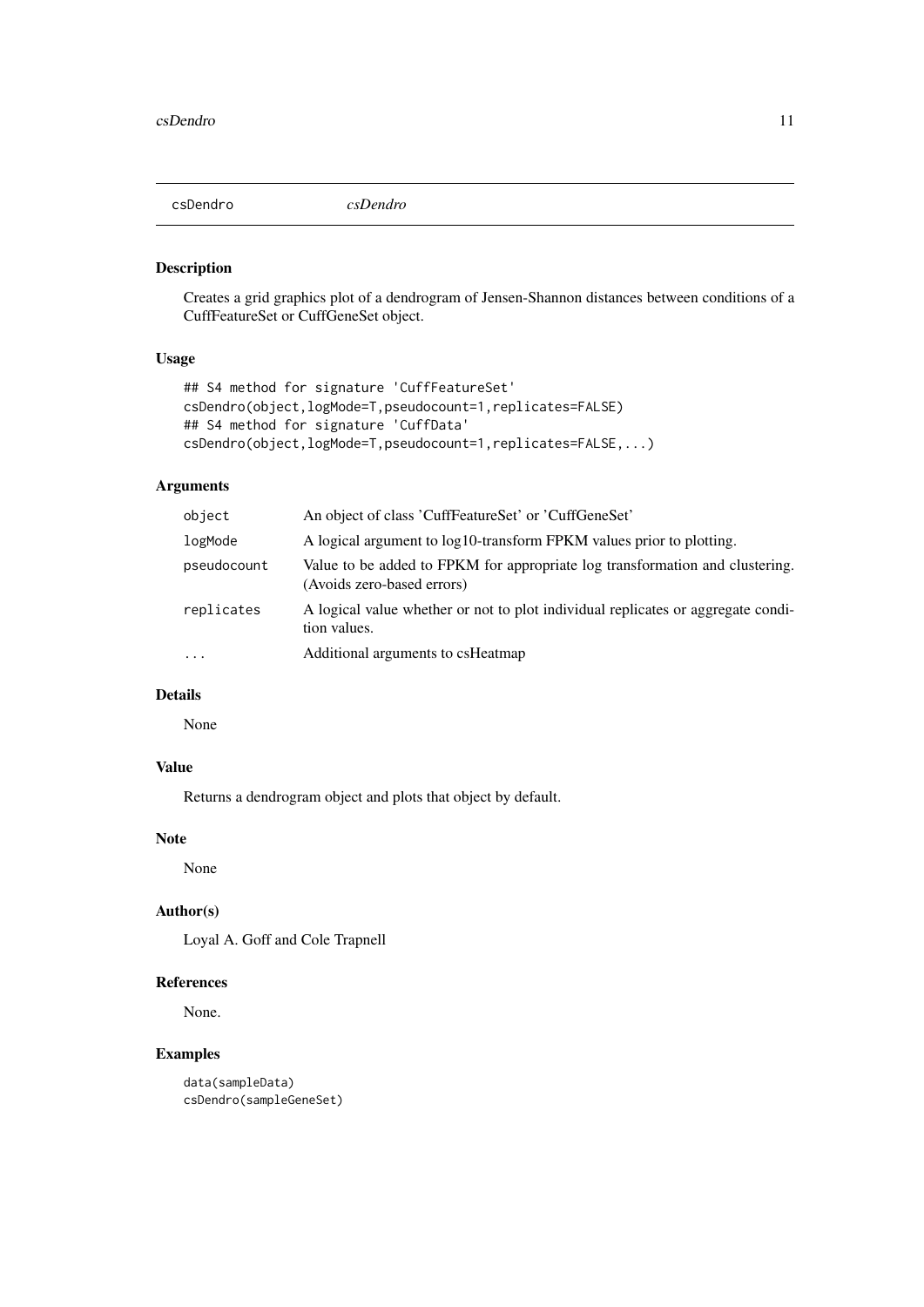<span id="page-11-0"></span>

### Description

Creates a smoothed density plot, by sample, for log10 FPKM values from a cuffdiff run.

### Usage

```
## S4 method for signature 'CuffData'
csDensity(object, logMode=TRUE, pseudocount=0, labels, features=FALSE, replicates=FALSE,...)
## S4 method for signature 'CuffFeatureSet'
csDensity(object, logMode=TRUE, pseudocount=0, labels, features=FALSE, replicates=FALSE,...)
```
#### Arguments

| object      | An object of class CuffData.                                                                                                                                                                   |
|-------------|------------------------------------------------------------------------------------------------------------------------------------------------------------------------------------------------|
| logMode     | A logical value of whether or not to log10-transform FPKM values. By default<br>this is TRUE.                                                                                                  |
| pseudocount | Pseudocount value added to FPKM to avoid errors in log-transformation of true<br>zero values.                                                                                                  |
| labels      | A list of tracking id values or gene short name values used for 'callout' points<br>on the density plot for reference. (Not implemented yet).                                                  |
| features    | Will include all fields from 'features' slot in returned ggplot object. Useful for<br>further manipulations of plot object using feature-level attributes (e.g. gene_type,<br>class code, etc) |
| replicates  | A logical value whether or not to plot individual replicates or aggregate condi-<br>tion values.                                                                                               |
| $\ddotsc$   | Additional arguments                                                                                                                                                                           |

#### Details

Creates a density plot, by sample, for log10-transformed FPKM values from a cuffdiff run.

#### Value

A ggplot2 plot object

#### Note

None

#### Author(s)

Loyal A. Goff

#### References

None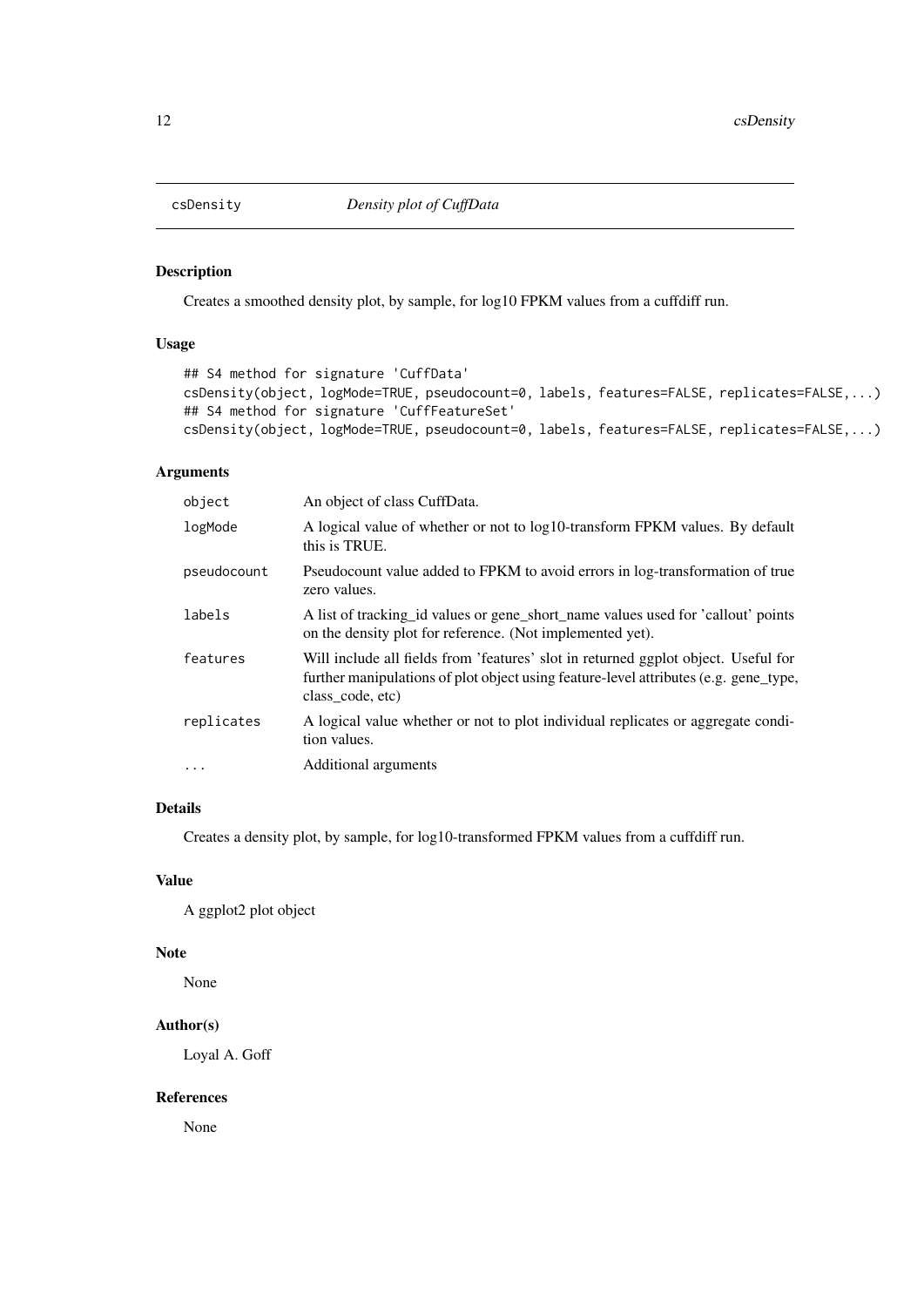#### <span id="page-12-0"></span> $\text{c}$ sDistHeat 13

### Examples

```
a<-readCufflinks(system.file("extdata", package="cummeRbund")) #Create CuffSet object from sample data
genes<-a@genes #Create CuffData object for all 'genes'
d<-csDensity(genes) #Create csDensity plot
d #Render plot
```

```
csDistHeat csDistHeat
```
### Description

Creates a ggplot plot object with a geom\_tile layer of JS Distance values between samples or genes.

### Usage

```
## S4 method for signature 'CuffFeatureSet'
csDistHeat(object, replicates=F, samples.not.genes=T,
  logMode=T, pseudocount=1.0,
  heatscale=c(low='lightyellow',mid='orange',high='darkred'),
  heatMidpoint=NULL, ...)
```
### Arguments

| object            | An object of class 'CuffFeatureSet' or 'CuffGeneSet'                                                                                  |  |
|-------------------|---------------------------------------------------------------------------------------------------------------------------------------|--|
| replicates        | A logical argument whether or not to use individual replicate FPKM values as<br>opposed to condition FPKM estimates. (default: FALSE) |  |
| samples.not.genes |                                                                                                                                       |  |
|                   | Compute distances between samples rather than genes. If False, compute dis-<br>tances between genes.                                  |  |
| logMode           | A logical argument to log10-transform FPKM values prior to plotting.                                                                  |  |
| pseudocount       | Value to be added to FPKM for appropriate log transformation and clustering.<br>(Avoids zero-based errors)                            |  |
| heatscale         | A list with min length=2, max length=3 that describe the the color scale.                                                             |  |
| heatMidpoint      | Value for midpoint of color scale.                                                                                                    |  |
| $\cdot$           | Additional arguments to csHeatmap                                                                                                     |  |

### Details

None

### Value

A ggplot2 plot object with a geom\_tile layer to display distance between samples or genes.

#### Note

None

### Author(s)

Loyal A. Goff, Cole Trapnell, and David Kelley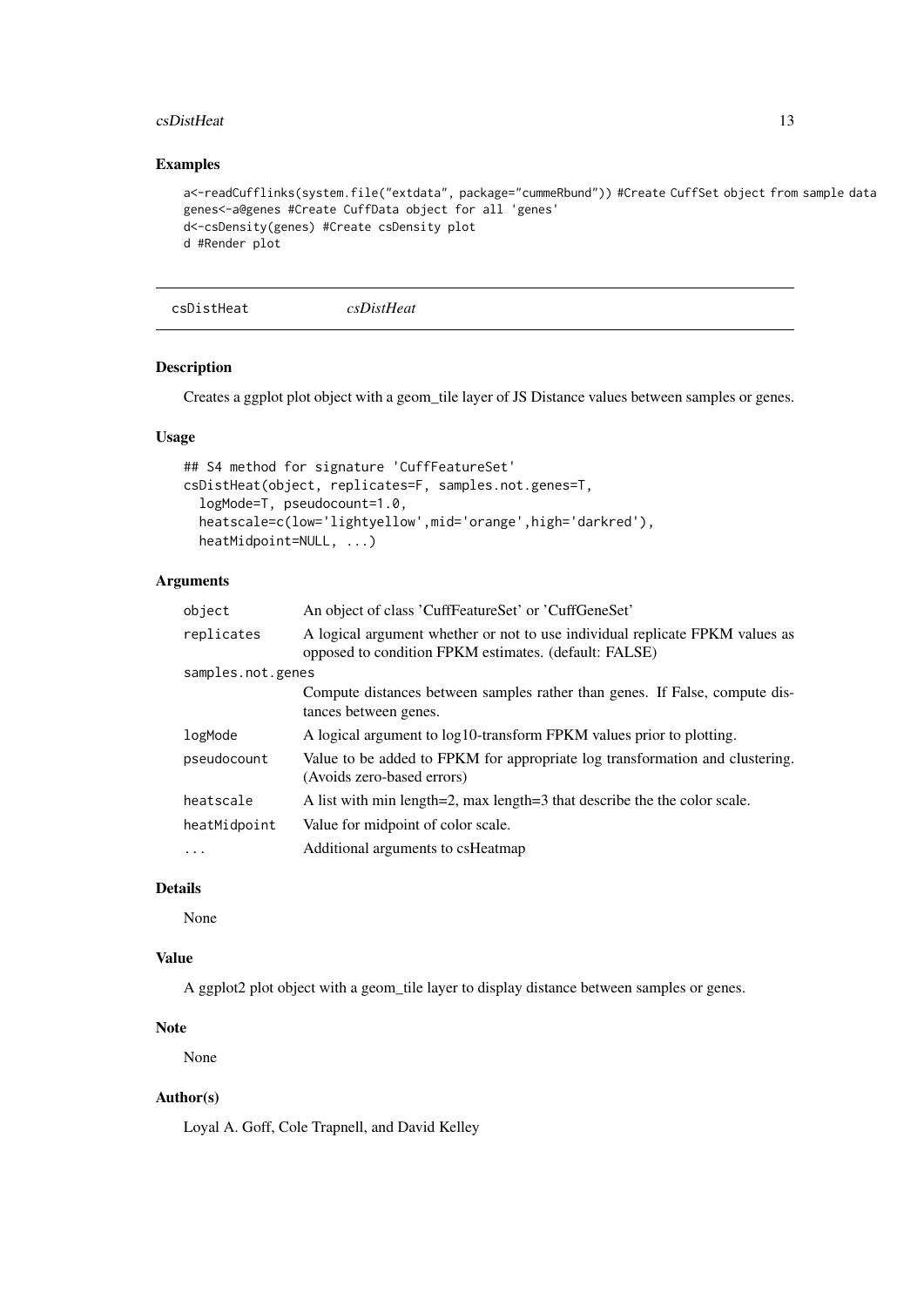14 csHeatmap csHeatmap csHeatmap csHeatmap csHeatmap csHeatmap csHeatmap csHeatmap csHeatmap csHeatmap csHeatmap csHeatmap csHeatmap csHeatmap csHeatmap csHeatmap csHeatmap csHeatmap csHeatmap csHeatmap csHeatmap csHeatmap

#### References

None

### Examples

```
data(sampleData)
csDistHeat(sampleGeneSet)
```
csHeatmap *csHeatmap*

#### Description

Creates a ggplot plot object with a geom\_tile layer of FPKM values per feature and sample.

#### Usage

```
## S4 method for signature 'CuffFeatureSet'
csHeatmap(object, rescaling='none', clustering='none', labCol=T, labRow=T, logMode=T, pseudocount=
border=FALSE, heatscale= c(low='lightyellow',mid='orange',high='darkred'), heatMidpoint=NULL, ful
## S4 method for signature 'CuffFeatureSet'
csFoldChangeHeatmap(object, control_condition, replicate_num=NULL, clustering='none', labCol=T, log
border=FALSE, heatscale=c(low='steelblue',mid='white',high='tomato'), heatMidpoint=0,fullnames=T
```
#### Arguments

| object            | An object of class 'CuffFeatureSet' or 'CuffGeneSet'                                                                                                                                  |  |
|-------------------|---------------------------------------------------------------------------------------------------------------------------------------------------------------------------------------|--|
| control_condition |                                                                                                                                                                                       |  |
|                   | A character argument indicating which condition should be used as the denom-<br>inator for fold change. (e.g. "Day0", "Control", etc)                                                 |  |
| replicate_num     | If replicates == TRUE, you must specify both a control condition and a replicate<br>number to use as the denominator.                                                                 |  |
| rescaling         | Rescaling can either be 'row' or 'column' OR you can pass rescale a function<br>that operates on a matrix to do your own rescaling. Default is 'none'.                                |  |
| clustering        | Clustering can either be 'row','column','none', or 'both', in which case the ap-<br>propriate indices are re-ordered based on the pairwise Jensen-Shannon distance<br>of FPKM values. |  |
| labCol            | A logical argument to display column labels.                                                                                                                                          |  |
| labRow            | A logical argument to display row labels.                                                                                                                                             |  |
| logMode           | A logical argument to log10-transform FPKM values prior to plotting.                                                                                                                  |  |
| pseudocount       | Value to be added to FPKM for appropriate log transformation and clustering.<br>(Avoids zero-based errors)                                                                            |  |
| border            | A logical argument to draw border around plot.                                                                                                                                        |  |
| heatscale         | A list with min length=2, max length=3 that detail the low, mid, and high colors<br>to build the color scale.                                                                         |  |
| heatMidpoint      | Value for midpoint of color scale.                                                                                                                                                    |  |
| fullnames         | A logical value whether to use 'fullnames' (concatenated gene_short_name and<br>gene_id) for rows in heatmap. Default [TRUE ].                                                        |  |

<span id="page-13-0"></span>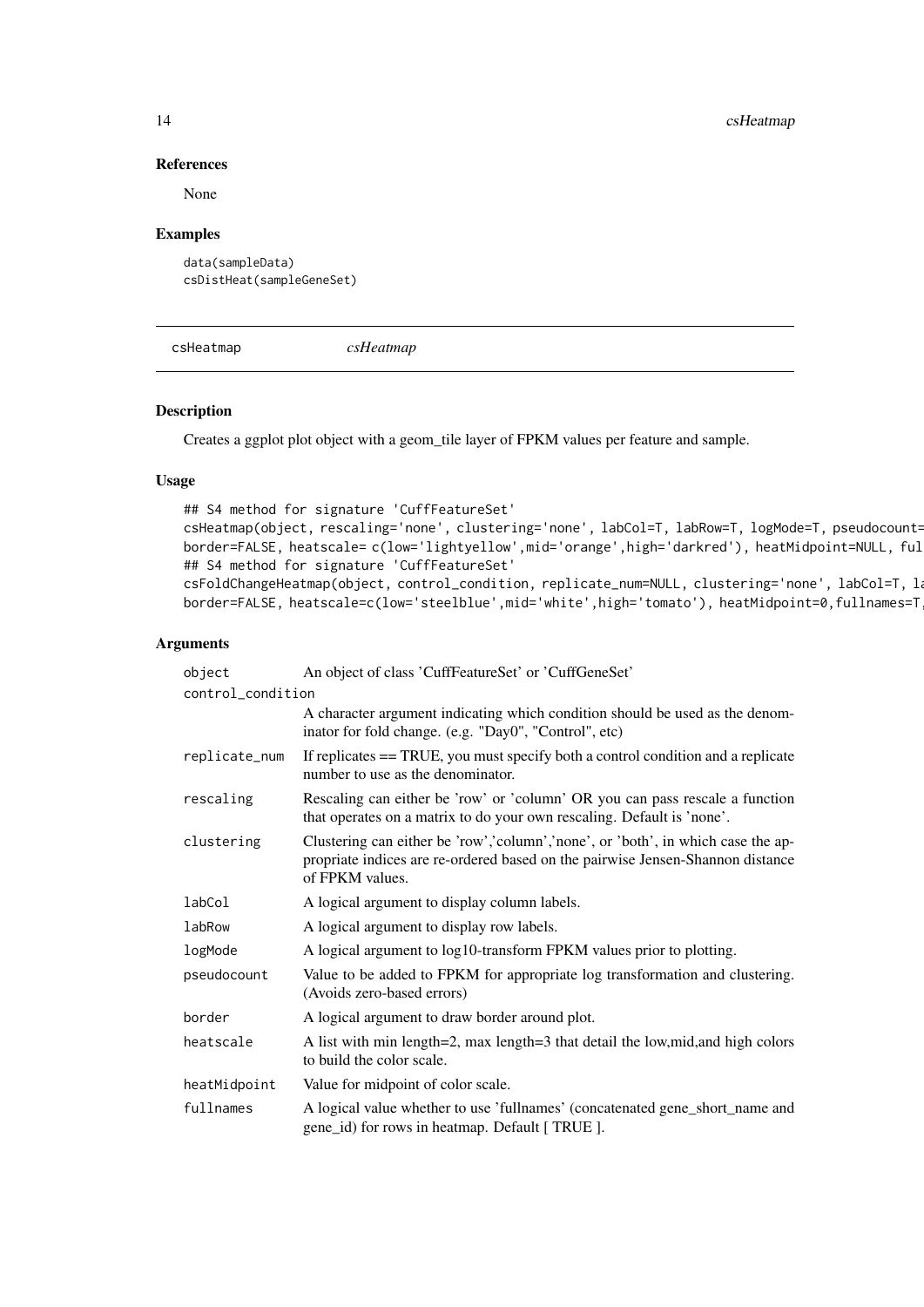#### <span id="page-14-0"></span>csScatter 15

| replicates | A logical value whether or not to plot individual replicates or aggregate condi-<br>tion values.                                                                                                                           |  |
|------------|----------------------------------------------------------------------------------------------------------------------------------------------------------------------------------------------------------------------------|--|
| method     | Function to be used for clustering. Default is JS-distance. You can pass your<br>own function to this argument as long as the output is an instance of the 'dist'<br>class and is applied to the rows of the input matrix. |  |
| heatRange  | Numerical argument for upper bound on log fold change to be visualized.                                                                                                                                                    |  |
| $\ddotsc$  | Additional arguments to csHeatmap                                                                                                                                                                                          |  |

### Details

None

### Value

A ggplot2 plot object with a geom\_tile layer to display FPKM values by sample (x) and feature (y)

#### Note

None

### Author(s)

Loyal A. Goff and Cole Trapnell

#### References

None.

### Examples

```
data(sampleData)
csHeatmap(sampleGeneSet)
```
csScatter *Scatter Plot*

#### Description

A scatter plot comparing the FPKM values from two samples in a cuffdiff run.

#### Usage

```
## S4 method for signature 'CuffData'
csScatter(object, x, y, logMode=TRUE, pseudocount=1.0, labels, smooth=FALSE, colorByStatus = FALSE,
## S4 method for signature 'CuffData'
csScatterMatrix(object,replicates=FALSE,logMode=TRUE,pseudocount=1.0, hexbin=FALSE, useCounts=FA
```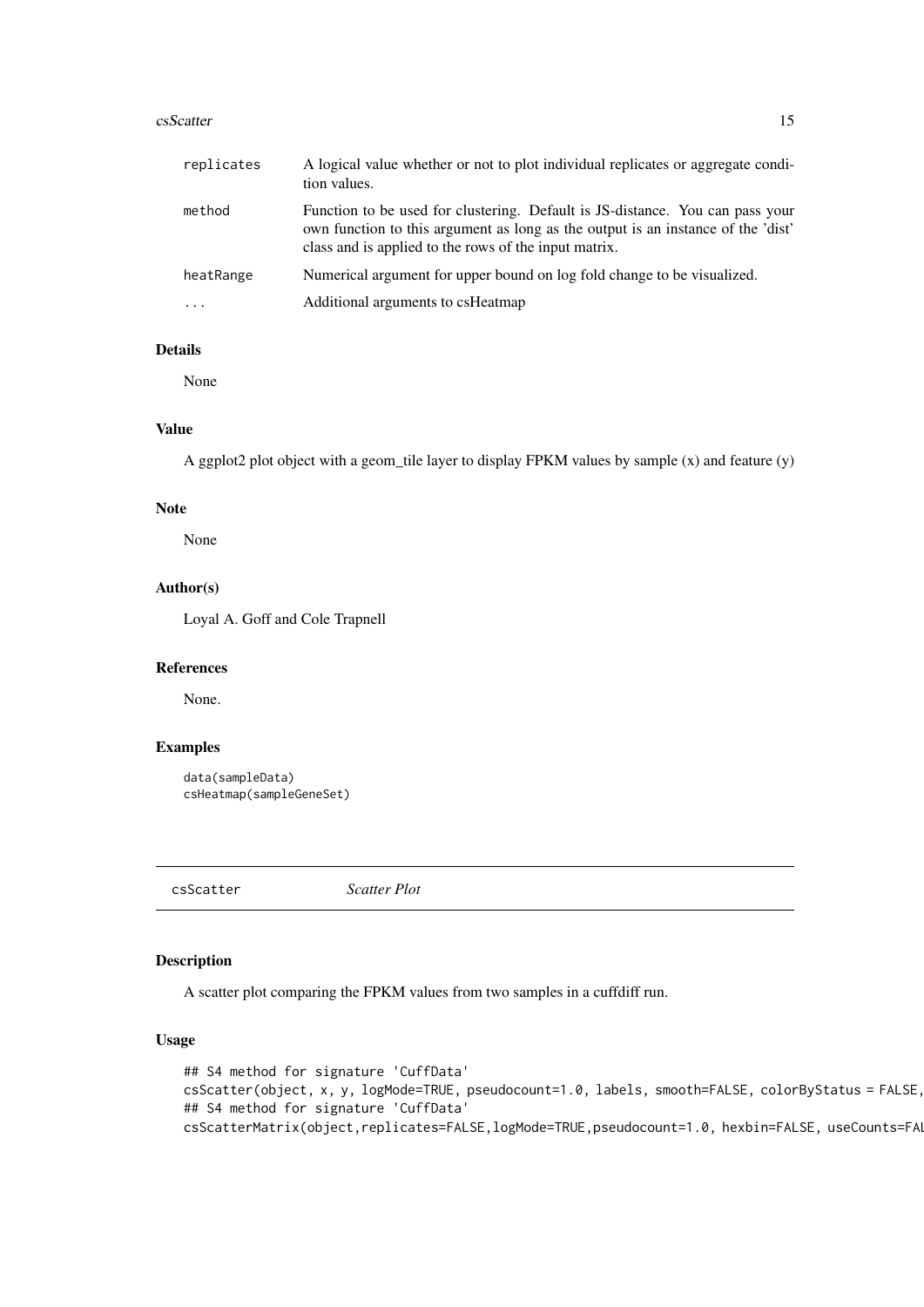### Arguments

| An object of class ('CuffData','CuffFeatureSet')                                                                                                                                    |  |
|-------------------------------------------------------------------------------------------------------------------------------------------------------------------------------------|--|
| Sample name for x axis                                                                                                                                                              |  |
| Sample name for y axis                                                                                                                                                              |  |
| Logical argument to render axes on log10 scale (default: T)                                                                                                                         |  |
| Logical argument whether or not to draw individual replicate values instead of<br>condition values. (default: T)                                                                    |  |
| Value to add to zero FPKM values for log transformation (default: 0.0001)                                                                                                           |  |
| Logical argument to add a smooth-fit regression line                                                                                                                                |  |
| A list of tracking ids or gene short names that will be 'callout' points in the<br>plot for reference. Useful for finding genes of interest in the field. Not imple-<br>mented yet. |  |
| A logical argument whether or not to color the points by 'significant' Y or N.<br>$[Default = FALSE]$                                                                               |  |
| A logical argument whether or not to draw the rug for x and y axes [Default $=$<br><b>TRUE</b>                                                                                      |  |
| Logical value whether or not to visualize overplotting with hexbin.                                                                                                                 |  |
| Uses normalized counts instead of FPKM.                                                                                                                                             |  |
| Additional arguments to csScatter                                                                                                                                                   |  |
|                                                                                                                                                                                     |  |

### Details

None

#### Value

ggplot object with geom\_point and geom\_rug layers

### Note

None

### Author(s)

Loyal A. Goff

#### References

None

```
a<-readCufflinks(system.file("extdata", package="cummeRbund")) #Create CuffSet object from sample data
genes<-a@genes #Create CuffData object for all genes
s<-csScatter(genes,'hESC','Fibroblasts',smooth=TRUE) #Create plot object
s #render plot object
```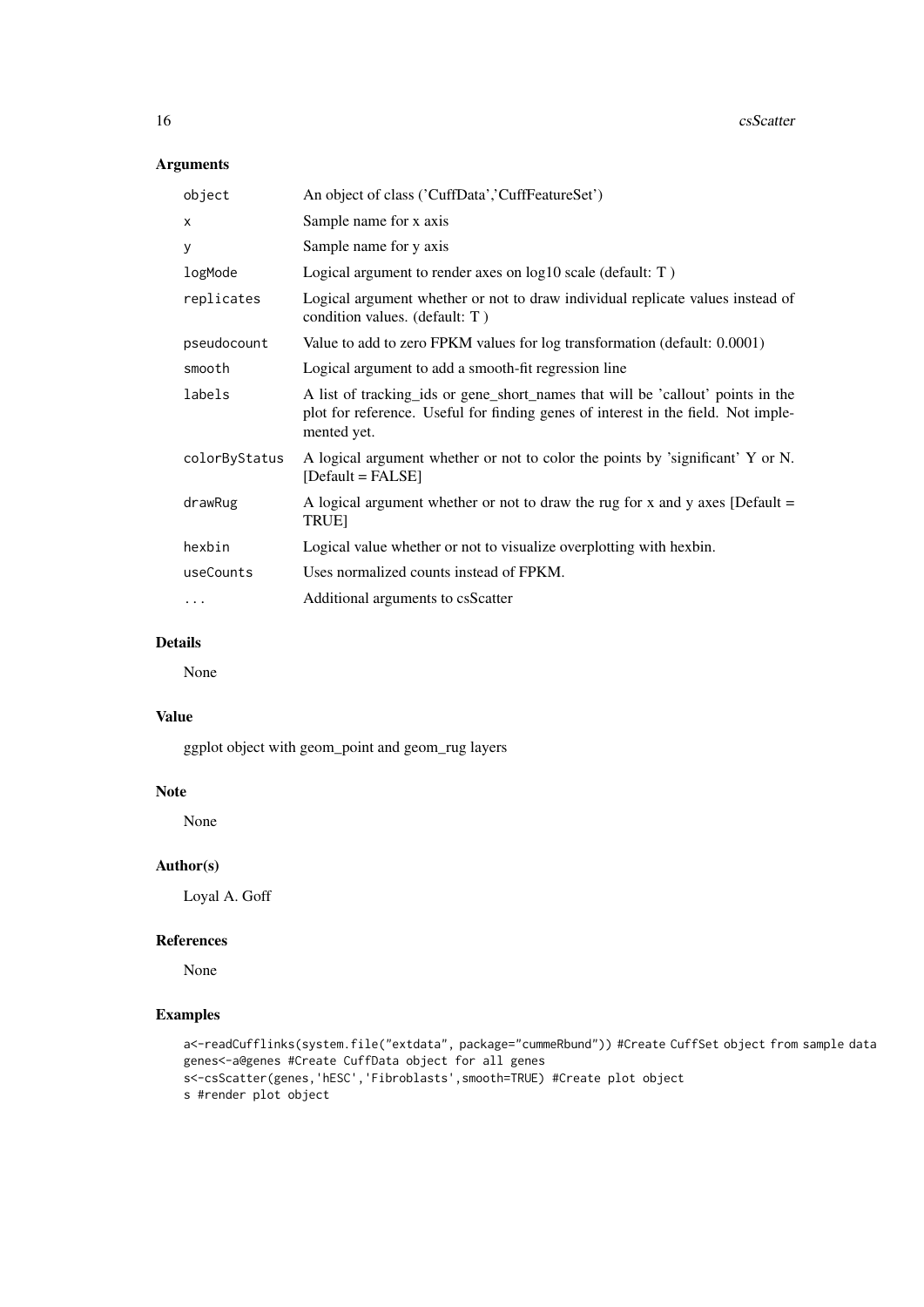<span id="page-16-0"></span>csSpecificity *csSpecificity*

#### Description

Returns a matrix of 'Specificity scores' (S) defined as  $1-JSD(p_g,q_i)$  where  $p_g$  is the Log10+1 expression profile of a gene g across all conditions j, collapsed into a probability distribution, and q\_i is the unit vector of 'perfect expression' in a given condition i.

#### Usage

```
## S4 method for signature 'CuffFeatureSet'
csSpecificity(object,logMode=T,pseudocount=1,relative=FALSE,...)
## S4 method for signature 'CuffData'
csSpecificity(object,logMode=T,pseudocount=1,relative=FALSE,...)
```
#### Arguments

| object      | An object of class CuffFeatureSet, CuffGeneSet, or CuffData.                                               |  |
|-------------|------------------------------------------------------------------------------------------------------------|--|
| logMode     | A logical argument to log10-transform FPKM values prior to plotting.                                       |  |
| pseudocount | Value to be added to FPKM for appropriate log transformation and clustering.<br>(Avoids zero-based errors) |  |
| relative    | A logical argument that when TRUE, will scale the S values from 0-1 by divid-<br>ing by $max(S)$           |  |
| .           | Additional arguments to fpkmMatrix.                                                                        |  |

### Details

None

#### Author(s)

Loyal A. Goff

#### Source

None

#### References

None.

### Examples

data(sampleData) csSpecificity(sampleGeneSet)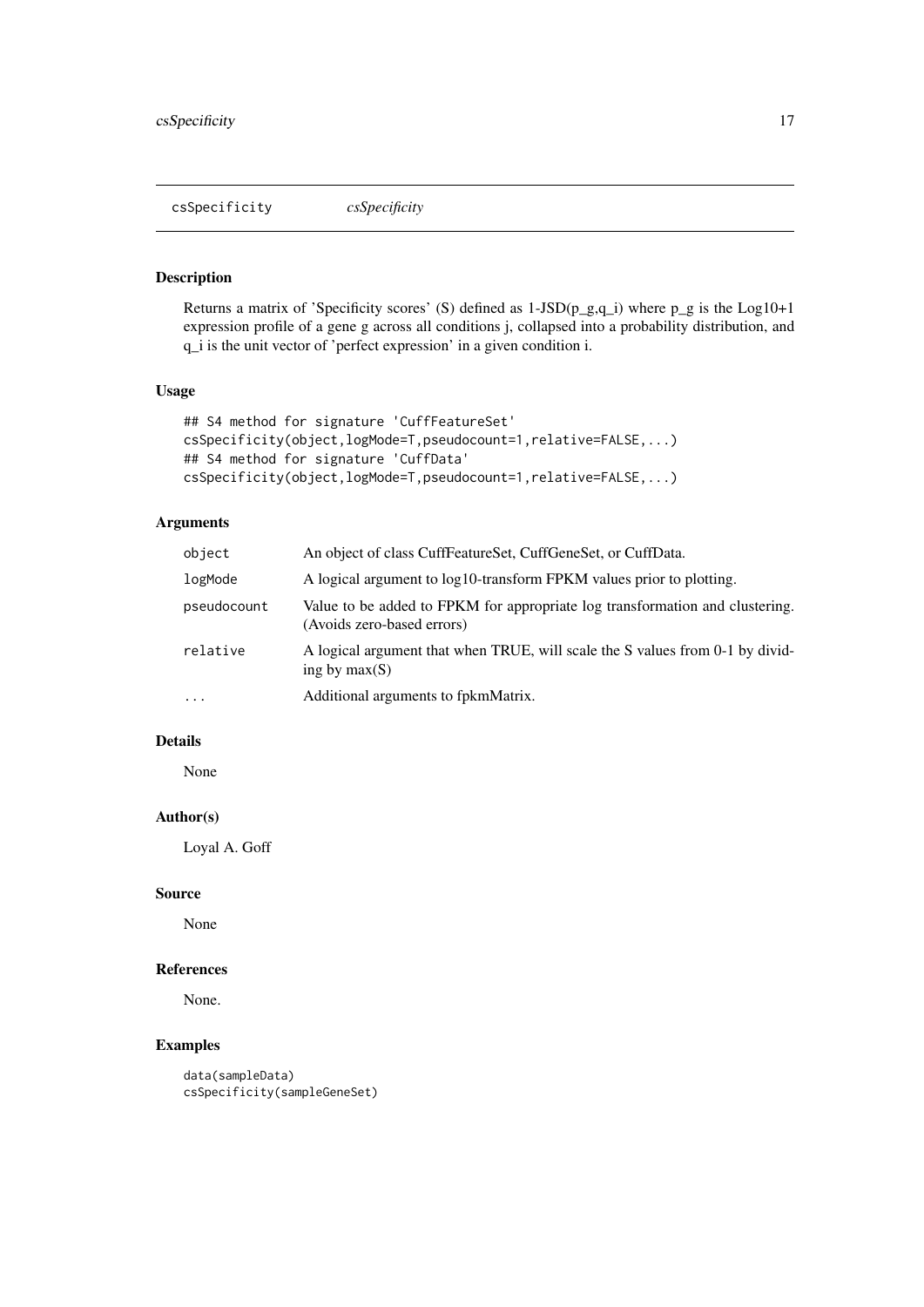<span id="page-17-0"></span>csVolcano *Volcano Plot*

### Description

Creates a volcano plot of log fold change in expression vs -log(pval) for a pair of samples (x,y)

### Usage

```
## S4 method for signature 'CuffData'
csVolcano(object, x, y, alpha=0.05, showSignificant=TRUE,features=FALSE, xlimits = c(-20, 20), ...)
## S4 method for signature 'CuffData'
csVolcanoMatrix(object,alpha=0.05,xlimits=c(-20,20),mapping=aes(),...)
```
#### Arguments

| object          | An object of class CuffData, CuffFeatureSet, or CuffGeneSet                                                                                                                                    |  |
|-----------------|------------------------------------------------------------------------------------------------------------------------------------------------------------------------------------------------|--|
| $\mathsf{x}$    | Sample name from 'samples' table for comparison                                                                                                                                                |  |
| y               | Sample name from 'samples' table for comparison                                                                                                                                                |  |
| alpha           | Provide an alpha cutoff for visualizing significant genes                                                                                                                                      |  |
| showSignificant |                                                                                                                                                                                                |  |
|                 | A logical value whether or not to distinguish between significant features or not<br>(by color).                                                                                               |  |
| features        | Will include all fields from 'features' slot in returned ggplot object. Useful for<br>further manipulations of plot object using feature-level attributes (e.g. gene_type,<br>class code, etc) |  |
| xlimits         | Set boundaries for x limits to avoid infinity plotting errors. [Default $c(-20,20)$ ]                                                                                                          |  |
| mapping         | Passthrough argument for ggplot aesthetics. Can be ignored completely.                                                                                                                         |  |
| $\cdot$         | Additional arguments                                                                                                                                                                           |  |
|                 |                                                                                                                                                                                                |  |

### Details

This creates a 'volcano' plot of fold change vs. significance for a pairwise comparison of genes or features across two different samples.

### Value

A ggplot2 plot object

### Note

None

### Author(s)

Loyal A. Goff

#### References

None.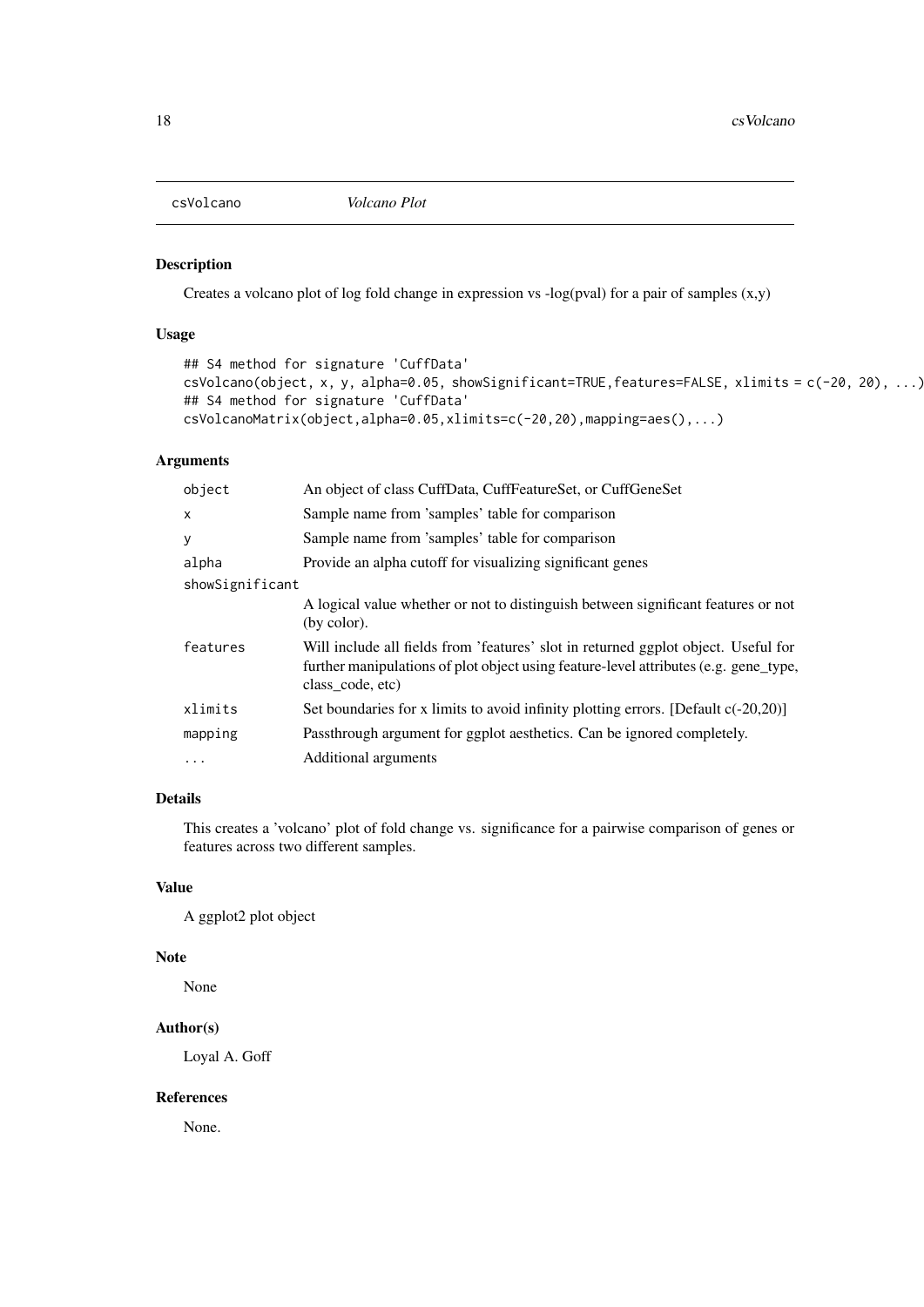#### <span id="page-18-0"></span>CuffData-class 19

#### Examples

```
a<-readCufflinks(system.file("extdata", package="cummeRbund")) #Create CuffSet object
genes<-a@genes #Create cuffData object for all genes
v<-csVolcano(genes,"hESC","Fibroblasts") # Volcano plot of all genes for conditions x='hESC' and y='Fibroblast'
v #print plot
```
CuffData-class *Class "CuffData"*

#### Description

A 'pointer' class for all information (FPKM, annotation, differential expression) for a given feature type (genes, isoforms, TSS, CDS). The methods for this function communicate directly with the SQL backend to present data to the user.

#### Objects from the Class

Objects can be created by calls of the form new ("CuffData", DB, tables, filters, type, idField,...).

### Slots

DB: Object of class "SQLiteConnection" ~~

tables: Object of class "list" ~~

filters: Object of class "list" ~~

type: Object of class "character" ~~

idField: Object of class "character" ~~

#### Methods

 $dim$  signature( $x = "CuffData")$ : ...

getFeatures signature(object = "CuffData"): ...

- DB signature(object = "CuffData"): Accessor for @DB slot
- diffTable signature(object = "CuffData"): Create a Full table (wide format) of differential expression information for all pairwise comparisons
- makeRnk signature(object = "CuffData"): Internal method to create .rnk file. Should not be called directly

annotation signature(object="CuffData"): Access annotation data

#### Note

None

#### Author(s)

Loyal A. Goff

#### References

None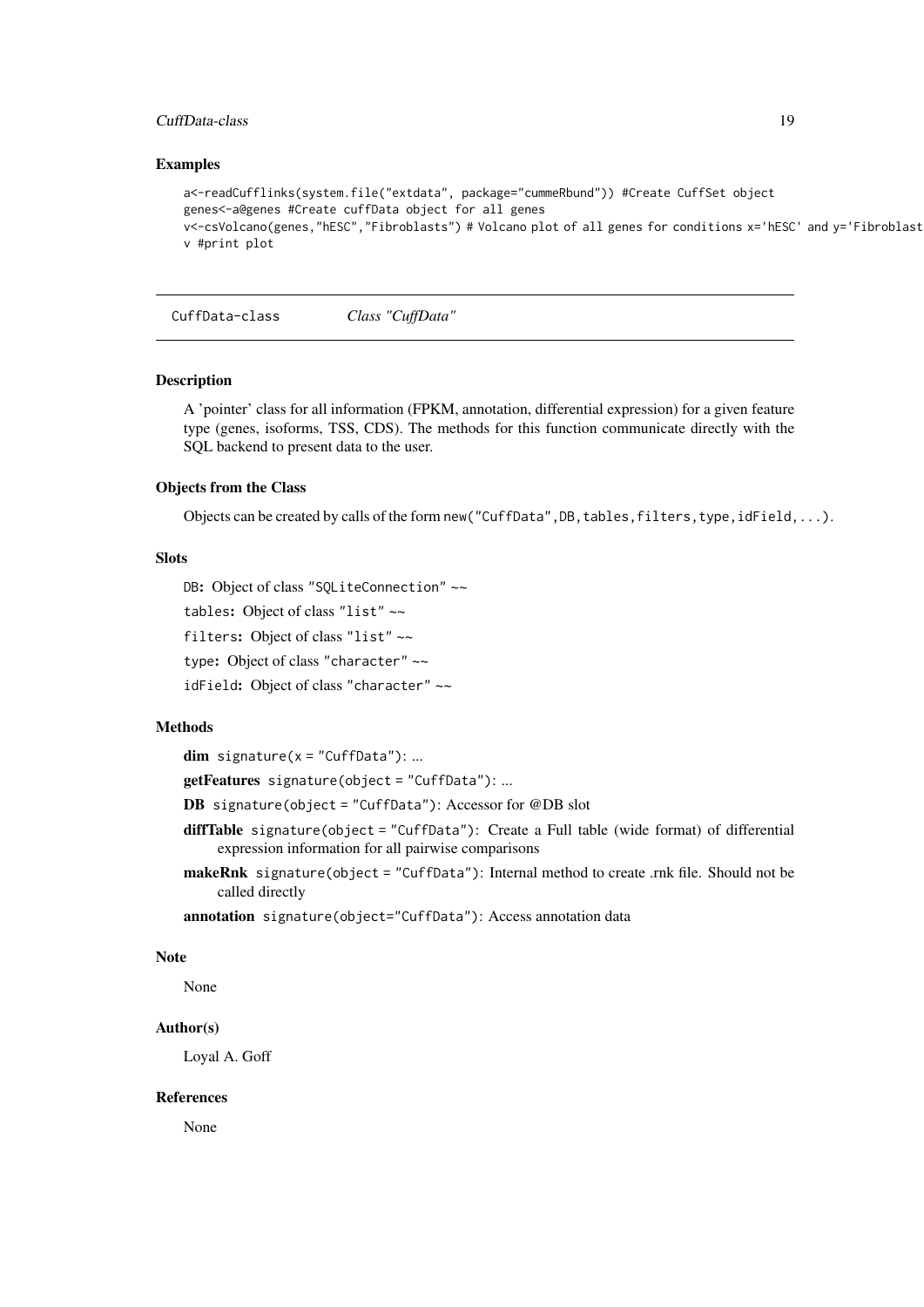#### See Also

None

### Examples

showClass("CuffData")

CuffDist-class *Class "CuffDist"*

### Description

A 'pointer' class to information relative to the distribution-level tests (promoters, splicing, and relative CDS usage)

### Objects from the Class

Objects can be created by calls of the form new("CuffDist",DB,table,type,idField,...).

### Slots

```
DB: Object of class "SQLiteConnection" ~~
table: Object of class "character" ~~
type: Object of class "character" ~~
idField: Object of class "character" ~~
```
### Methods

 $dim$  signature(x = "CuffDist"): ... samples  $signature(x = "CuffDist")$ : ... DB signature(object = "CuffDist"): Accessor for @DB slot

### Note

None

#### Author(s)

Loyal A. Goff

#### References

None

### See Also

None

#### Examples

showClass("CuffDist")

<span id="page-19-0"></span>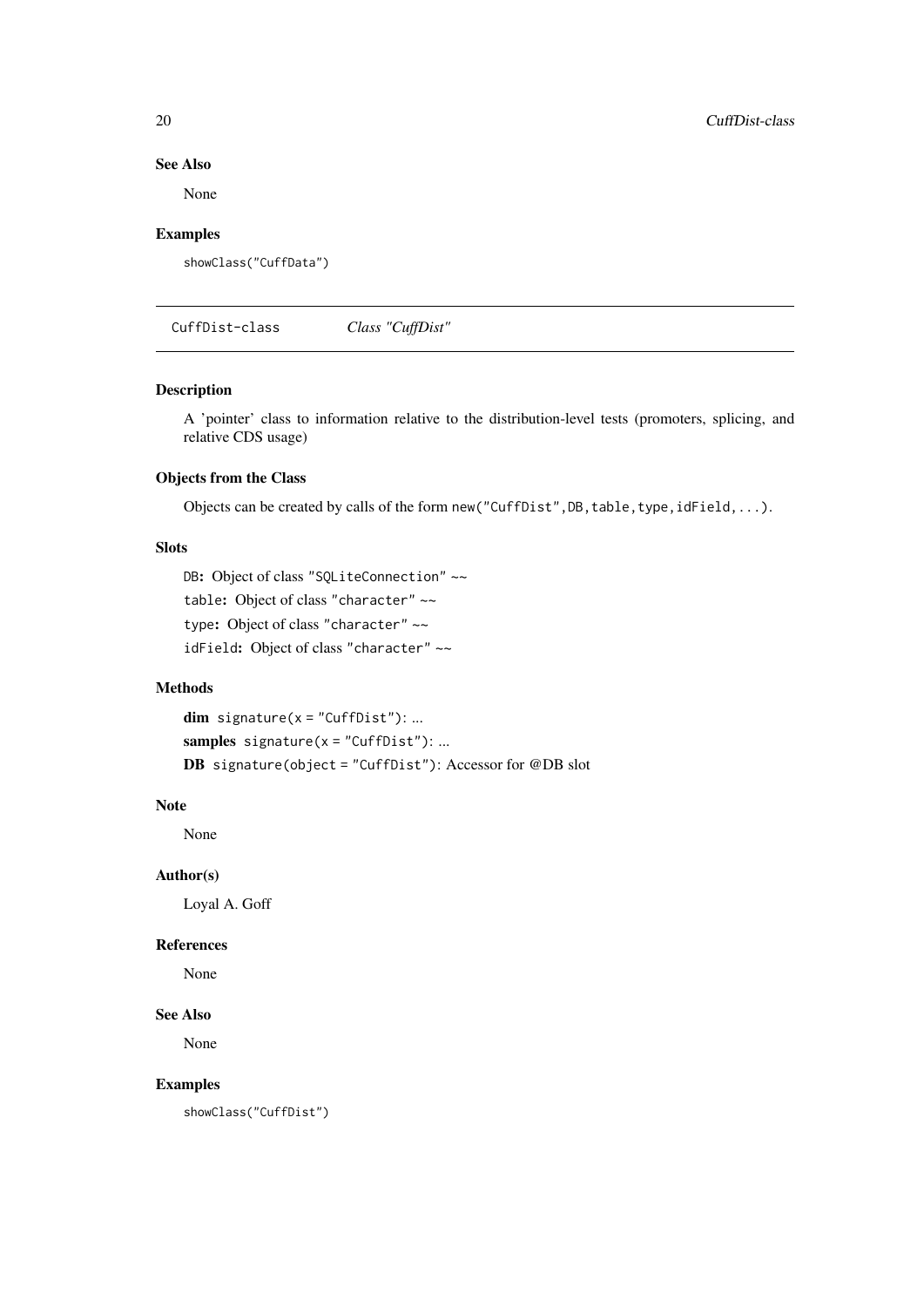<span id="page-20-1"></span><span id="page-20-0"></span>CuffFeature-class *Class "CuffFeature"*

#### Description

A 'data' container class for all FPKM, annotation, and differential expression data for a single feature (gene, isoform, TSS, or CDS).

### Objects from the Class

Objects can be created by calls of the form new ("CuffFeature", annotation,  $fpkm, diff,...)$ .

#### Slots

annotation: Object of class "data.frame" ~~ fpkm: Object of class "data.frame" ~~ diff: Object of class "data.frame" ~~ repFpkm: Object of class "data.frame" ~~ count: Object of class "data.frame" ~~ genome: Object of class "character" ~~

### Methods

fpkmMatrix signature(object="CuffFeature"): ... repFpkmMatrix signature(object = "CuffFeature"): ... length signature( $x =$ "CuffFeature"): ...

#### Accessors

annotation signature(object="CuffFeature"): Access @annotation slot diffData signature(object="CuffFeature"): Access @diff slot samples signature(object="CuffFeature"): Get vector of samples

#### Note

'CuffGene' is a superclass of 'CuffFeature' that links gene information for a given gene with all isoform-, TSS-, and CDS-level data for the given gene.

#### Author(s)

Loyal A. Goff

#### References

None

### See Also

**[CuffGene](#page-22-1)**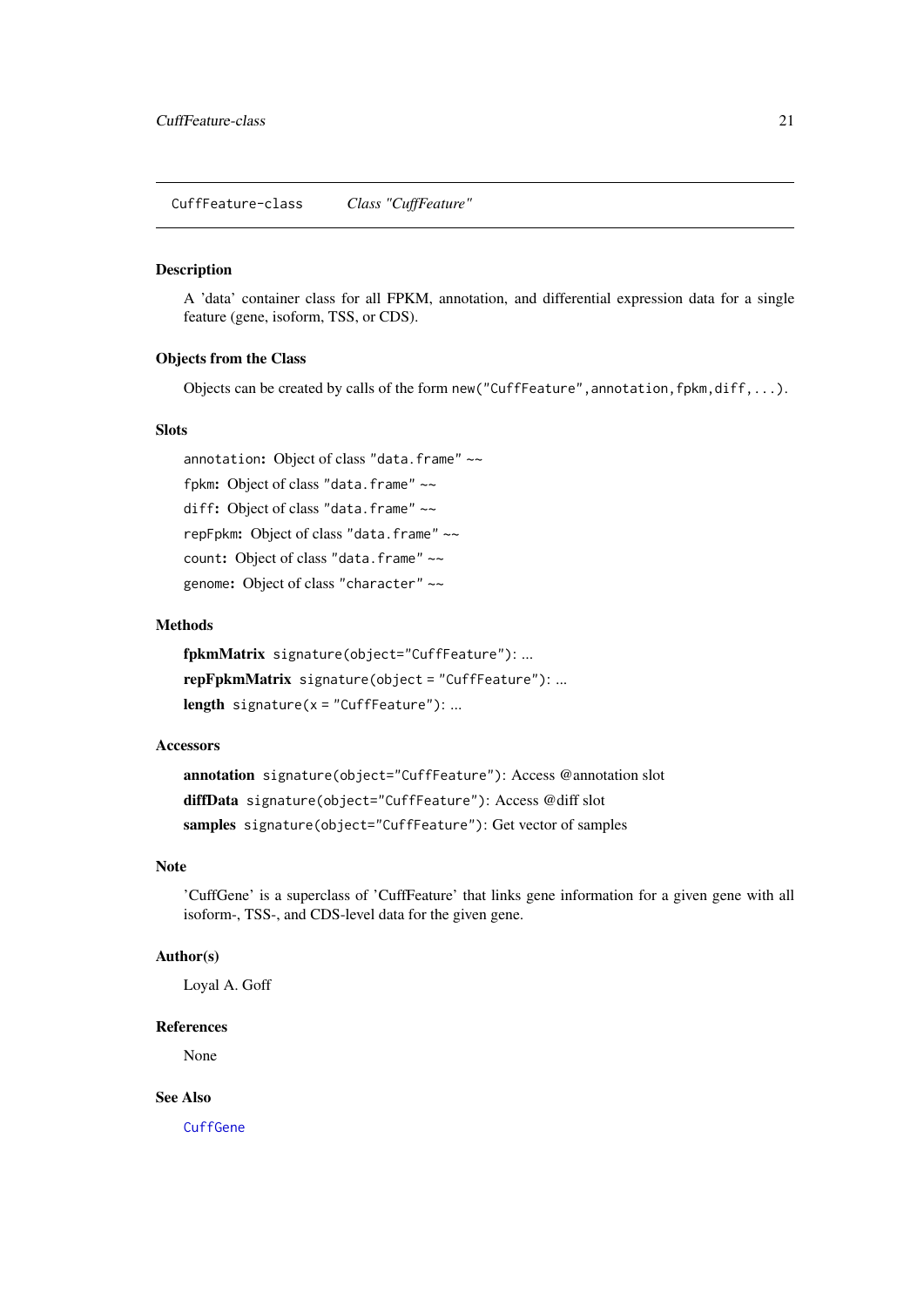#### Examples

showClass("CuffFeature")

<span id="page-21-1"></span>CuffFeatureSet-class *Class "CuffFeatureSet"*

#### Description

A 'data' container class for all FPKM, annotation, and differential expression data for a set of features (genes, isoforms, TSS, CDS).

#### Objects from the Class

Objects can be created by calls of the form new ("CuffFeatureSet", annotation, fpkm, diff,...).

### Slots

annotation: Object of class "data.frame" ~~ fpkm: Object of class "data.frame" ~~ diff: Object of class "data.frame" ~~ repFpkm: Object of class "data.frame" ~~ count: Object of class "data.frame" ~~ genome: Object of class "character" ~~

#### Methods

diffData signature(object = "CuffFeatureSet"): ... featureNames signature(object = "CuffFeatureSet"): ... features signature(object = "CuffFeatureSet"): ... fpkmMatrix signature(object = "CuffFeatureSet"): ... repFpkmMatrix signature(object = "CuffFeatureSet"): ... countMatrix signature(object = "CuffFeatureSet"): ... samples signature(object = "CuffFeatureSet"): ... length signature(object = "CuffFeatureSet"): ...

#### Accessors

annotation signature(object="CuffFeatureSet"): Access @annotation slot

#### Note

None.

#### Author(s)

Loyal A. Goff

<span id="page-21-0"></span>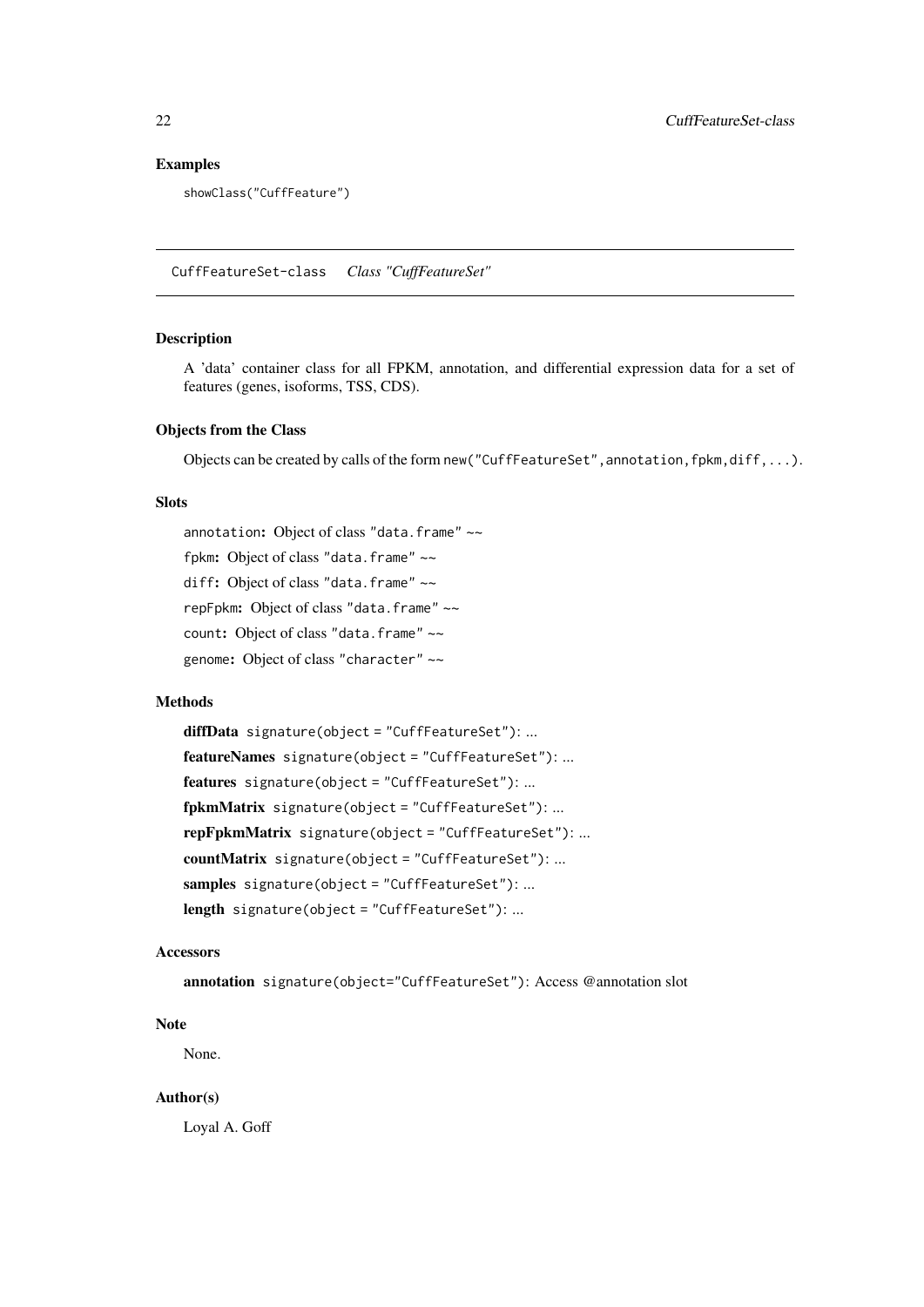#### <span id="page-22-0"></span>CuffGene-class 23

#### References

None.

### See Also

[CuffGeneSet](#page-23-1)

#### Examples

showClass("CuffFeatureSet")

<span id="page-22-1"></span>CuffGene-class *Class "CuffGene"*

### Description

A 'data' container class for all FPKM, annotation, and differential expression Data (as well as for all linked features) for a given gene.

### Objects from the Class

Objects can be created by calls of the form new("CuffGene", id, isoforms, TSS,CDS, promoters, splicing, relCDS, a

#### Slots

| id: Object of class "character" ~~           |
|----------------------------------------------|
| isoforms: Object of class "CuffFeature" ~~   |
| TSS: Object of class "CuffFeature" ~~        |
| CDS: Object of class "CuffFeature" $\sim$    |
| promoters: Object of class "CuffFeature" ~~  |
| relCDS: Object of class "CuffFeature" ~~     |
| splicing: Object of class "CuffFeature" ~~   |
| annotation: Object of class "data. frame" ~~ |
| genome: Object of class "character" ~~       |
| fpkm: Object of class "data.frame" ~~        |
| diff: Object of class "data.frame" ~~        |
| features: Object of class "data. frame" ~~   |

#### Extends

Class ["CuffFeature"](#page-20-1), directly.

#### Methods

length signature(object="CuffFeature"): Part of length validation (internal use only)

makeGeneRegionTrack signature(object="CuffFeature"): Creates a GeneRegionTrack object (see package Gviz) from a CuffGene object.

genePlot signature(object="CuffFeature"): Internal use only.

csPie signature(object="CuffGene"): Allows for visualization of relative isoform proportion as a pie chart by condition (or optionally as stacked bar charts by adding + coord\_cartesian()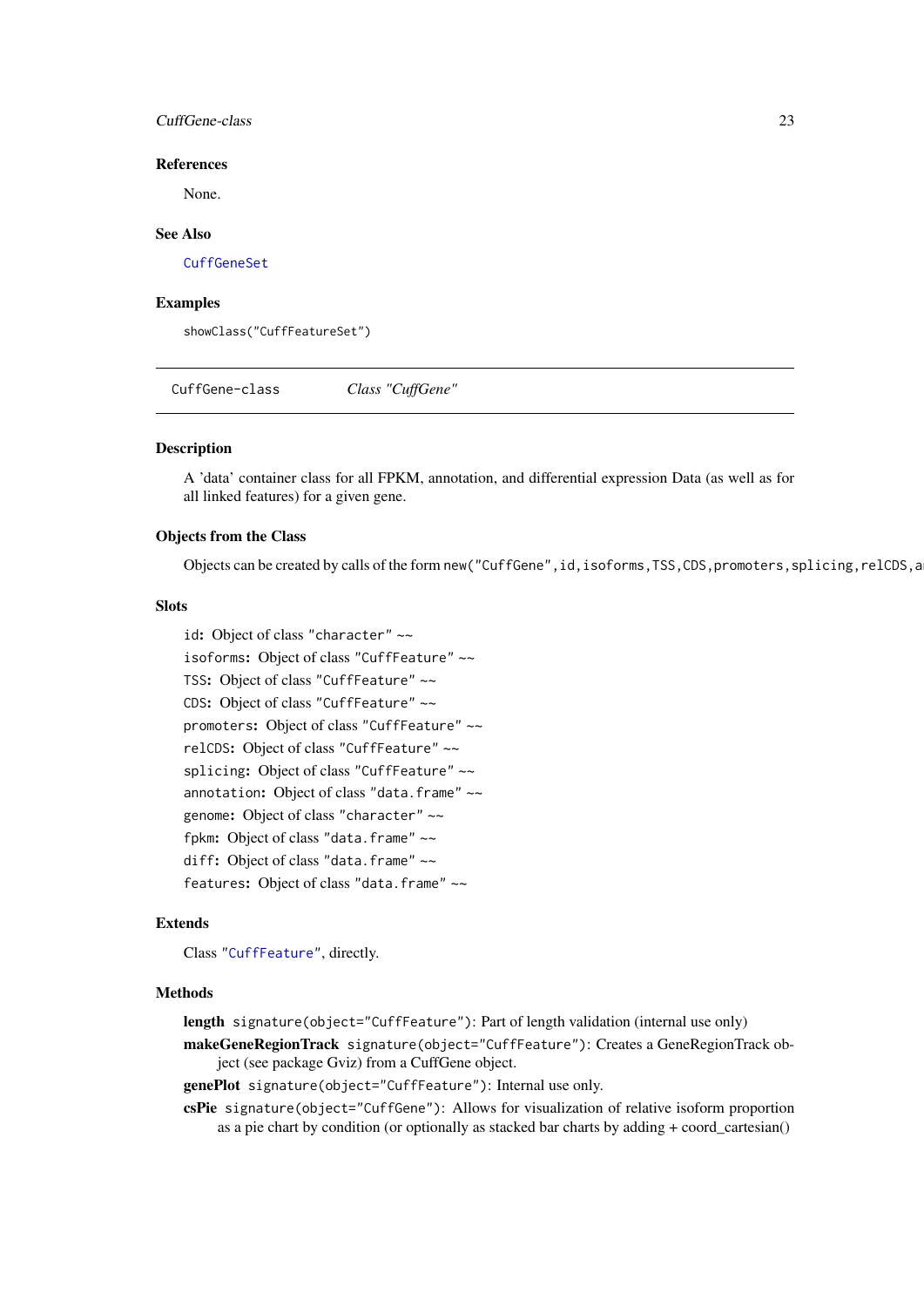#### Accessors

```
genes signature(object = "CuffGene"): Access @genes slot
isoforms signature(object = "CuffGene"): Access @isoforms slot
TSS signature(object = "CuffGene"): Access @TSS slot
CDS signature(object = "CuffGene"): Access @CDS slot
promoters signature(object = "CuffGene"): Access @CDS slot
relCDS signature(object = "CuffGene"): Access @CDS slot
splicing signature(object = "CuffGene"): Access @CDS slot
features signature(object = "CuffGene"): Access @features slot
```
#### Note

None.

### Author(s)

Loyal A. Goff

#### References

None.

#### See Also

#### **[CuffFeature](#page-20-1)**

#### Examples

showClass("CuffGene")

<span id="page-23-1"></span>CuffGeneSet-class *Class "CuffGeneSet"*

#### Description

A 'data' container class for all FPKM, annotation, and differential expression data (an associated features) for a given set of genes.

### Objects from the Class

Objects can be created by calls of the form new ("CuffGeneSet", annotation, fpkm, diff,...).

<span id="page-23-0"></span>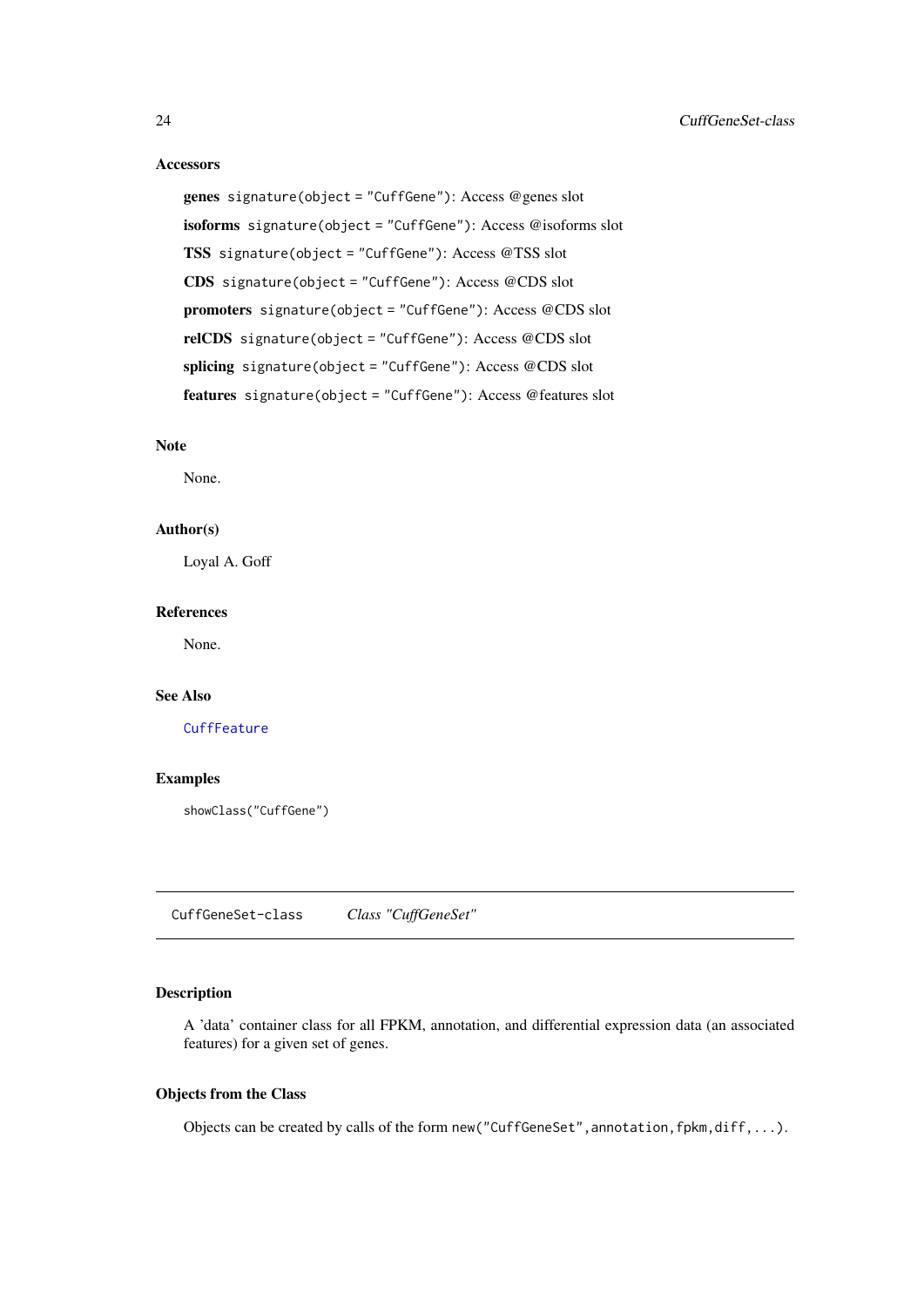#### <span id="page-24-0"></span>CuffGeneSet-class 25

#### **Slots**

ids: Object of class "character" ~~ isoforms: Object of class "CuffFeatureSet" ~~ TSS: Object of class "CuffFeatureSet" ~~ CDS: Object of class "CuffFeatureSet" ~~ promoters: Object of class "CuffFeatureSet" ~~ relCDS: Object of class "CuffFeatureSet" ~~ splicing: Object of class "CuffFeatureSet" ~~ annotation: Object of class "data.frame" ~~ fpkm: Object of class "data.frame" ~~ diff: Object of class "data.frame" ~~

### Extends

Class ["CuffFeatureSet"](#page-21-1), directly.

### Methods

No methods defined with class "CuffGeneSet" in the signature.

### Accessors

```
genes signature(object = "CuffGeneSet"): Access @genes slot
isoforms signature(object = "CuffGeneSet"): Access @isoforms slot
TSS signature(object = "CuffGeneSet"): Access @TSS slot
CDS signature(object = "CuffGeneSet"): Access @CDS slot
promoters signature(object = "CuffGeneSet"): Access @promoters slot
relCDS signature(object = "CuffGeneSet"): Access @relCDS slot
splicing signature(object = "CuffGeneSet"): Access @splicing slot
```
#### Note

None.

#### Author(s)

Loyal A. Goff

#### References

None.

### See Also

[CuffFeatureSet](#page-21-1)

#### Examples

showClass("CuffGeneSet")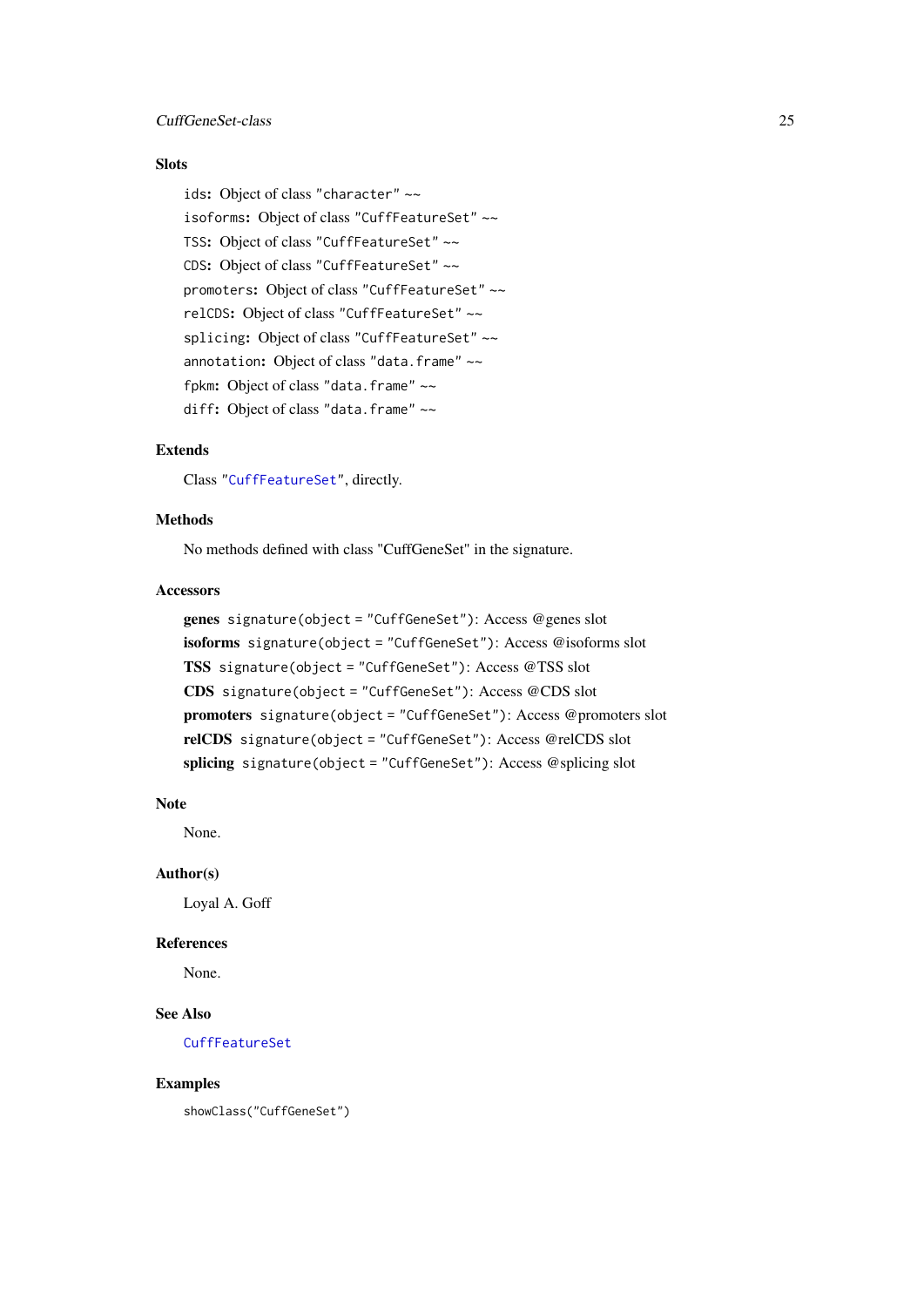<span id="page-25-0"></span>CuffSet-class *Class "CuffSet"*

#### Description

A 'pointer' class to connect to, and retrieve data from the SQLite backend database.

#### Objects from the Class

Objects can be created by calls of the form new("CuffSet",DB,conditions,genes,isoforms,TSS,CDS,promoters,s Available methods are primary accessors to retrieve CuffGeneSet or CuffGene objects for manipulation.

### **Slots**

DB: Object of class "SQLiteConnection" ~~ conditions: Object of class "data.frame" ~~ genes: Object of class "CuffData" ~~ isoforms: Object of class "CuffData" ~~ phenoData: Object of class "data.frame" ~~ TSS: Object of class "CuffData" ~~ CDS: Object of class "CuffData" ~~ promoters: Object of class "CuffDist" ~~ splicing: Object of class "CuffDist" ~~ relCDS: Object of class "CuffDist" ~~ conditions: Object of class "data.frame" ~~

### Methods

 $[$  signature(x = "CuffSet"): ...

#### Accessors

```
DB signature(object="CuffSet"): Access @DB slot
genes signature(object = "CuffSet"): Access @genes slot
isoforms signature(object = "CuffSet"): Access @isoforms slot
TSS signature(object = "CuffSet"): Access @TSS slot
CDS signature(object = "CuffSet"): Access @CDS slot
promoters signature(object = "CuffSet"): Access @promoters slot
splicing signature(object = "CuffSet"): Access @splicing slot
relCDS signature(object = "CuffSet"): Access @relCDS slot
varModel signature(object = "CuffSet"): Access varModel info
```
### Note

None.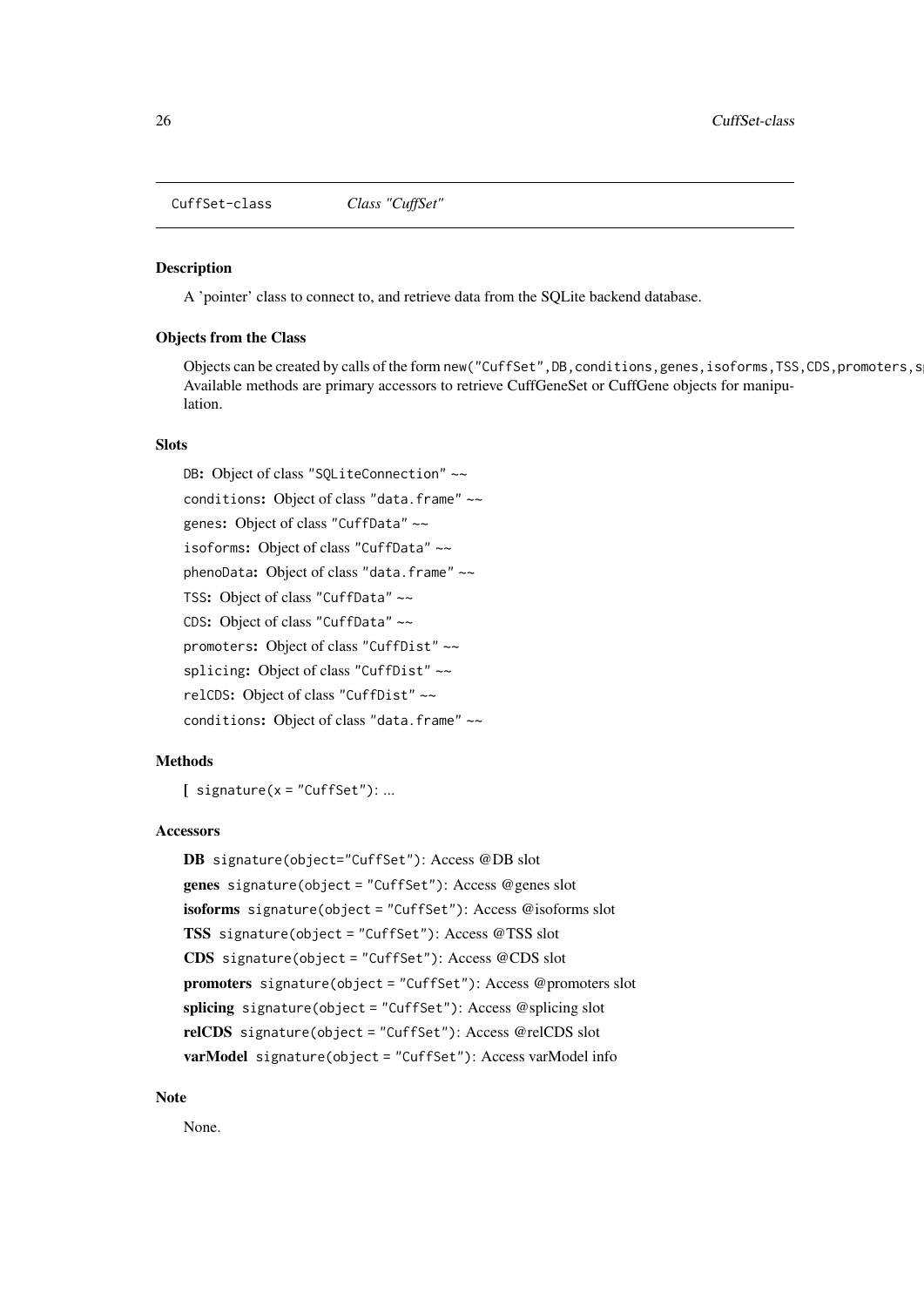#### <span id="page-26-0"></span>diffData 27

#### Author(s)

Loyal A. Goff

### References

None.

### See Also

None.

### Examples

showClass("CuffSet")

#### diffData *Differential comparison data*

### Description

An accessor method to retrieve differential expression data from a 'CuffData', 'CuffFeatureSet', or 'CuffFeature' object

### Usage

## S4 method for signature 'CuffData' diffData(object, x, y, features=FALSE) ## S4 method for signature 'CuffData' diffTable(object,logCutoffValue=99999)

### Arguments

| object   | An object of class ('CuffData' or 'CuffFeatureSet')                                                                                                                                                                                                   |  |
|----------|-------------------------------------------------------------------------------------------------------------------------------------------------------------------------------------------------------------------------------------------------------|--|
| X        | Optional, if x and y are both missing, data for all pairwise differential compar-<br>isons are returned, otherwise if x and y are sample names from the 'samples'<br>table, than only differential data pertaining to those two samples are returned. |  |
| y        | See $'x'$                                                                                                                                                                                                                                             |  |
| features | A logical value that returns all feature-level data as part of data. frame when true.<br>object must be of class 'CuffData'.                                                                                                                          |  |
|          | logCutoffValue Cutoff value for FC estimates to convert to [-]Inf values. Should never really be<br>needed                                                                                                                                            |  |
|          | Additional arguments.                                                                                                                                                                                                                                 |  |
|          |                                                                                                                                                                                                                                                       |  |

### Details

None

#### Value

A data.frame object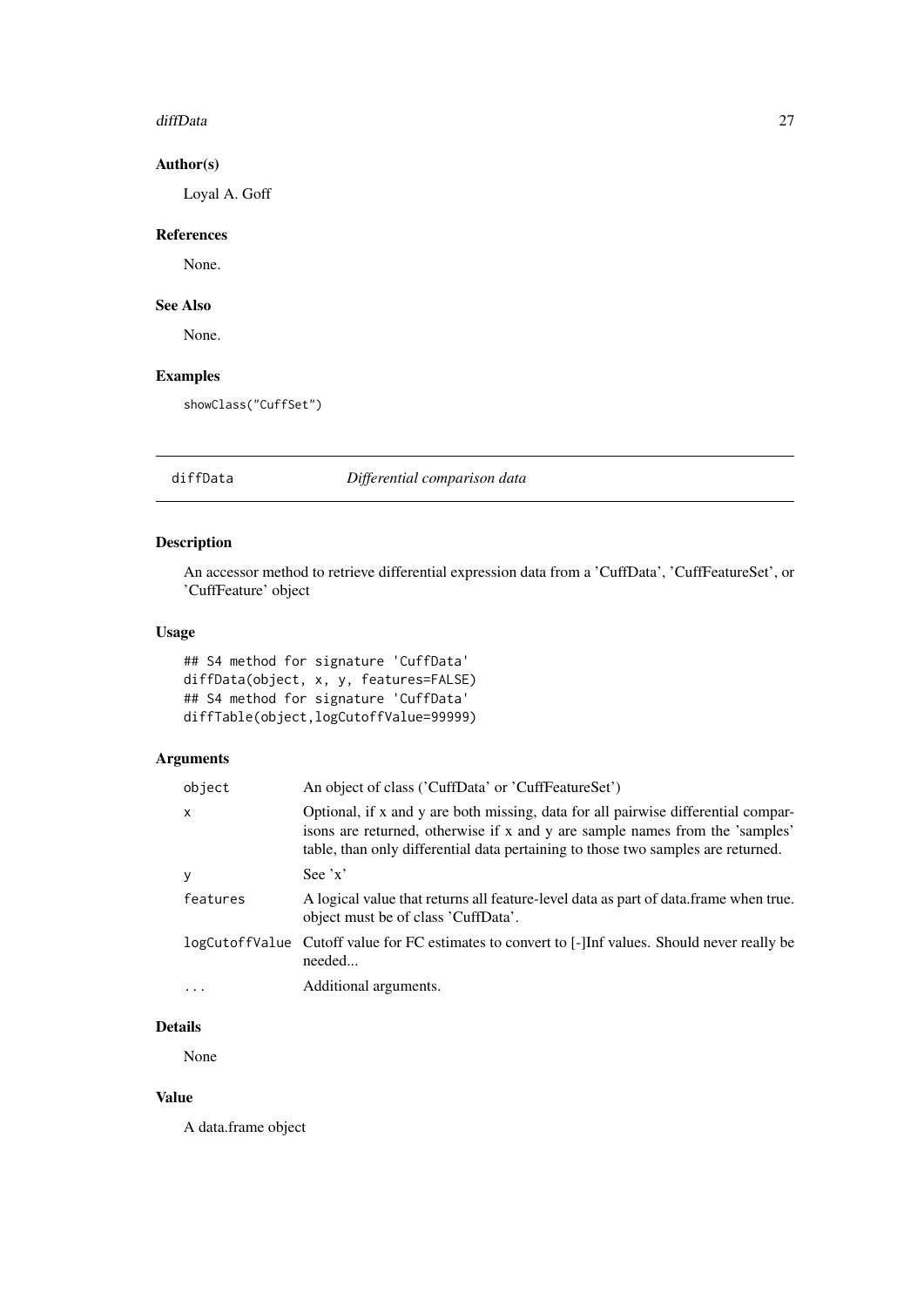#### Note

None

#### Author(s)

Loyal A. Goff

#### References

None

### Examples

```
data(sampleData)
diff<-diffData(sampleGeneSet) #returns a dataframe of differential expression data from sample CuffGeneSet obj
```
Dimensionality Reduction

*Dimensionality reduction utilities*

### Description

Dimensionality reduction plots for feature selection and extraction for cummeRbund

#### Usage

```
## S4 method for signature 'CuffData'
MDSplot(object,replicates=FALSE,logMode=TRUE,pseudocount=1.0)
## S4 method for signature 'CuffData'
PCAplot(object,x="PC1", y="PC2",replicates=FALSE,pseudocount=1.0,scale=TRUE,showPoints = TRUE,...
```
#### Arguments

| object       | The output of class CuffData from which to draw expression estimates. (e.g.<br>genes(cuff))                              |  |
|--------------|--------------------------------------------------------------------------------------------------------------------------|--|
| $\times$     | For PCA plot, indicates which principal component is to be presented on the<br>$x$ -axis (e.g. "PC1", "PC2", "PC3", etc) |  |
| $\mathbf{y}$ | See x.                                                                                                                   |  |
| pseudocount  | Value added to FPKM to avoid log transformation issues.                                                                  |  |
| logMode      | Logical value whether or not to use log-transformed expression estimates (de-<br>fault: TRUE)                            |  |
| replicates   | A logical value to indicate whether or not individual replicate expression esti-<br>mates will be used.                  |  |
| scale        | For PCA plot, a logical value passed directly to promp.                                                                  |  |
| showPoints   | For PCAplot, a logical value whether or not to display individual gene values on<br>final PCA plot.                      |  |
| $\ddotsc$    | Additional passthrough arguments (may not be fully implemented yet).                                                     |  |

<span id="page-27-0"></span>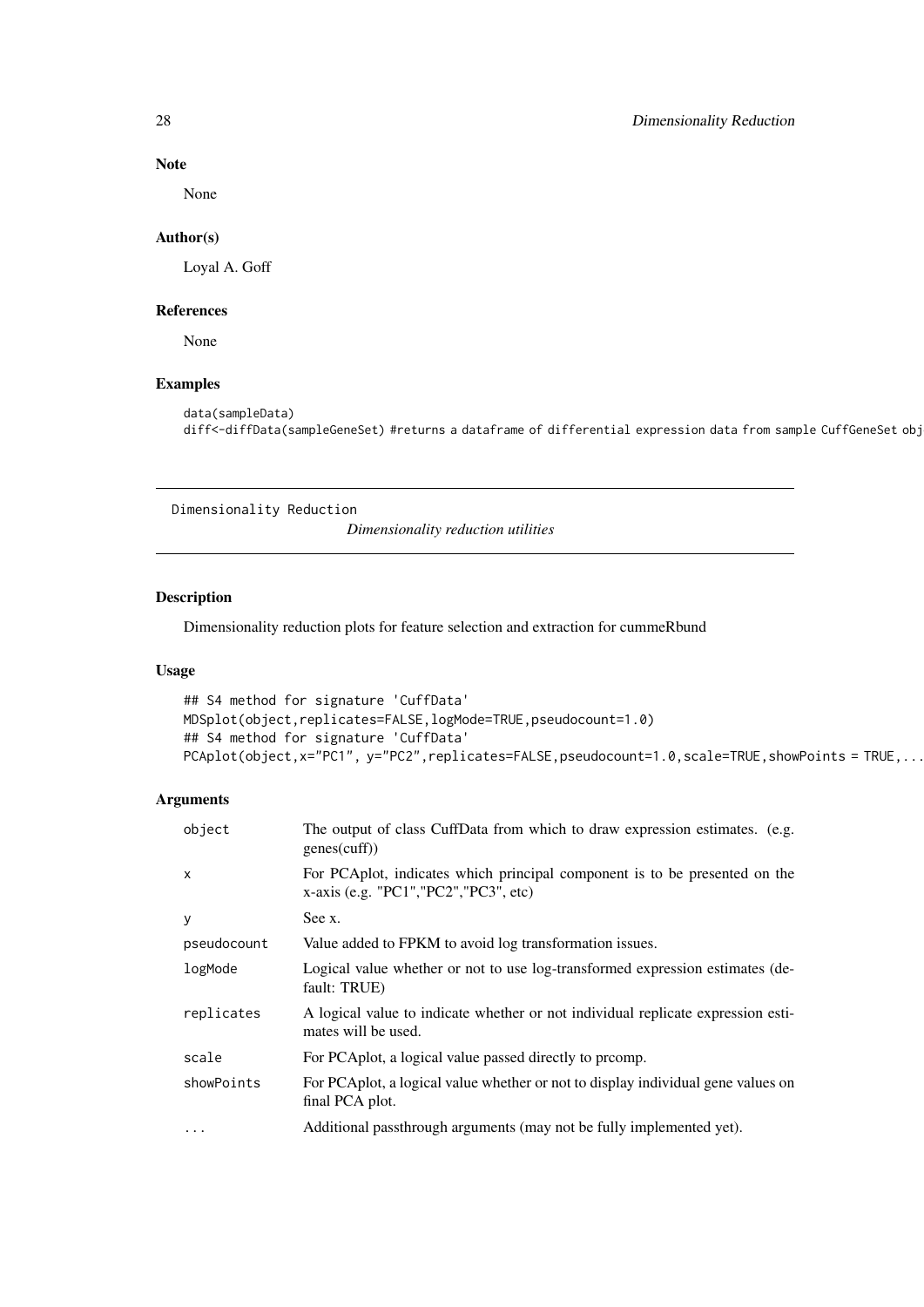#### <span id="page-28-0"></span>dispersionPlot 29

#### Details

These methods attempt to project a matrix of expression estimates across conditions and/or replicates onto a smaller number of dimesions for feature selection, feature extraction, and can also be useful for outlier detection.

#### Value

A ggplot2 object.

#### Note

None.

### Author(s)

Loyal A. Goff

#### References

None.

### Examples

```
cuff<-readCufflinks(system.file("extdata", package="cummeRbund")) #Create CuffSet object from sample data
p<-PCAplot(genes(cuff),x="PC2",y="PC3",replicates=TRUE)
m<-MDSplot(genes(cuff),replicates=TRUE)
p #Render PCA plot
m #Render MDS plot
```
dispersionPlot *Mean count vs dispersion plot*

#### Description

A scatter plot comparing the mean counts against the estimated dispersion for a given level of features from a cuffdiff run.

#### Usage

```
## S4 method for signature 'CuffData'
dispersionPlot(object)
## S4 method for signature 'CuffSet'
dispersionPlot(object)
```
### Arguments

object An object of class ('CuffData')

### Details

None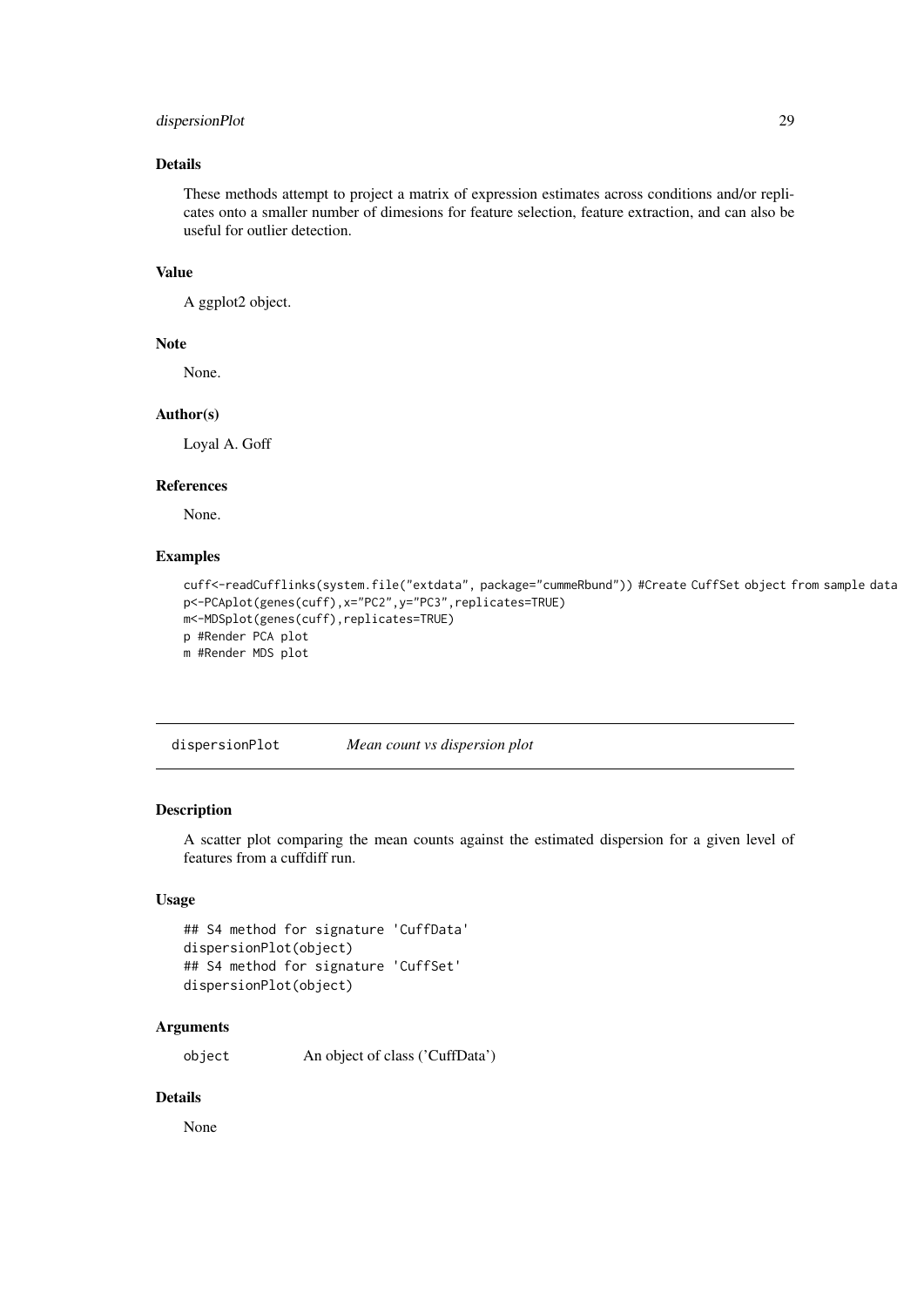<span id="page-29-0"></span>30 distValues

### Value

ggplot object with geom\_point layer

#### Note

None

### Author(s)

Loyal A. Goff

### References

None

### Examples

```
a<-readCufflinks(system.file("extdata", package="cummeRbund")) #Create CuffSet object from sample data
genes<-genes(a) #Create CuffData object for all genes
d<-dispersionPlot(genes) #Create plot object
d #render plot object
```
distValues *distValues*

#### Description

Returns a data.frame of distribution-level test values from a CuffDist object (@promoters, @splicing, @relCDS)

### Usage

## S4 method for signature 'CuffDist' distValues(object)

### Arguments

| object   | An object of class 'CuffDist'      |
|----------|------------------------------------|
| $\cdots$ | Additional arguments to distValues |

#### Details

None

### Value

Returns a data.frame of distribution-level test values.

### Note

None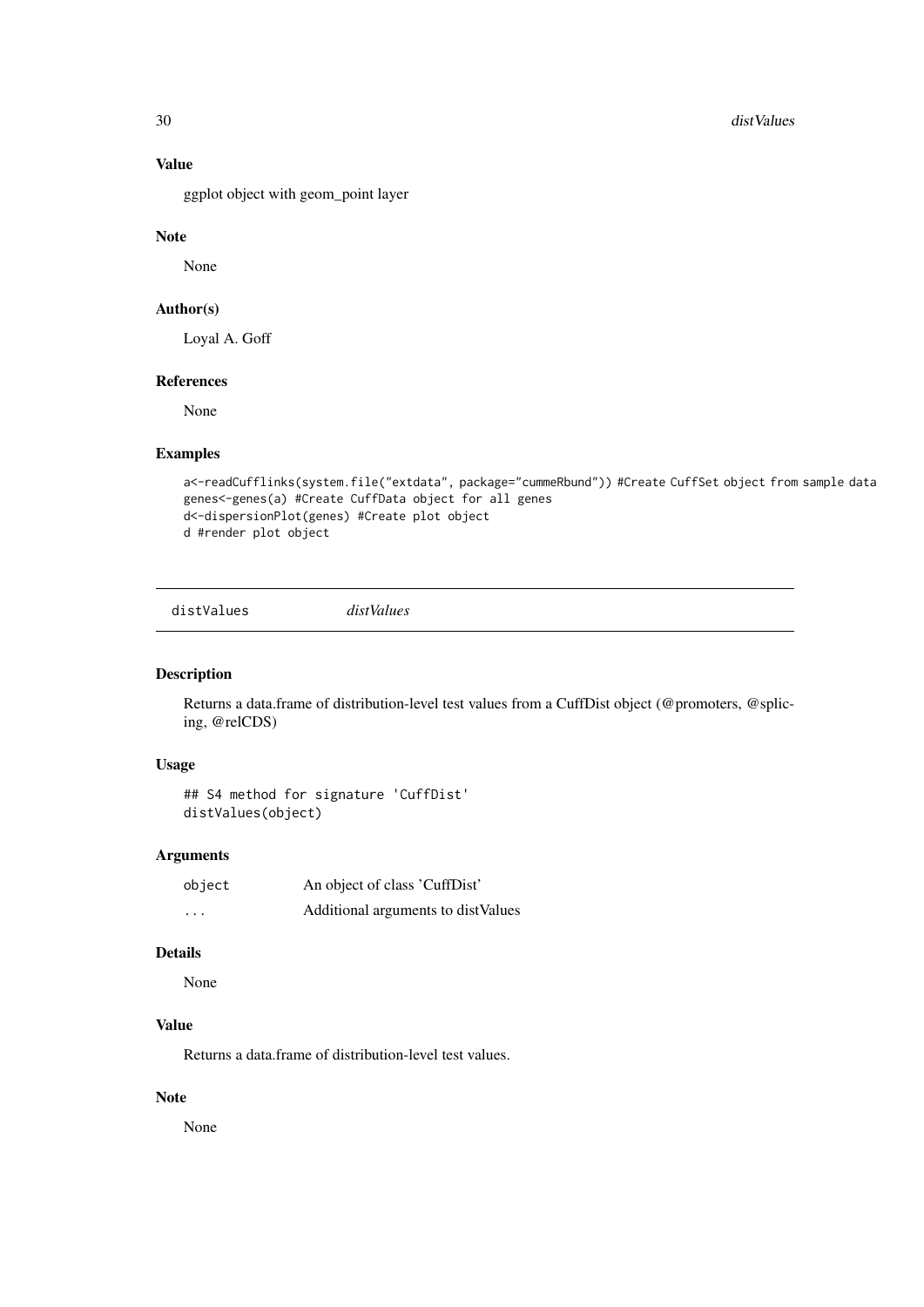#### <span id="page-30-0"></span>Exploratory Analysis 31

#### Author(s)

Loyal A. Goff

#### References

None

### See Also

None

#### Examples

a<-readCufflinks(system.file("extdata", package="cummeRbund")) # Read cufflinks data and create CuffSet objec distValues(a@promoters) # returns data.frame of values from CuffDist object in slot 'promoters'

Exploratory Analysis *Methods for Exploratory Analysis in cummeRbund*

### Description

Exploratory analysis methods for cummeRbund RNA-Seq data.

### Usage

```
## S4 method for signature 'CuffData'
csNMF(object,k,logMode=T,pseudocount=1,maxiter=1000,replicates=FALSE,fullnames=FALSE)
## S4 method for signature 'CuffFeatureSet'
csNMF(object,k,logMode=T,pseudocount=1,maxiter=1000,replicates=FALSE,fullnames=FALSE)
```
#### Arguments

| object      | The output of class CuffData or CuffFeatureSet from which to draw expression<br>estimates. (e.g. genes(cuff) or custom feature set via getGenes() or getFeatures() |
|-------------|--------------------------------------------------------------------------------------------------------------------------------------------------------------------|
| k           | rank value for factorization                                                                                                                                       |
| logMode     | Logical value whether or not to use log-transformed FPKM values. [Default:<br><b>TRUE</b>                                                                          |
| pseudocount | Value added to FPKM to avoid log transformation issues.                                                                                                            |
| maxiter     | Maximum number of iterations for factorization [Default: 1000]                                                                                                     |
| replicates  | A logical value to indicate whether or not individual replicate expression esti-<br>mates will be used.                                                            |
| fullnames   | Logical passthrough value to fpkmMatrix whether or not to concatenate gene_short_name<br>with tracking id. [Default: FALSE]                                        |

### Details

csNMF is a convenience method to invoke the nnmf() method from package:NMFN. This performs non-negative matrix factorization on the provided data and can be useful for many downstream applications.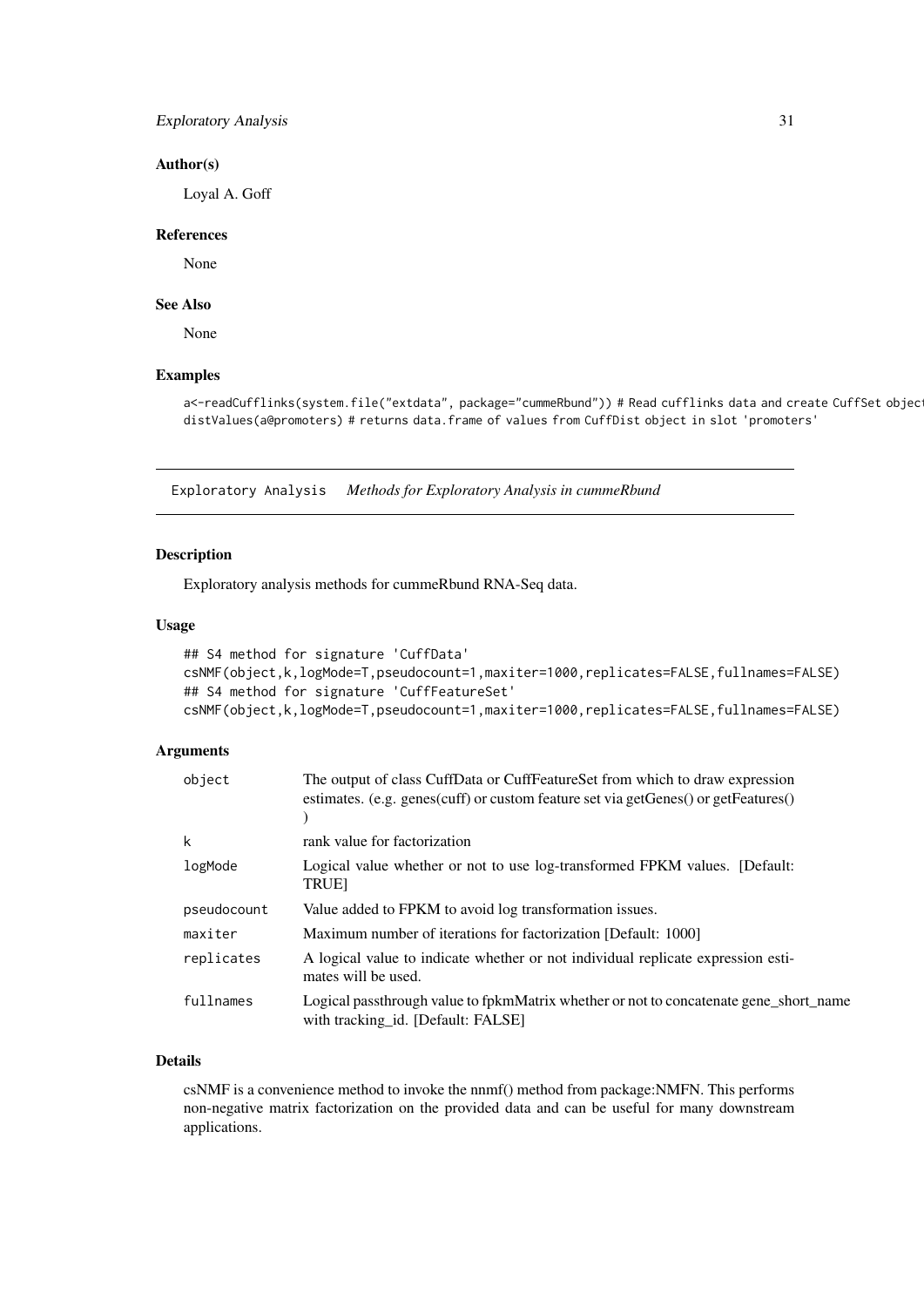### Value

csNMF returns W, H - decomposed matrices of input FPKM values. (See package:NMFN for details)

### Note

None.

### Author(s)

Loyal A. Goff

#### References

None.

### Examples

```
data(sampleData)
csNMF(sampleGeneSet,4)
```
expressionBarplot *Barplot*

### Description

A barplot of FPKM values with confidence intervals for a given gene, set of genes, or features of a gene (e.g. isoforms, TSS, CDS, etc).

#### Usage

```
## S4 method for signature 'CuffFeatureSet'
expressionBarplot(object, logMode=TRUE, pseudocount=1.0, showErrorbars=TRUE, showStatus=TRUE, repli
```
### Arguments

| object        | An object of class ('CuffFeatureSet','CuffGeneSet','CuffFeature','CuffGene')                                                   |
|---------------|--------------------------------------------------------------------------------------------------------------------------------|
| logMode       | A logical value whether or not to draw y-axis on $log10$ scale. Default = FALSE.                                               |
| pseudocount   | Numerical value added to each FPKM during log-transformation to avoid errors.                                                  |
| showErrorbars | A logical value whether or not to draw error bars. Default = TRUE                                                              |
| showStatus    | A logical value whether or not to draw visual queues for quantification status of<br>a given gene: condition. Default $=$ TRUE |
| replicates    | A logical value whether or not to plot individual replicates or aggregate condi-<br>tion values.                               |
| $\ddots$      | Additional arguments.                                                                                                          |
|               |                                                                                                                                |

### Details

None

<span id="page-31-0"></span>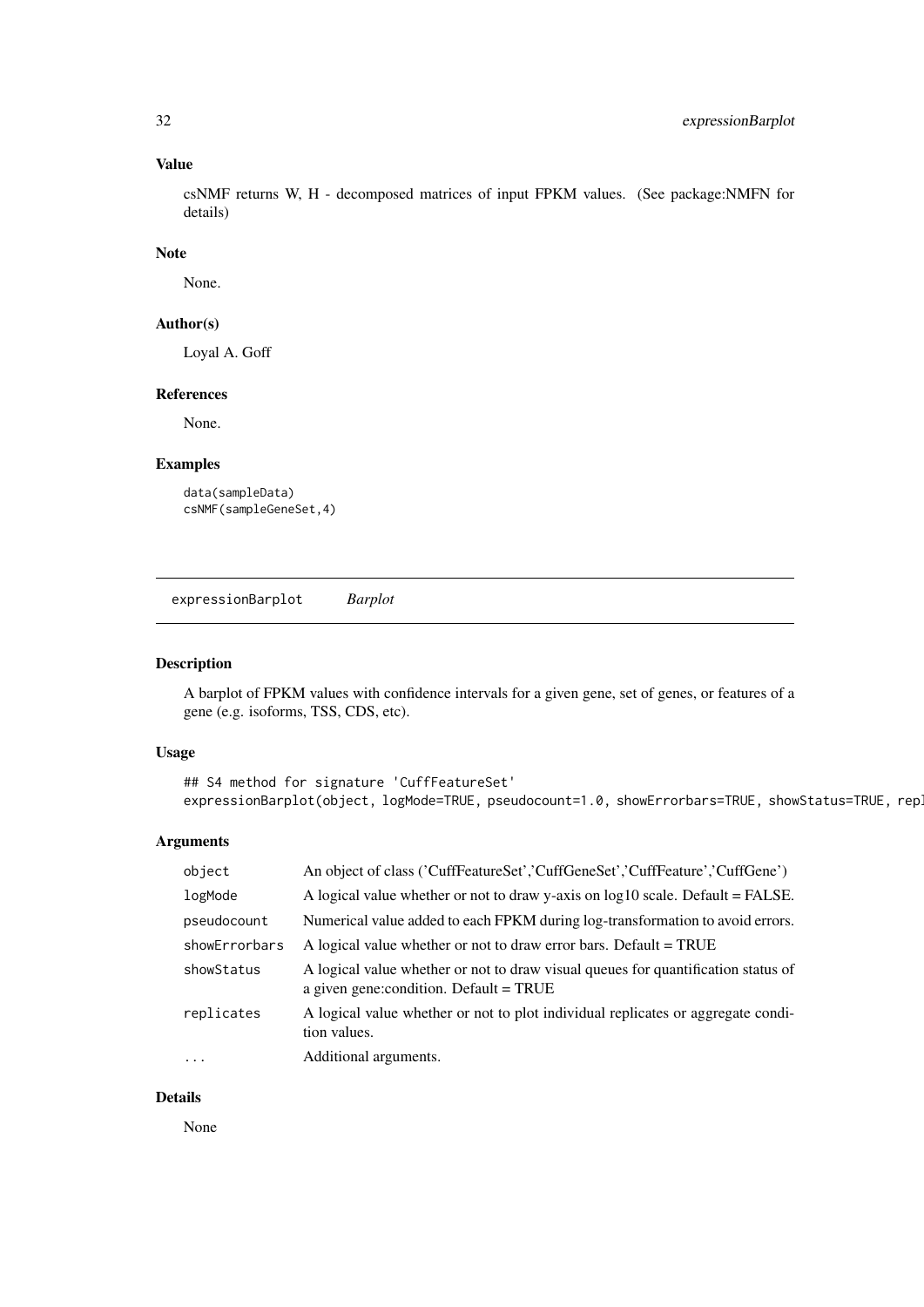<span id="page-32-0"></span>expressionPlot 33

#### Value

A ggplot2 plot object

### Note

Need to implement logMode and features for this plotting method.

### Author(s)

Loyal A. Goff

#### References

None

### Examples

```
data(sampleData)
PINK1 # sample CuffFeature object
expressionBarplot(PINK1) #Barplot of PINK1 FPKM values
expressionBarplot(PINK1@isoforms) #Barplot of PINK1 FPKM values faceted by isoforms
```
expressionPlot *Expression Plot*

### Description

A line plot (optionally with confidence intervals) detailing FPKM expression levels across conditions for a given gene(s) or feature(s)

### Usage

```
## S4 method for signature 'CuffFeature'
expressionPlot(object, logMode=FALSE, pseudocount=1.0, drawSummary=FALSE, sumFun=mean_cl_boot, show
```
#### Arguments

| object        | An object of class ('CuffFeature' or 'CuffGene')                                                                               |  |
|---------------|--------------------------------------------------------------------------------------------------------------------------------|--|
| logMode       | A logical value to draw y-axis (FPKM) on $log-10$ scale. Default = FALSE.                                                      |  |
| pseudocount   | A numeric value added to FPKM to avoid errors on log-10 transformation.                                                        |  |
| drawSummary   | A logical valuie. Draws a 'summary' line with mean FPKM values for each<br>condition.                                          |  |
| sumFun        | Function used to determine values for summary line. Default = mean_cl_boot                                                     |  |
| showErrorbars | A logical value whether or not to draw error bars.                                                                             |  |
| showStatus    | A logical value whether or not to draw visual queues for quantification status of<br>a given gene: condition. Default $=$ TRUE |  |
| replicates    | A logical value whether or not to plot individual replicates or aggregate condi-<br>tion values.                               |  |
| facet         | A logical value whether or not to facet the plot by feature id (default=TRUE).                                                 |  |
| $\ddots$      | Additional arguments                                                                                                           |  |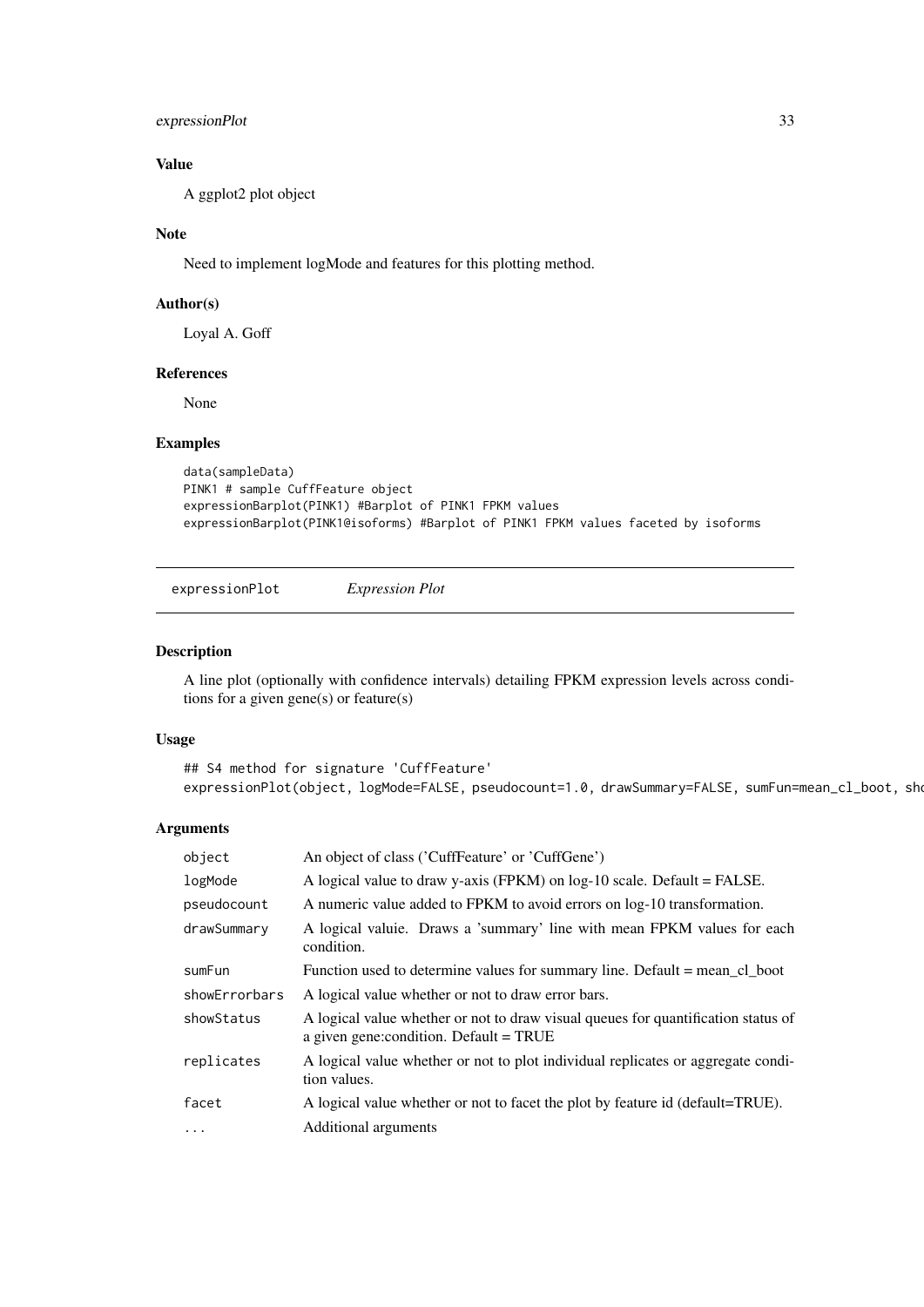#### Details

None

### Value

A ggplot2 plot object

### Note

None

### Author(s)

Loyal A. Goff

#### References

None

### Examples

```
data(sampleData)
PINK1 # sample CuffFeature object
expressionPlot(PINK1) #Line plot of PINK1 FPKM values
expressionPlot(PINK1@isoforms) #Line plot of PINK1 FPKM values faceted by isoforms
```
featureNames *Feature names*

#### Description

Retrive a vector of feature names from a 'CuffData' or 'CuffFeatureSet' object

### Usage

```
## S4 method for signature 'CuffData'
featureNames(object)
```
### Arguments

object An object of class ('CuffData' or 'CuffFeatureSet')

### Details

None

### Value

A list of feature names

#### Note

None

<span id="page-33-0"></span>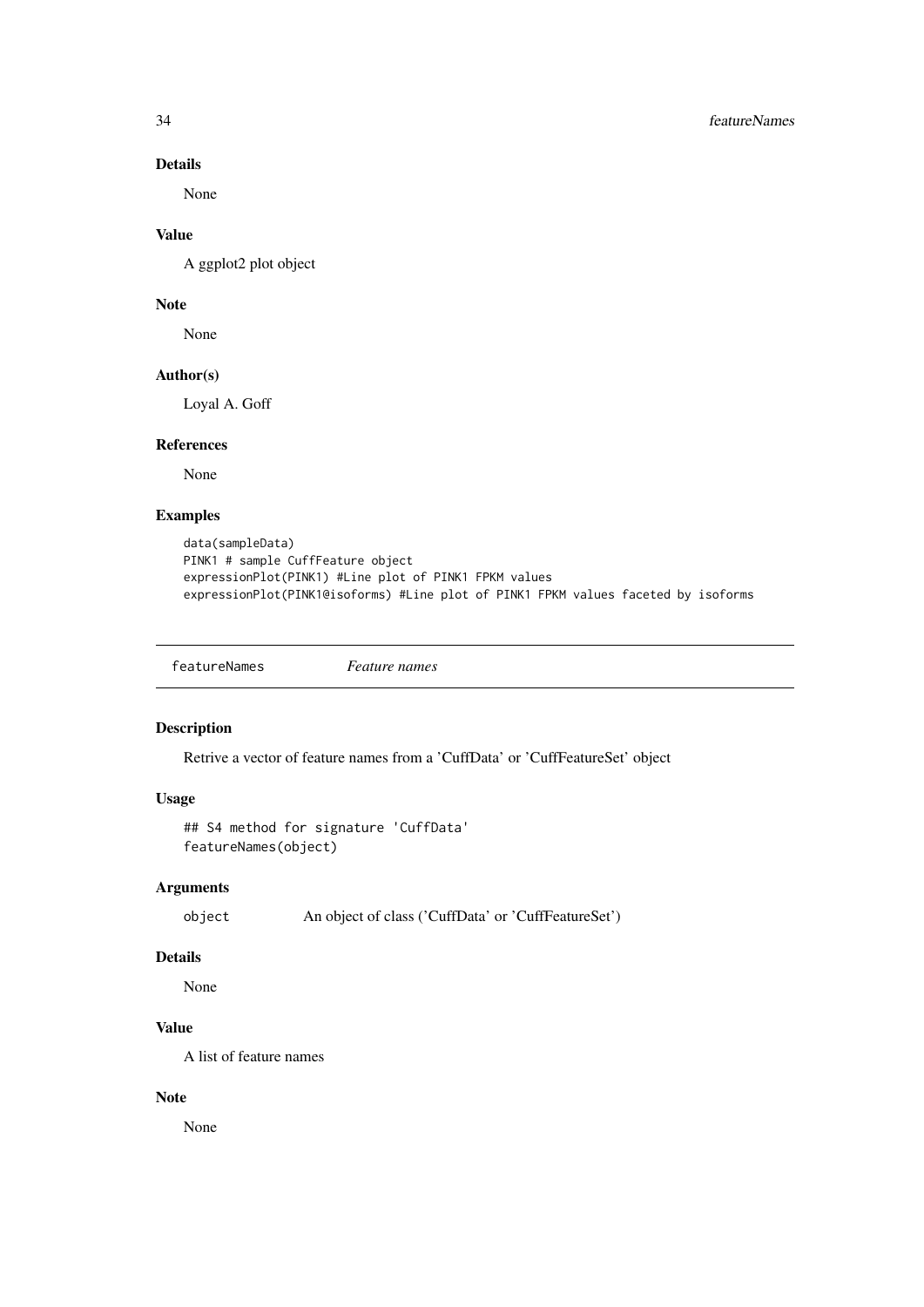#### <span id="page-34-0"></span>features 35

#### Author(s)

Loyal A. Goff

#### References

None

### Examples

data(sampleData) featureNames(sampleGeneSet)

features *Features*

### Description

Returns a data frame of features from a CuffGene object

### Usage

## S4 method for signature 'CuffGene' features(object)

### Arguments

object An object of class ('CuffGene')

### Details

None

### Value

A data.frame of feature-level information

### Note

None

### Author(s)

Loyal A. Goff

#### References

None

### Examples

data(sampleData) features(PINK1)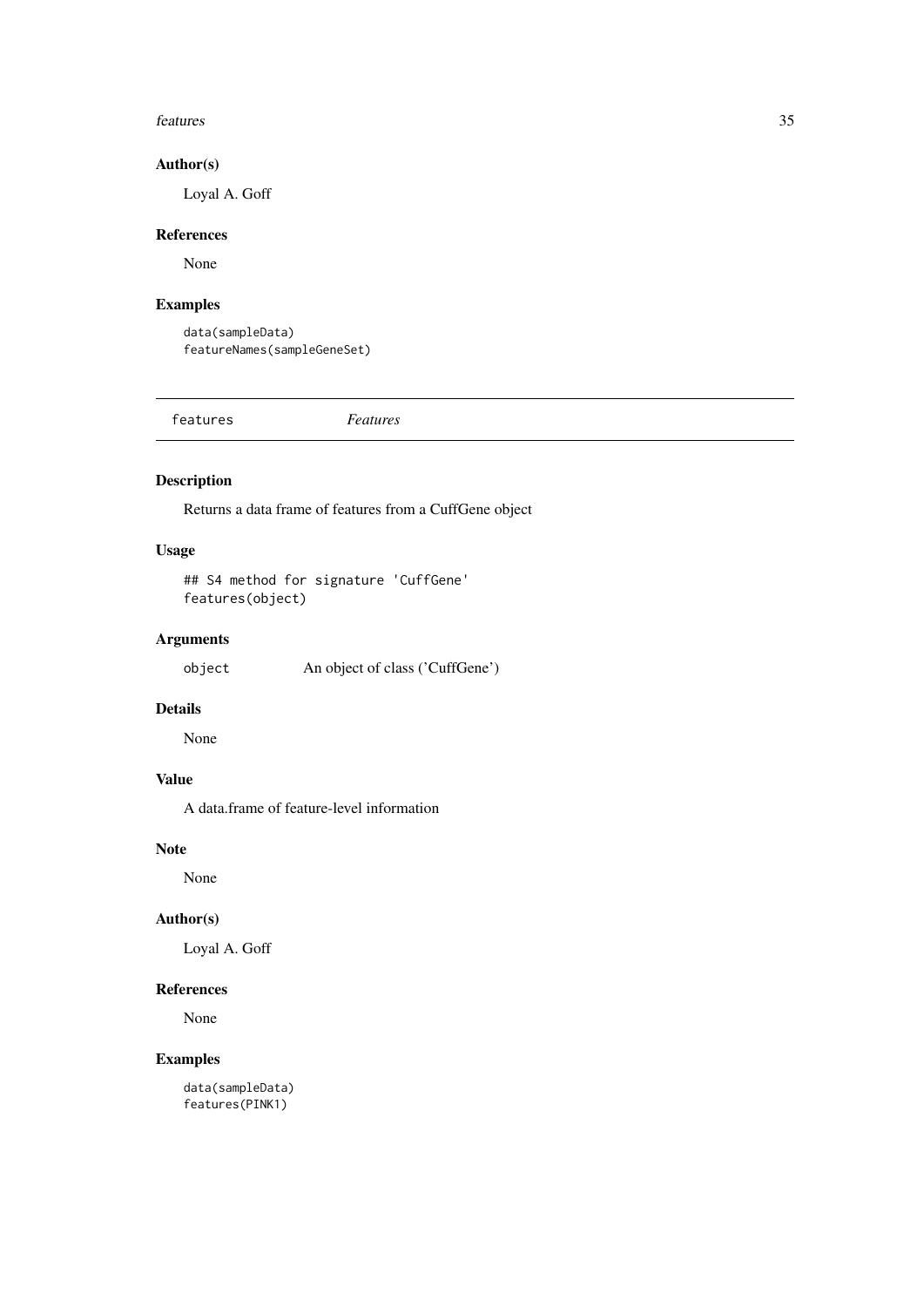<span id="page-35-0"></span>findGene *findGene*

#### Description

A helper function to retrieve the gene\_ids given a 'lookup' value (e.g. gene\_short\_name, isoform\_id, etc). Utility to search for gene\_id and gene\_short\_name given a single 'query' string (e.g. query='pink1' will return all genes with 'pink1' (case-insensitive) in the gene\_short\_name field.

#### Usage

## S4 method for signature 'CuffSet' findGene(object, query)

#### Arguments

| object | An object of class 'CuffSet' (Primary 'pointer' object for Cufflinks data).              |
|--------|------------------------------------------------------------------------------------------|
| query  | A character string for which you would like to retrieve corresponding gene id<br>values. |

#### Details

None.

### Value

Returns a data.frame of gene\_id and gene\_short\_name values corresponding to genes from which 'query' matches

### Note

Right now, this does not return an error if it cannot find a gene. (this is probably a bad thing...)

#### Author(s)

Loyal A. Goff

#### References

None.

### Examples

cuff<-readCufflinks(system.file("extdata", package="cummeRbund")) #Read cufflinks data and create master Cuff myQuery<-'pink1'

findGene(cuff,myQuery) # Retrieve gene\_id values for any genes matching 'pink1'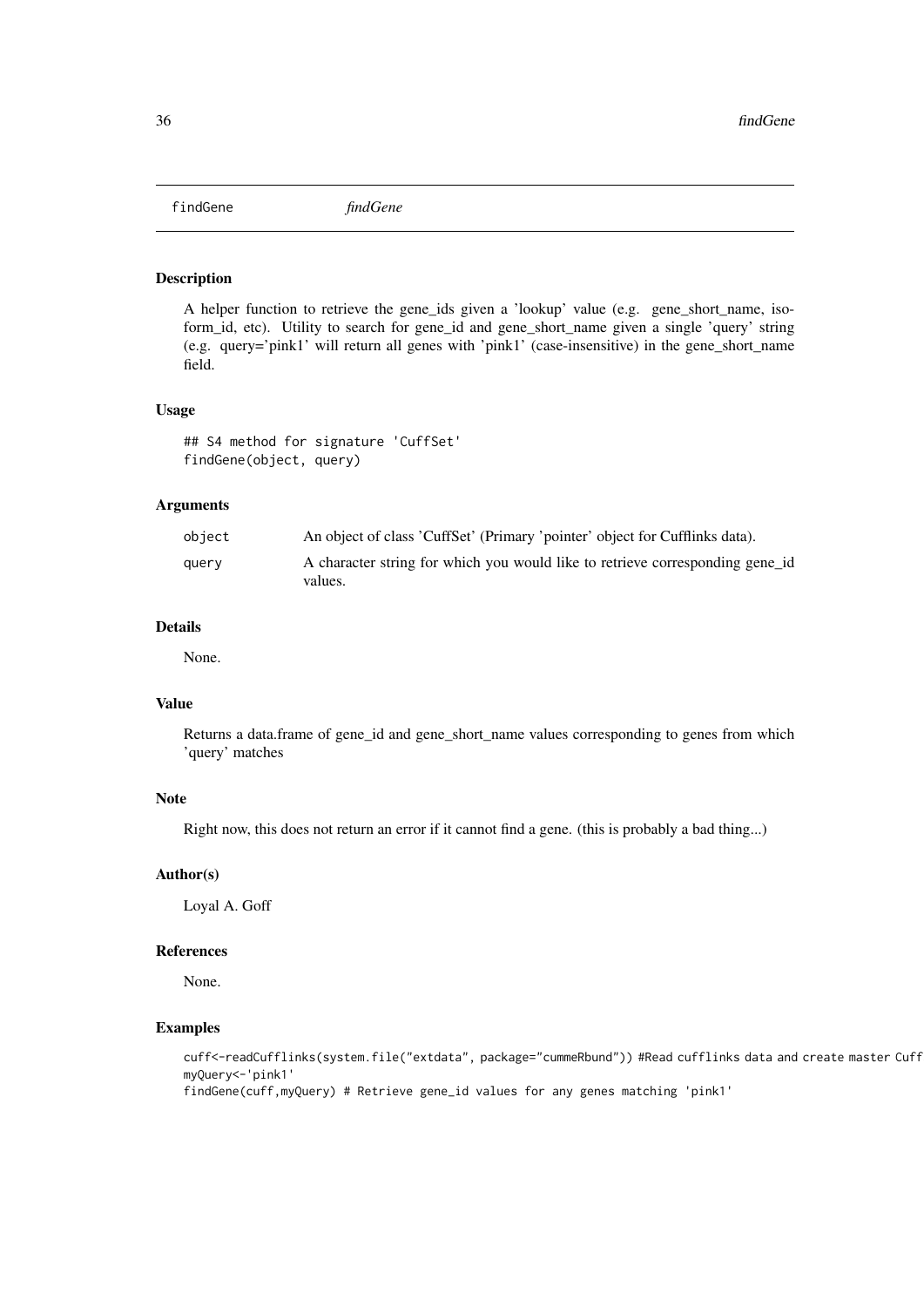<span id="page-36-0"></span>findSimilar *findSimilar*

### Description

Returns a CuffGeneSet containing n genes with the most similar expression profiles to gene/profile x.

### Usage

```
## S4 method for signature 'CuffSet'
findSimilar(object, x, n,distThresh,returnGeneSet=TRUE,...)
```
### Arguments

| object        | A object of class 'CuffSet'                                                                                                                                                                                 |  |
|---------------|-------------------------------------------------------------------------------------------------------------------------------------------------------------------------------------------------------------|--|
| $\mathsf{x}$  | A 'gene_id' or 'gene_short_name' from which to look up an expression profile<br>OR a vector of expression values to compare all genes (vector must have same<br>length and order of 'samples')              |  |
| n             | Number of similar genes to return                                                                                                                                                                           |  |
| distThresh    | A thresholding value on which to filter results based on JS-distance (e.g. A<br>distThresh of 1.0 will return all genes, 0.0 will return those genes with 'perfect<br>identity' to the gene of interest.)   |  |
| returnGeneSet | A logical value whether to return a CuffGeneSet object [default] or a distance-<br>ranked data frame of similar genes. The latter is useful if you want to explore<br>the returned list based on distances. |  |
| $\cdot$       | Additional arguments to fpkmMatrix call within findSimilar (e.g. fullnames=T)                                                                                                                               |  |
|               |                                                                                                                                                                                                             |  |

### Details

By default, returns a CuffGeneSet object with n similar genes. This may change in the future.

### Value

A CuffGeneSet object of n most similar genes to x.

#### Note

None

### Author(s)

Loyal A. Goff

#### References

None

```
a<-readCufflinks(system.file("extdata", package="cummeRbund"))
mySimilarGenes<-findSimilar(a,"PINK1",10)
```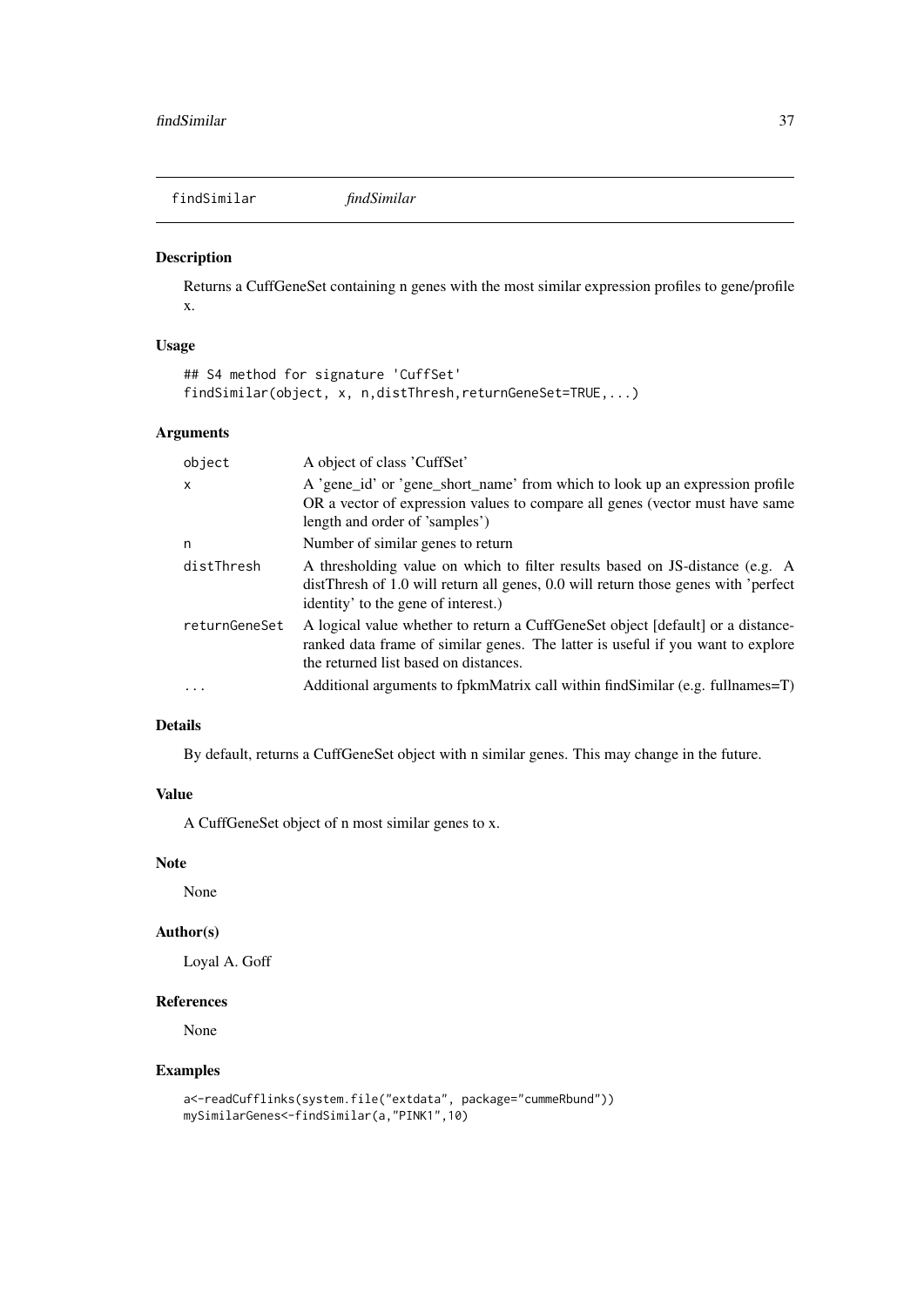<span id="page-37-0"></span>

### Description

Returns a data.frame from @FPKM slot

### Details

Returns a data.frame of FPKM values.

### Value

A data.frame of FPKM-level values for a set of features.

### Methods

signature(object = "CuffData") signature(object = "CuffFeature") signature(object = "CuffFeatureSet")

#### Note

None

### Author(s)

Loyal A. Goff

#### References

None

### Examples

data(sampleData) fpkm(PINK1)

fpkmMatrix *fpkmMatrix*

### Description

Retrieve FPKM values as gene by condition (fpkmMatrix) or gene by replicate (repFpkmMatrix) matrix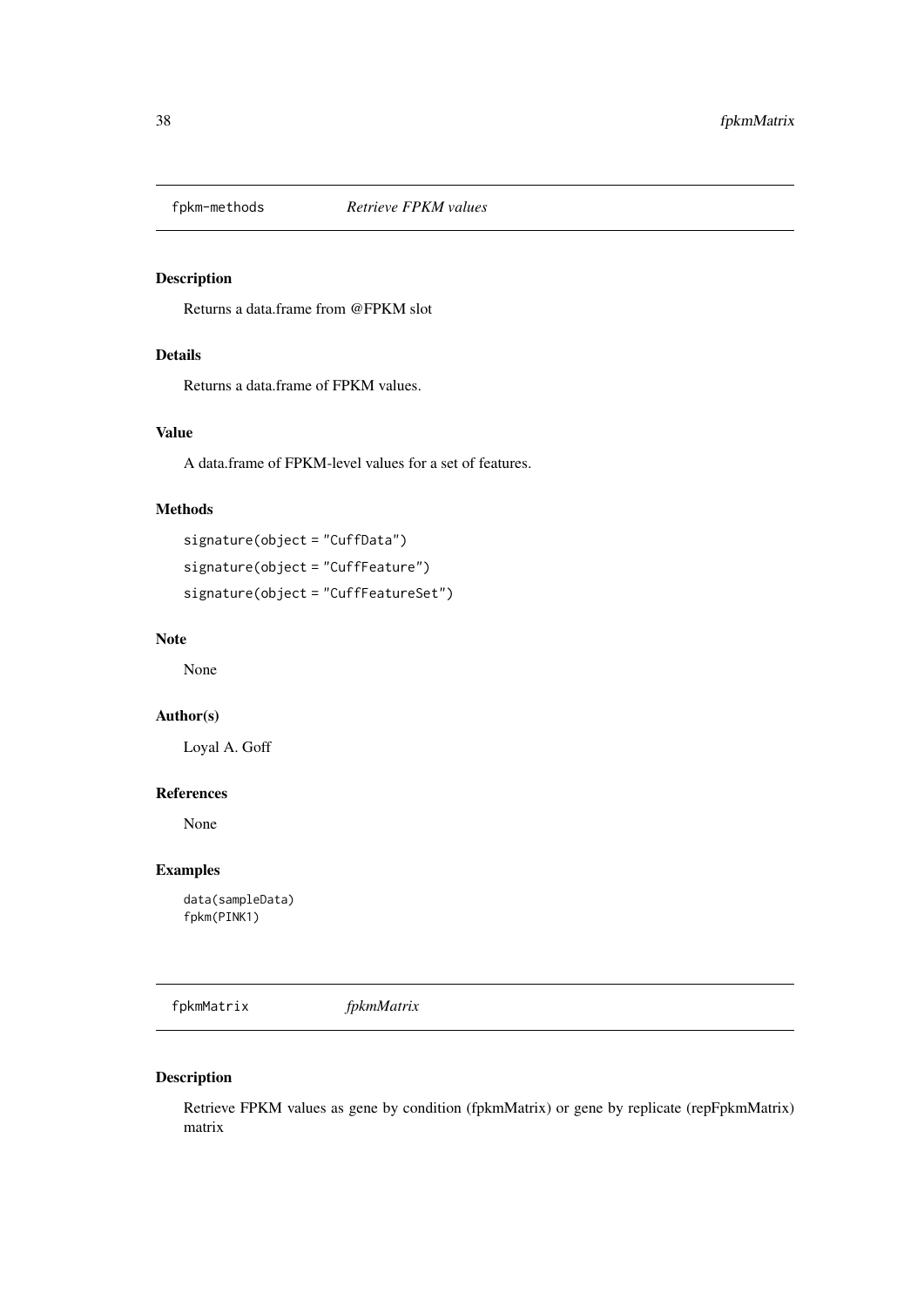#### <span id="page-38-0"></span>getFeatures 39

#### Usage

```
## S4 method for signature 'CuffData'
fpkmMatrix(object,fullnames=FALSE,sampleIdList)
## S4 method for signature 'CuffData'
repFpkmMatrix(object,fullnames=FALSE,repIdList)
```
### Arguments

| object       | An object of class ('CuffData','CuffFeatureSet','CuffGeneSet','CuffGene',or 'Cuff-<br>Feature')                 |
|--------------|-----------------------------------------------------------------------------------------------------------------|
| fullnames    | A logical value whether or not to concatenate gene short name and tracking id<br>values (easier to read labels) |
| sampleIdList | A vector of sample names to subset the resulting matrix.                                                        |
| repIdList    | A vector of sample names to subset the resulting matrix.                                                        |

### Details

None.

### Value

A feature x condition matrix of FPKM values.

#### Note

None

#### Author(s)

Loyal A. Goff

#### References

None.

### Examples

```
data(sampleData)
fpkmMatrix(sampleGeneSet)
repFpkmMatrix(sampleGeneSet)
```
getFeatures *getFeatures*

### Description

Primary accessor from a CuffSet object to retrieve all related information for >1 (MANY) given FEATURES, indexed by tracking id.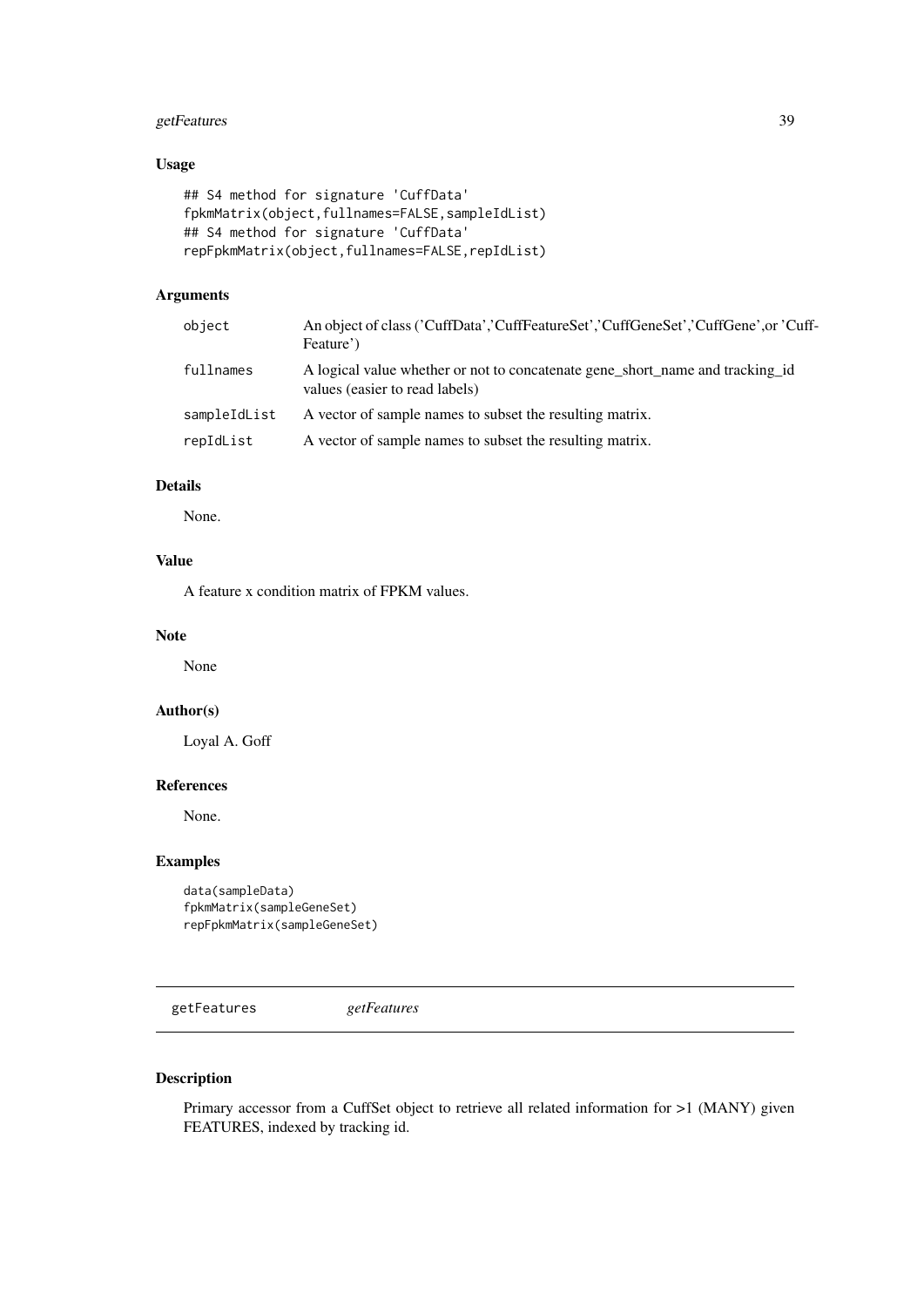#### Usage

```
## S4 method for signature 'CuffSet'
getFeatures(object, featureIdList, sampleIdList=NULL,level='isoforms')
```
### Arguments

| object       | An object of class 'CuffSet' (Primary 'pointer' object for Cufflinks data).                                                                               |
|--------------|-----------------------------------------------------------------------------------------------------------------------------------------------------------|
|              | featureIdList A vector of 'isoform_id', 'TSS_group_id', or 'CDS_id' to identify which fea-<br>tures for which you would like to retrieve all information. |
| sampleIdList | A vector of sample names used to subset or re-order samples in returned object                                                                            |
| level        | Feature level to be queried for significance (must be one of c('isoforms', 'TSS', 'CDS')                                                                  |

### Details

None.

#### Value

Returns a CuffFeatureSet object containing all related information for a given set of tracking\_id values

### Note

Right now, this does not return an error if it cannot find a gene. (this is probably a bad thing...)

#### Author(s)

Loyal A. Goff

#### References

None.

#### Examples

```
cuff<-readCufflinks(system.file("extdata", package="cummeRbund")) #Read cufflinks data and create master Cuff
sample.isoform.ids<-sample(featureNames(isoforms(cuff)),10)
myGene<-getFeatures(cuff,sample.isoform.ids) # Retrieve all information for a set of 10 sampled features.
```
getGene *getGene*

#### Description

Primary accessor from a CuffSet object to retrive all related information for 1 (one) given gene, indexed by gene\_id or gene\_short\_name.

#### Usage

```
## S4 method for signature 'CuffSet'
getGene(object, geneId, sampleIdList=NULL)
```
<span id="page-39-0"></span>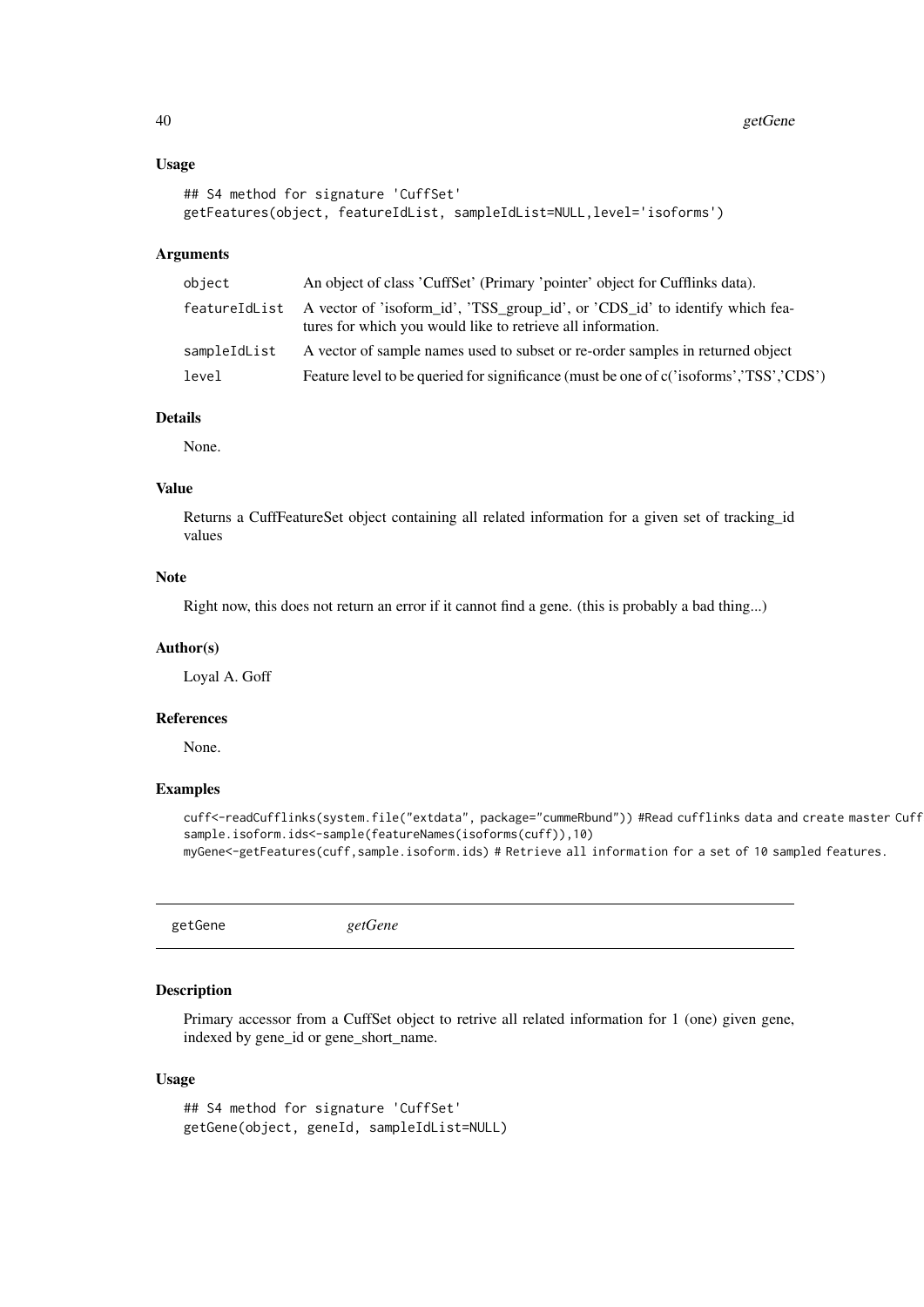#### <span id="page-40-0"></span>getGeneId 41

### Arguments

| object       | An object of class 'CuffSet' (Primary 'pointer' object for Cufflinks data).                        |
|--------------|----------------------------------------------------------------------------------------------------|
| geneId       | A character string to identify which gene for which you would like to retrieve<br>all information. |
| sampleIdList | A vector of sample names used to subset or re-order samples in returned object                     |

### Details

None.

### Value

Returns a CuffGene object containing all related information for a given gene\_id or gene\_short\_name

#### Note

Right now, this does not return an error if it cannot find a gene. (this is probably a bad thing...)

### Author(s)

Loyal A. Goff

#### References

None.

#### Examples

a<-readCufflinks(system.file("extdata", package="cummeRbund")) #Read cufflinks data and create master CuffSet myGene<-getGene(a,"PINK1") # Retrieve all information for gene "PINK1"

getGeneId *getGene*

### Description

A helper function to retrieve the gene\_ids for a given list of feature ids (e.g. isoform\_ids, tss\_group\_ids, or CDS\_ids). This should not be called directly by the user

### Usage

```
## S4 method for signature 'CuffSet'
getGeneId(object, idList)
```
#### Arguments

| object | An object of class 'CuffSet' (Primary 'pointer' object for Cufflinks data).         |
|--------|-------------------------------------------------------------------------------------|
| idList | A character string to identify the identifiers for which you would like to retrieve |
|        | corresponding gene id values.                                                       |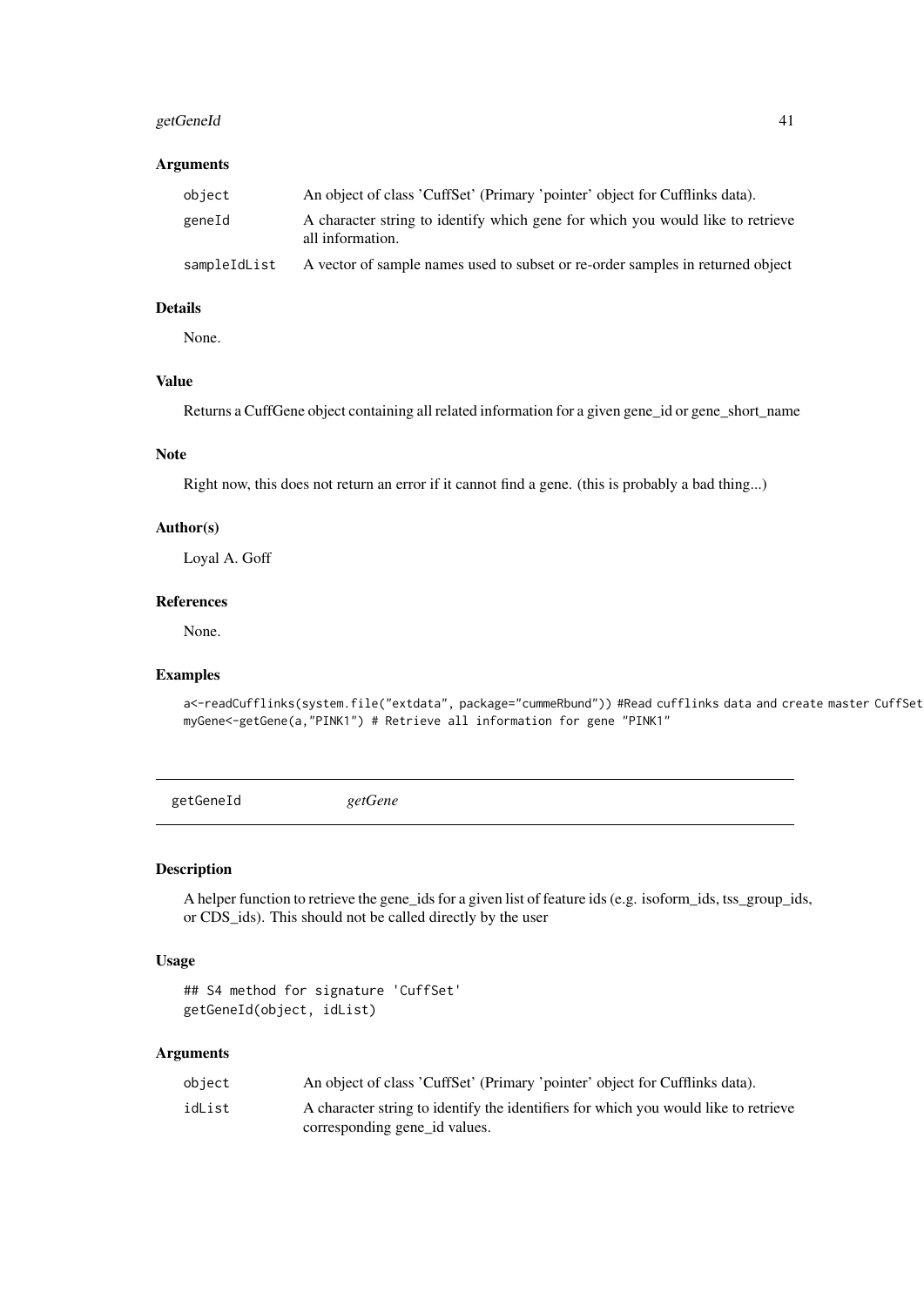<span id="page-41-0"></span>42 getGenes

#### Details

None.

### Value

Returns a vector of gene\_id values corresponding to genes from which idList are sub-features.

#### Note

Right now, this does not return an error if it cannot find a gene. (this is probably a bad thing...)

#### Author(s)

Loyal A. Goff

#### References

None.

#### Examples

cuff<-readCufflinks(system.file("extdata", package="cummeRbund")) #Read cufflinks data and create master Cuff sampleFeatureIds<-sample(featureNames(isoforms(cuff)),10) correspondingGeneIds<-getGeneId(cuff,sampleFeatureIds) # Retrieve gene\_id values for parent genes of sampleFe

getGenes *getGenes*

#### Description

Primary accessor from a CuffSet object to retrive all related information for >1 (MANY) given genes, indexed by gene\_id or gene\_short\_name.

#### Usage

```
## S4 method for signature 'CuffSet'
getGenes(object, geneIdList, sampleIdList=NULL)
```
#### Arguments

| object       | An object of class 'CuffSet' (Primary 'pointer' object for Cufflinks data).    |
|--------------|--------------------------------------------------------------------------------|
| geneIdList   | A vector of gene_ids or gene_short_namesto identify which genes for which      |
|              | you would like to retrieve all information.                                    |
| sampleIdList | A vector of sample names used to subset or re-order samples in returned object |

### Details

None.

### Value

Returns a CuffGeneSet object containing all related information for a given set of gene\_id or gene\_short\_name values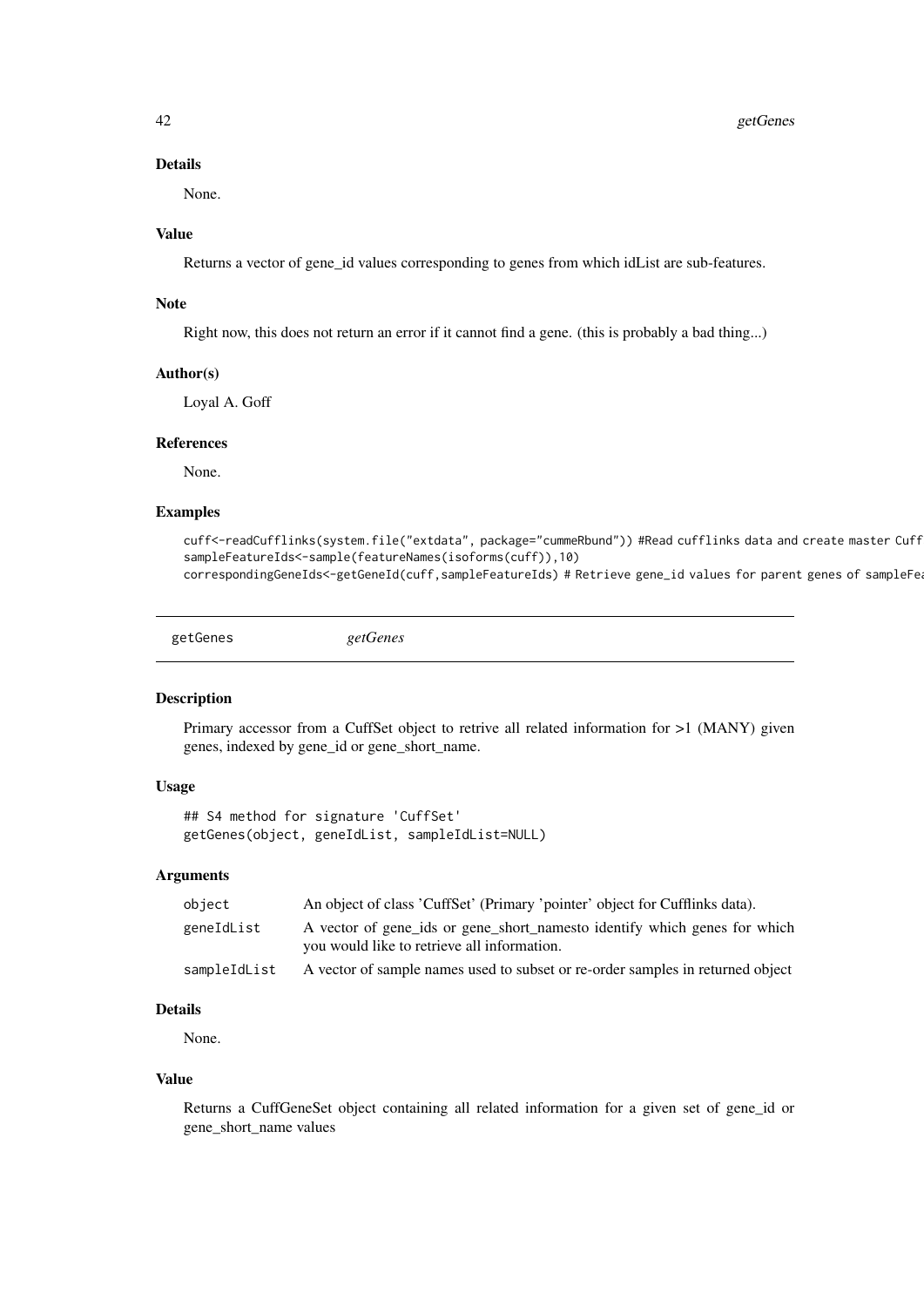#### <span id="page-42-0"></span>getLevels 43

### Note

Right now, this does not return an error if it cannot find a gene. (this is probably a bad thing...)

#### Author(s)

Loyal A. Goff

#### References

None.

### Examples

```
a<-readCufflinks(system.file("extdata", package="cummeRbund")) #Read cufflinks data and create master CuffSet
data(sampleData)
sampleIDs
```
myGene<-getGenes(a,sampleIDs) # Retrieve all information for a set of 20 'sample' genes.

getLevels *getLevels*

#### Description

Returns a list of samples as levels. This should not be called directly by user.

#### Usage

```
## S4 method for signature 'CuffData'
getLevels(object)
```
### Arguments

object An object of class 'CuffData' or 'CuffFeatureSet' or 'CuffFeature'

#### Details

For internal usage only.

### Value

A vector of sample names as factors.

#### Note

None.

#### Author(s)

Loyal A. Goff

#### References

None.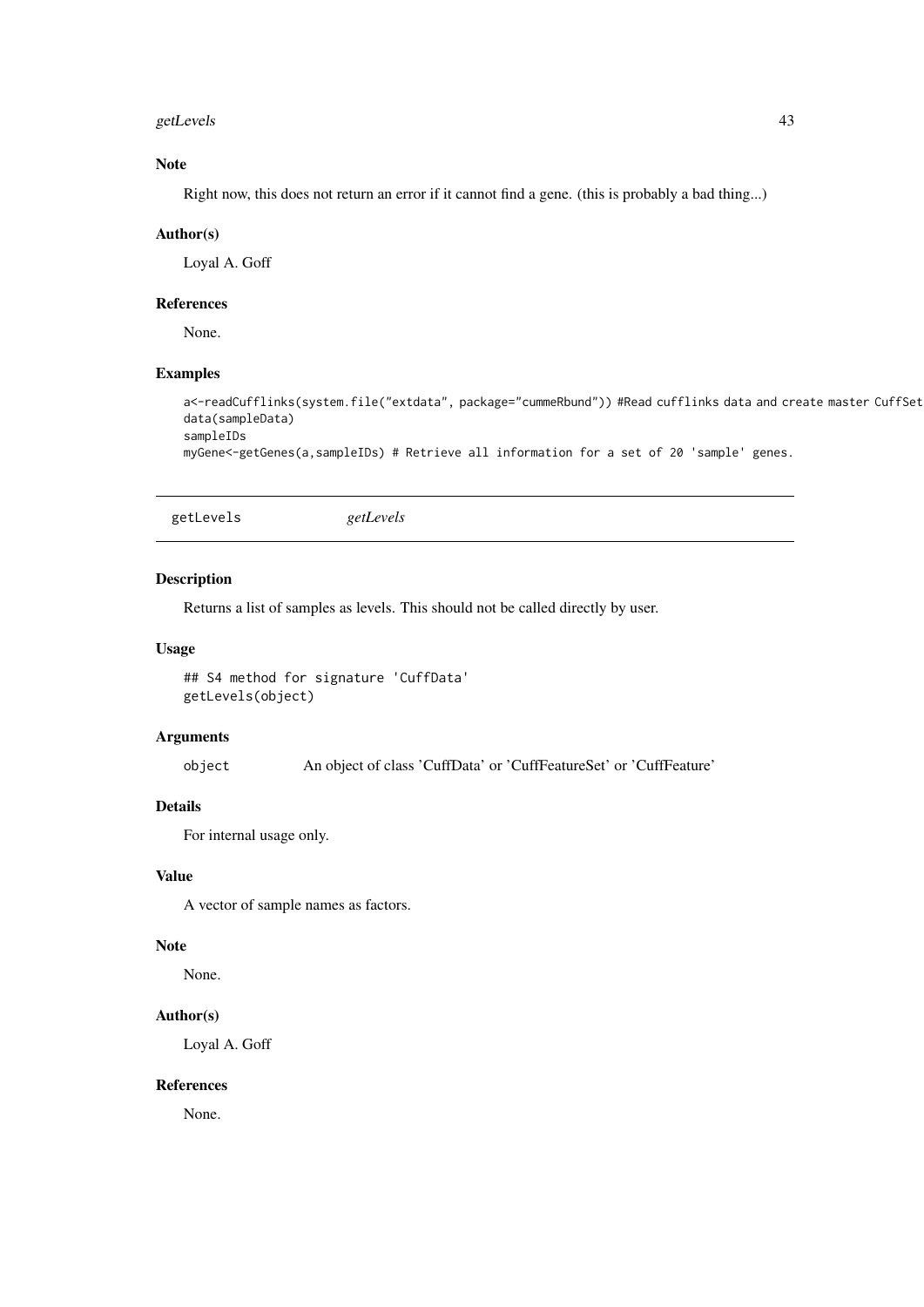<span id="page-43-0"></span>getRepLevels *getRepLevels*

### Description

Returns a list of replicate samples as levels. This should not be called directly by user.

#### Usage

```
## S4 method for signature 'CuffData'
getRepLevels(object)
```
#### Arguments

object An object of class 'CuffSet' or 'CuffData'

### Details

For internal usage only.

### Value

A vector of replicate names as factors.

#### Note

None.

### Author(s)

Loyal A. Goff

#### References

None.

| getSig | getSig |  |
|--------|--------|--|
|        |        |  |

### Description

Returns the identifiers of significant genes in a vector format.

### Usage

```
## S4 method for signature 'CuffSet'
getSig(object,x,y,alpha=0.05,level='genes',method="BH", useCuffMTC=FALSE)
```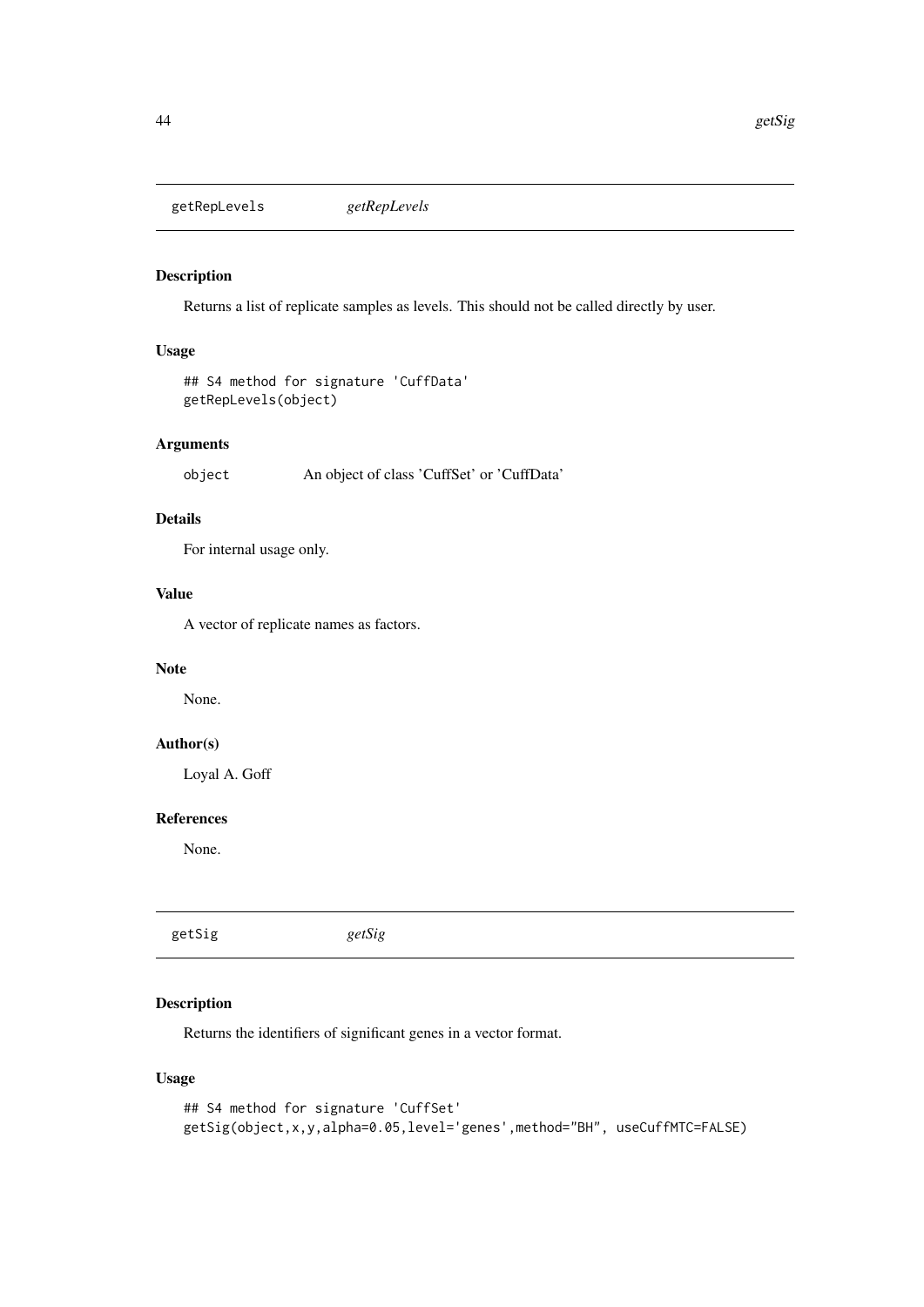#### getSig and the setSig 45 setSig and the setSig and the setSig and the setSig and the setSig and the setSig and the setSig and the setSig and the setSig and the setSig and the setSig and the setSig and the setSig and the se

### Arguments

| object       | A CuffSet object (e.g. cuff)                                                                                                                                           |
|--------------|------------------------------------------------------------------------------------------------------------------------------------------------------------------------|
| $\mathsf{x}$ | Optional argument to restrict significance results to one pairwise comparison.<br>Must be used with a 'y' argument to specificy the other half of the pair.            |
| y            | See x.                                                                                                                                                                 |
| alpha        | An alpha value by which to filter multiple-testing corrected q-values to deter-<br>mine significance                                                                   |
| level        | Feature level to be queried for significance (must be one of c('genes','isoforms','TSS','CDS')                                                                         |
| method       | Multiple testing method to be used for correction. (default: "BH")                                                                                                     |
| useCuffMTC   | Logical vector whether or not to use the multiple-testing corrected q-values from<br>the cuffdiff analysis directly, or calculate new q-values from a subset of tests. |

### Details

This is a convenience function to quickly retrieve vectors of identifiers for genes or features that were determined to be significantly regulated between conditions by cuffdiff. This function only returns tracking IDs that correspond to tests with an 'OK' status from cuffdiff, NOTEST values are ignored. By default getSig returns a vector of IDs for all pairwise comparisons together. If you specify an 'x' AND 'y' values as sample names, then only the features that are significant in that particular pairwise comparison are reported, after appropriate multiple testing correction of output p-values.

#### Value

A vector of feature IDs.

#### Note

None.

### Author(s)

Loyal A. Goff

#### References

None.

```
a<-readCufflinks(system.file("extdata", package="cummeRbund")) #Read cufflinks data in sample directory and c
mySig<-getSig(a,x='hESC',y='Fibroblasts',alpha=0.05,level='genes')
head(mySig)
```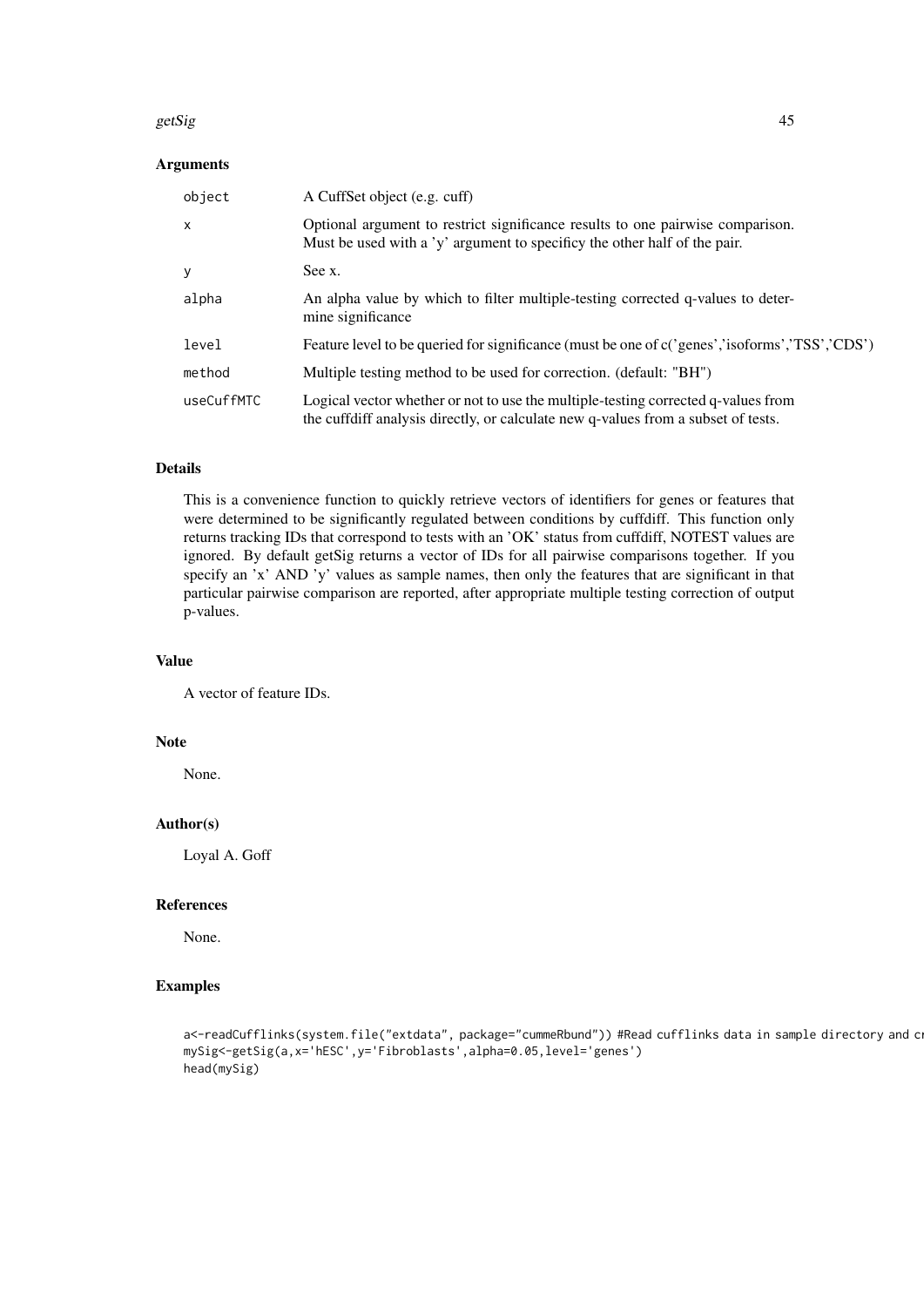<span id="page-45-0"></span>getSigTable *getSigTable*

### Description

Returns the identifiers of significant genes in a test table - like format.

### Usage

```
## S4 method for signature 'CuffSet'
getSigTable(object,alpha=0.05,level='genes')
```
#### Arguments

| object | A CuffSet object (e.g. cuff)                                                                         |
|--------|------------------------------------------------------------------------------------------------------|
| alpha  | An alpha value by which to filter multiple-testing corrected q-values to deter-<br>mine significance |
| level  | Feature level to be queried for significance (must be one of c('genes','isoforms','TSS','CDS')       |

#### Details

This is a convenience function to quickly retrieve lists of identifiers for genes or features that were determined to be significantly regulated between conditions by cuffdiff. This function only returns tracking IDs that correspond to tests with an 'OK' status from cuffdiff, NOTEST values are ignored or reported as NA. By default getSig returns a table of genes x conditions, where the column names represent the pairwise comparisons from the cuffdiff analysis. The values in the table are 1 for features that are significant for this comparison and 0 for genes that are not, any failed tests are reported as <NA>.Only includes the features that are significant in at least one comparison.

### Value

A data.frame of pairwise test results.

#### Note

None.

#### Author(s)

Loyal A. Goff

#### References

None.

```
a<-readCufflinks(system.file("extdata", package="cummeRbund")) #Read cufflinks data in sample directory and c
mySigTable<-getSigTable(a,alpha=0.05,level='genes')
head(mySigTable)
```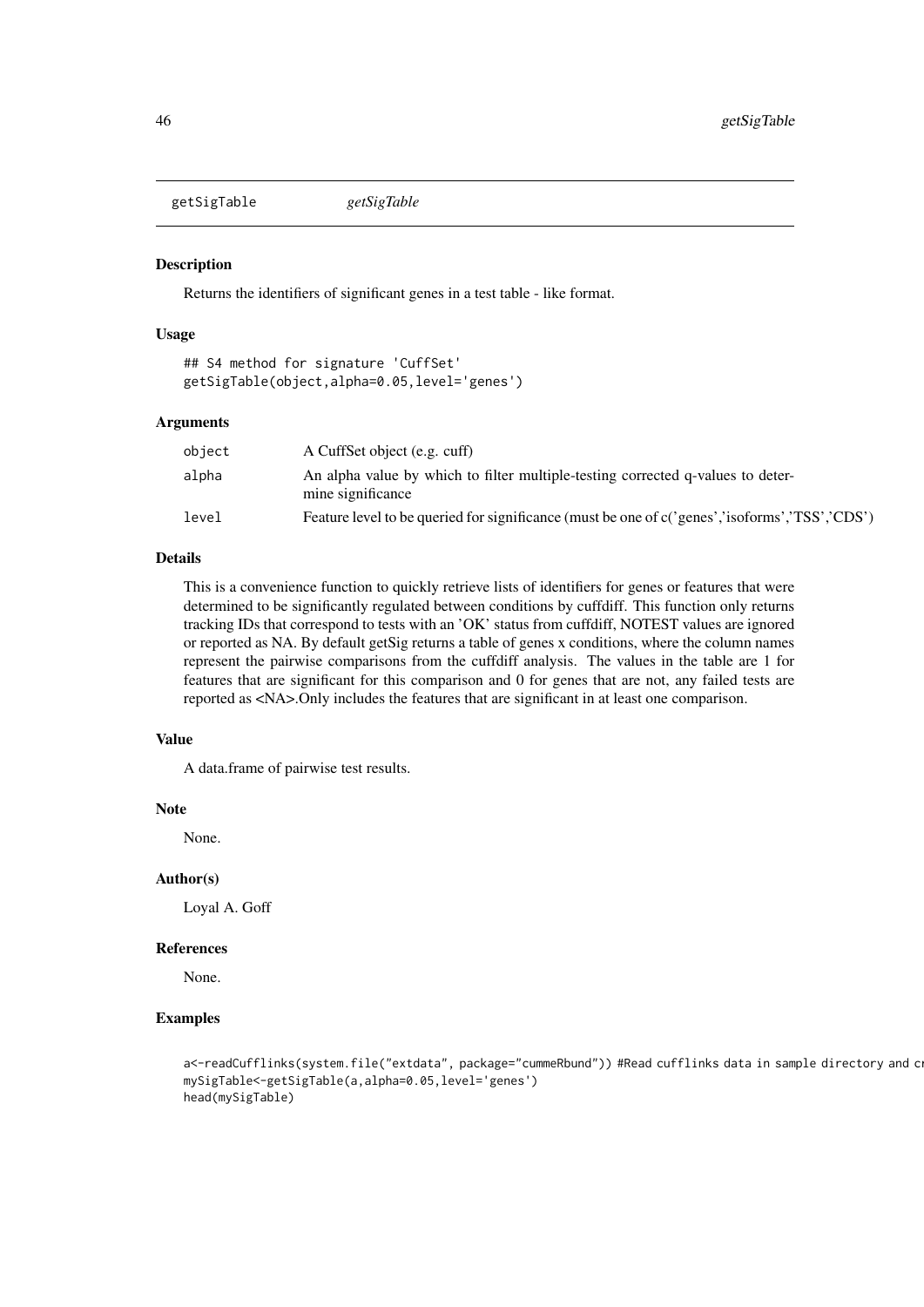<span id="page-46-0"></span>

### Description

JSdist takes a matrix of expression probabilites (calculated directly or output from makeprobs()) and returns a dist object of the pairwise Jensen-Shannon distances between columns

### Usage

JSdist(mat,...)

### Arguments

| mat | A matrix of expression probabilities (e.g. from makeprobs()) |
|-----|--------------------------------------------------------------|
| .   | Passthrough argument to as.dist()                            |

### Details

Returns pairwise Jensen-Shannon distance (in the form of a dist object) for a matrix of probabilities (by column)

#### Value

A dist object of pairwise J-S distances between columns.

### Note

None

### Author(s)

Loyal A. Goff

### References

None

```
mat<-matrix(sample(1:50,50),10)
probs<-makeprobs(mat)
js.distance<-JSdist(probs)
```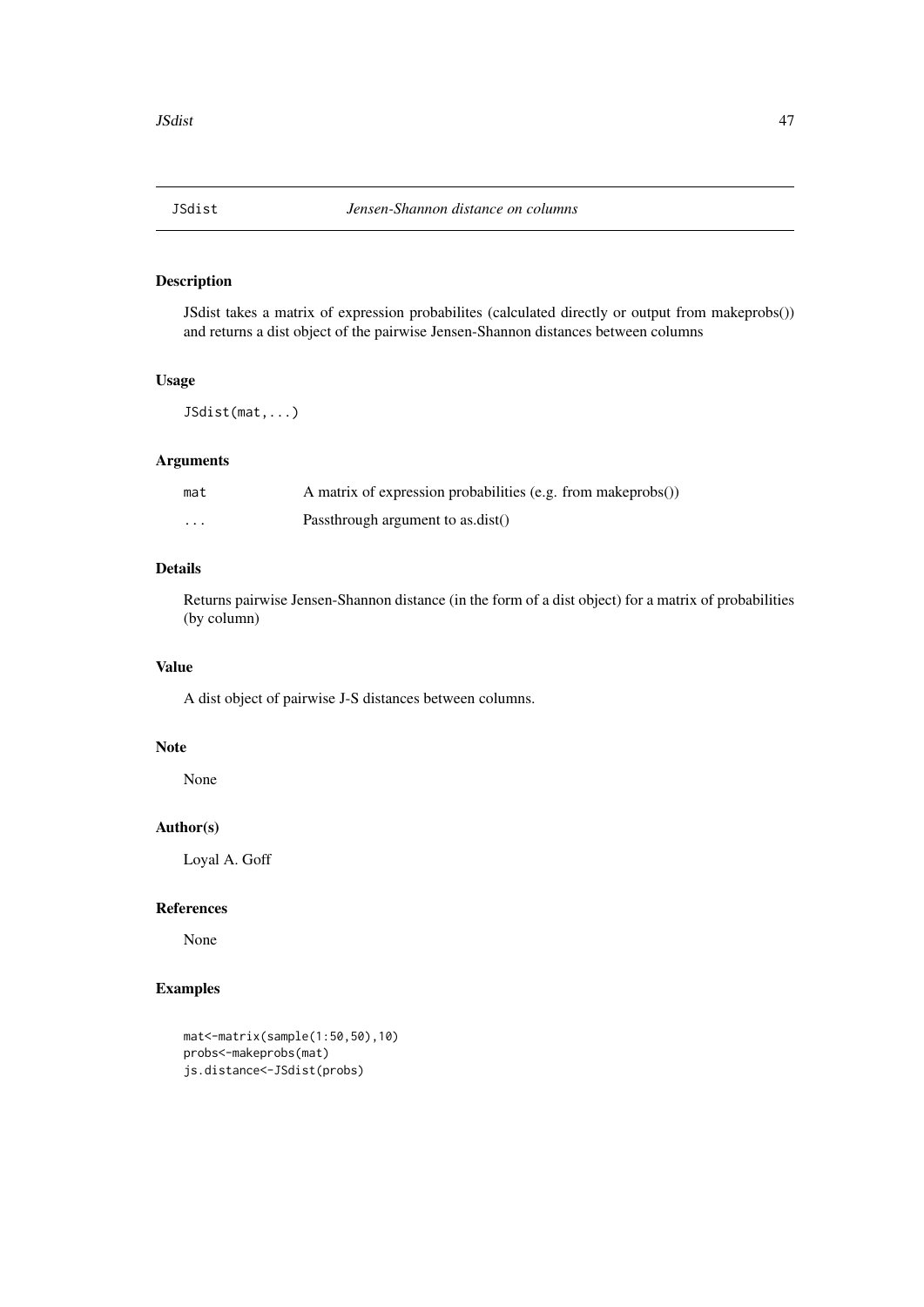<span id="page-47-0"></span>

### Description

JSdist takes a matrix of expression probabilites (calculated directly or output from makeprobs()) and returns a matrix of Jensen-Shannon distances between individual rows and a specific vector of probabilities (q)

#### Usage

JSdistFromP(mat,q)

### Arguments

| mat | A matrix of expression probabilities (e.g. from makeprobs()) |
|-----|--------------------------------------------------------------|
|     | A vector of expression probabilities.                        |

### Details

Returns Jensen-Shannon distance for each row of a matrix of probabilities against a provided probability distribution (q)

### Value

A vector of JS distances

### Note

None

### Author(s)

Loyal A. Goff

#### References

None

```
mat<-matrix(sample(1:50,50),10)
q<-c(100,4,72,8,19)
q < -q/sum(q)js.distance<-JSdistFromP(mat,q)
```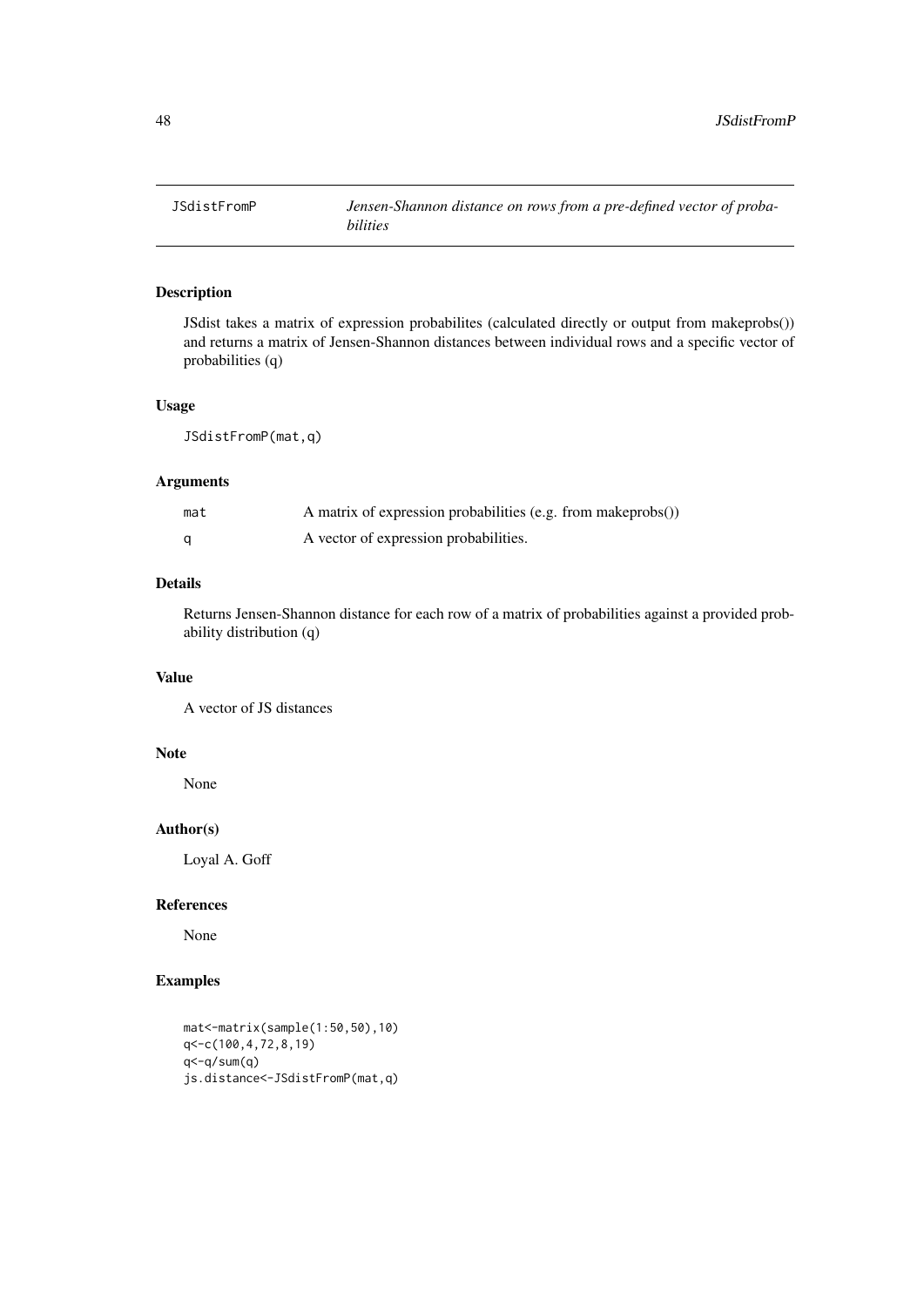<span id="page-48-0"></span>JSdistVec *JSdistVec*

### Description

Returns the Jensen-Shannon Distance (square root of JS divergence) between two probability vectors.

### Usage

JSdistVec(p, q)

### Arguments

| - p | A vector of probabilities |
|-----|---------------------------|
| - a | A vector of probabilities |

### Details

Should not be called directly by user.

#### Value

Returns the JS distance as a numeric

### Note

None

### Author(s)

Loyal A. Goff

### References

None

```
p<-sample(1:5000,20)
q<-sample(1:5000,20)
p<-makeprobsvec(p)
q<-makeprobsvec(q)
JSdistVec(p,q)
```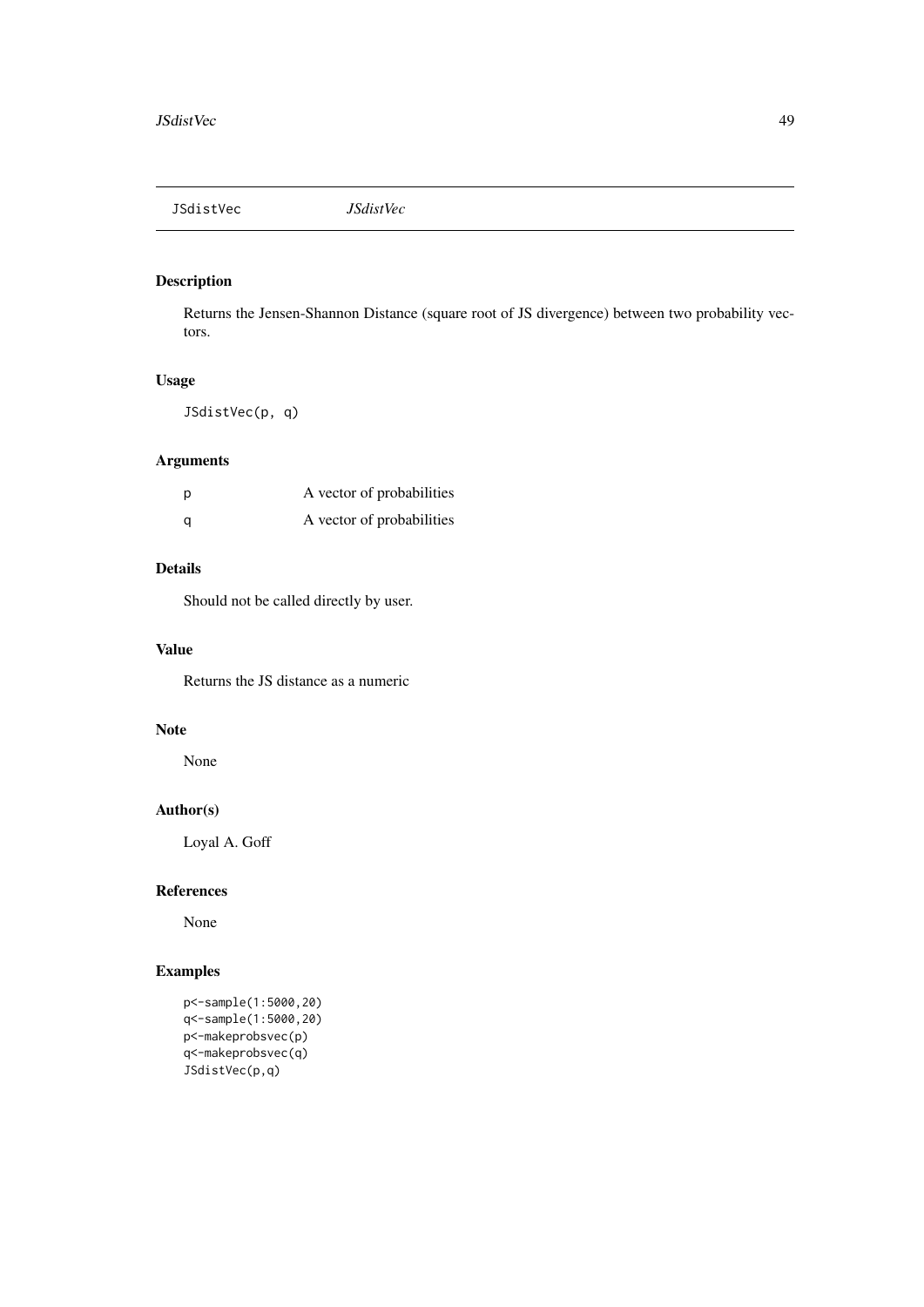<span id="page-49-0"></span>

### Description

This function takes a matrix of expression values (must be greater than 0) and returns a matrix of probabilities by column. This is a required transformation for the Jensen-Shannon distance which is a metric that operates on probabilities.

### Usage

makeprobs(a)

### Arguments

a A matrix of expression values (values must be greater than 0).

### Details

To make a matrix of probabilities by row, use t() to transpose prior to calling makeprobs.

### Value

A matrix of expression probabilities by column.

### Note

None

### Author(s)

Loyal A. Goff

#### References

None

```
myMat<-matrix(sample(1:50,50),10)
probs<-makeprobs(myMat)
```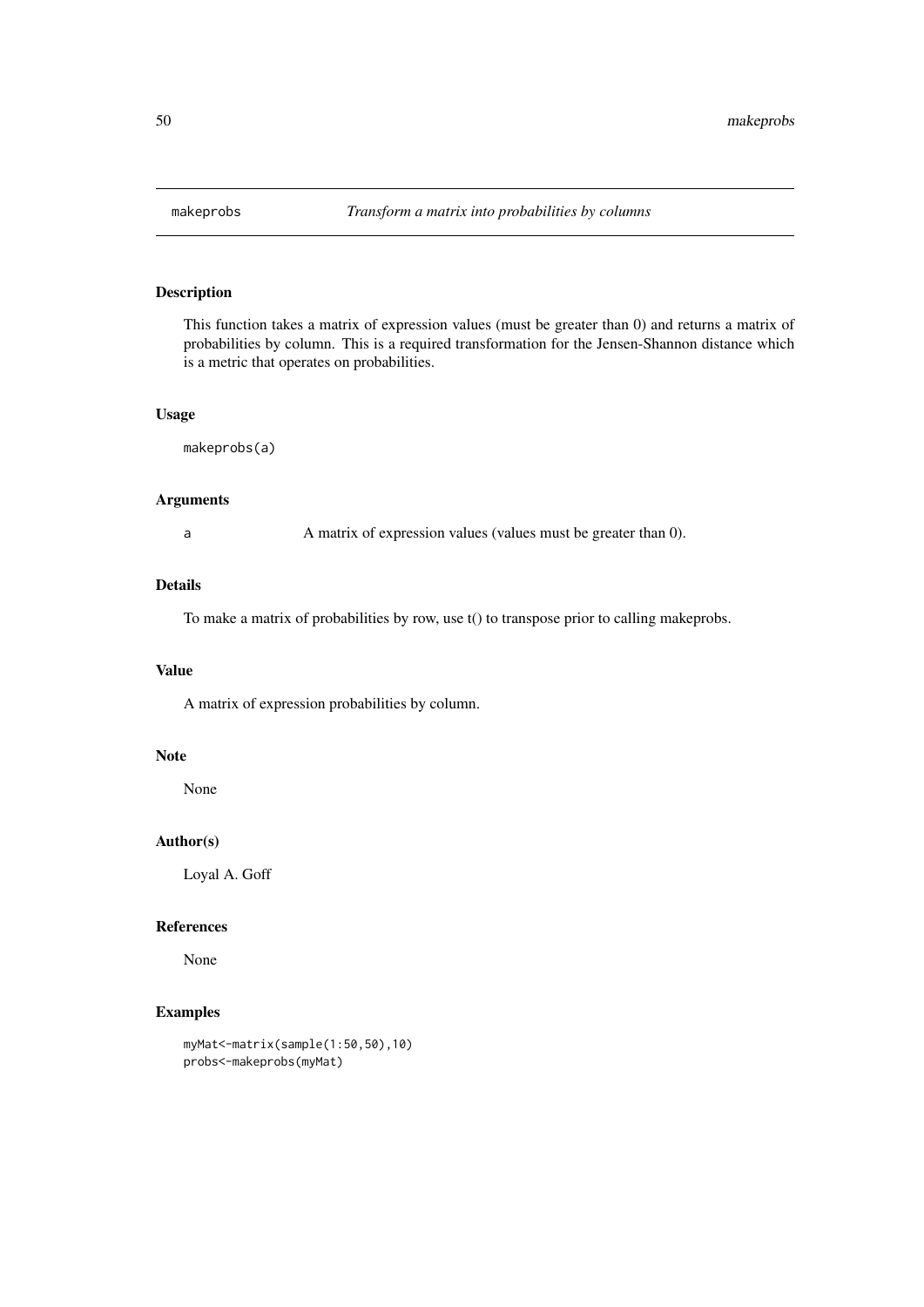<span id="page-50-0"></span>makeprobsvec *makeprobsvec*

### Description

Sums a vector of numerics and divides by the sum

### Usage

makeprobsvec(p)

### Arguments

p A vector of numerics

### Details

None

### Value

A vector of probabilities

### Note

Should not be called directly by user.

### Author(s)

Loyal A. Goff

### References

None

### Examples

p<-sample(1:5000,20) makeprobsvec(p)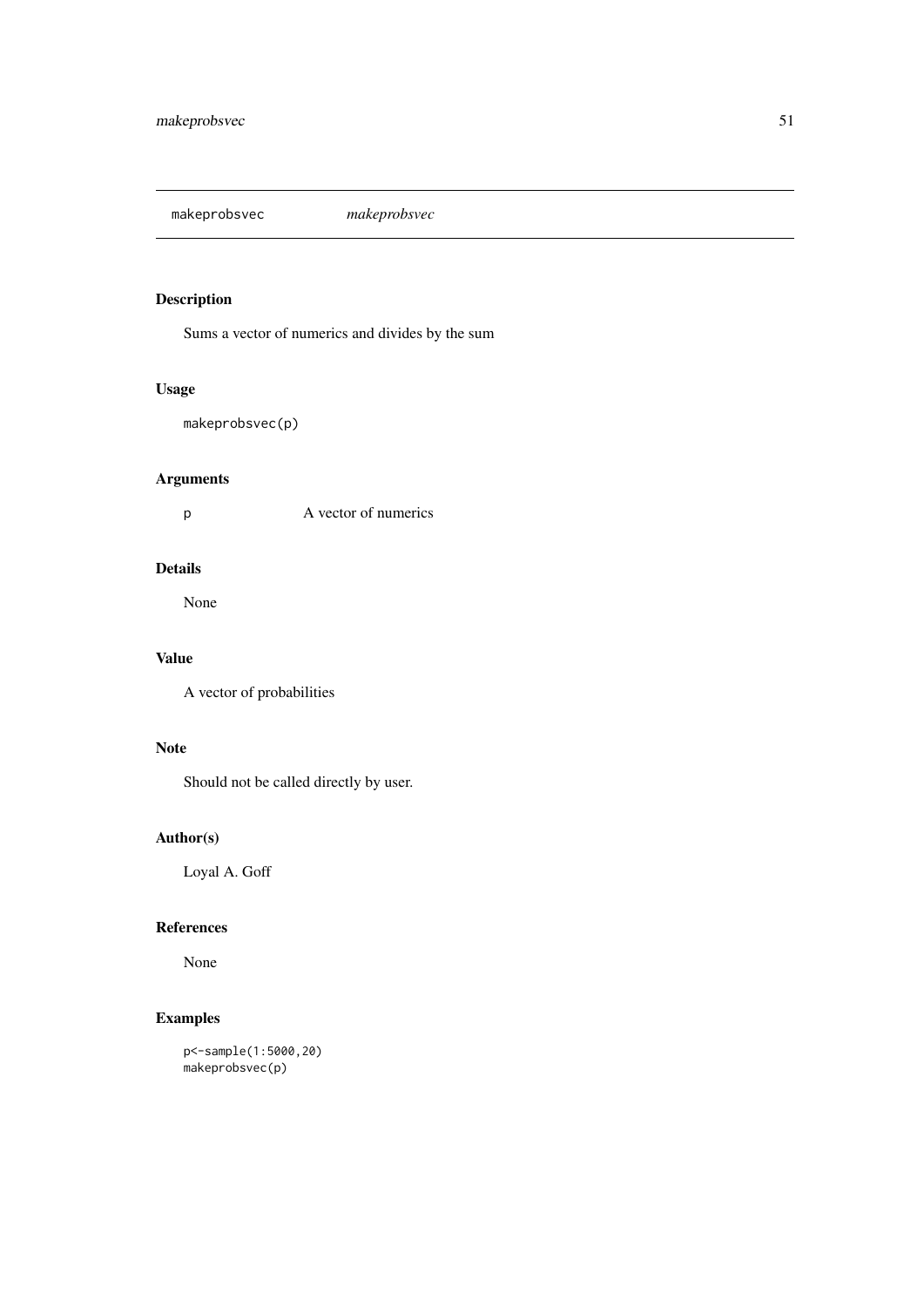<span id="page-51-0"></span>MAplot *MAplot*

#### Description

Creates an M vs A plot (Avg intensity vs log ratio) for a given pair of conditions across all fpkms

### Usage

```
## S4 method for signature 'CuffData'
MAplot(object,x,y,logMode=T,pseudocount=1,smooth=FALSE,useCount=FALSE)
```
### Arguments

| object       | An object of class 'CuffData'.                                                                             |
|--------------|------------------------------------------------------------------------------------------------------------|
| $\mathsf{x}$ | Sample name from 'samples' table for comparison                                                            |
| y            | Sample name from 'samples' table for comparison                                                            |
| logMode      | A logical argument to log10-transform FPKM values prior to plotting.                                       |
| pseudocount  | Value to be added to FPKM for appropriate log transformation and clustering.<br>(Avoids zero-based errors) |
| smooth       | Logical argument whether or not to draw a smoothed line fit through data.                                  |
| useCount     | Logical argument whether or not to use mean counts instead of FPKM values.                                 |

#### Details

None

### Value

Returns a ggplot MvsA plot object.

### Note

None

### Author(s)

Loyal A. Goff and Cole Trapnell

#### References

None.

```
a<-readCufflinks(system.file("extdata", package="cummeRbund")) #Create CuffSet object from sample data
genes<-a@genes #Create CuffData object for all 'genes'
d<-MAplot(genes,'hESC','Fibroblasts') #Create csDensity plot
d #Render plot
```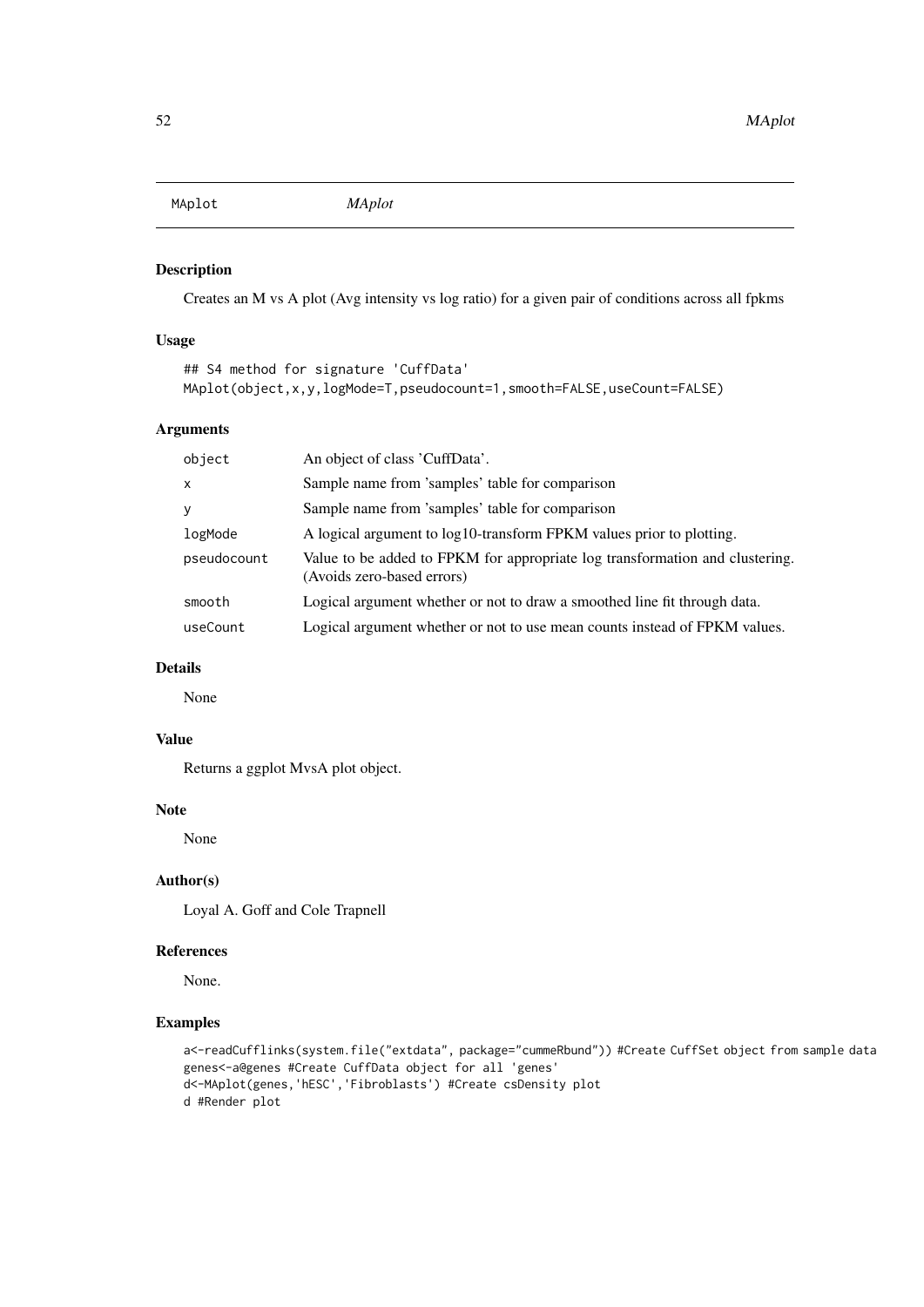<span id="page-52-0"></span>

### Description

A sample 'CuffGene' dataset

### Usage

data(sampleData)

#### Format

PINK1 is a CuffGene object (extends CuffFeature) with all sample gene-, isoform-, TSS-, and CDS-level data for the gene 'PINK1'.

#### Details

Sample CuffGene data for gene 'PINK1'

#### Source

None

#### References

None

#### Examples

data(sampleData) PINK1

QCplots *Quality Control visualizations*

#### Description

A collection of ggplot2 visualizations for quality control assessment of cuffdiff output.

- fpkmSCVPlot: A measure of cross-replicate variability, the squared coefficient of variation is a normalized measure of variance between empirical repicate FPKM values per condition, across the range of FPKM estimates.

### Usage

```
## S4 method for signature 'CuffData'
fpkmSCVPlot(object,FPKMLowerBound=1, showPool = FALSE)
```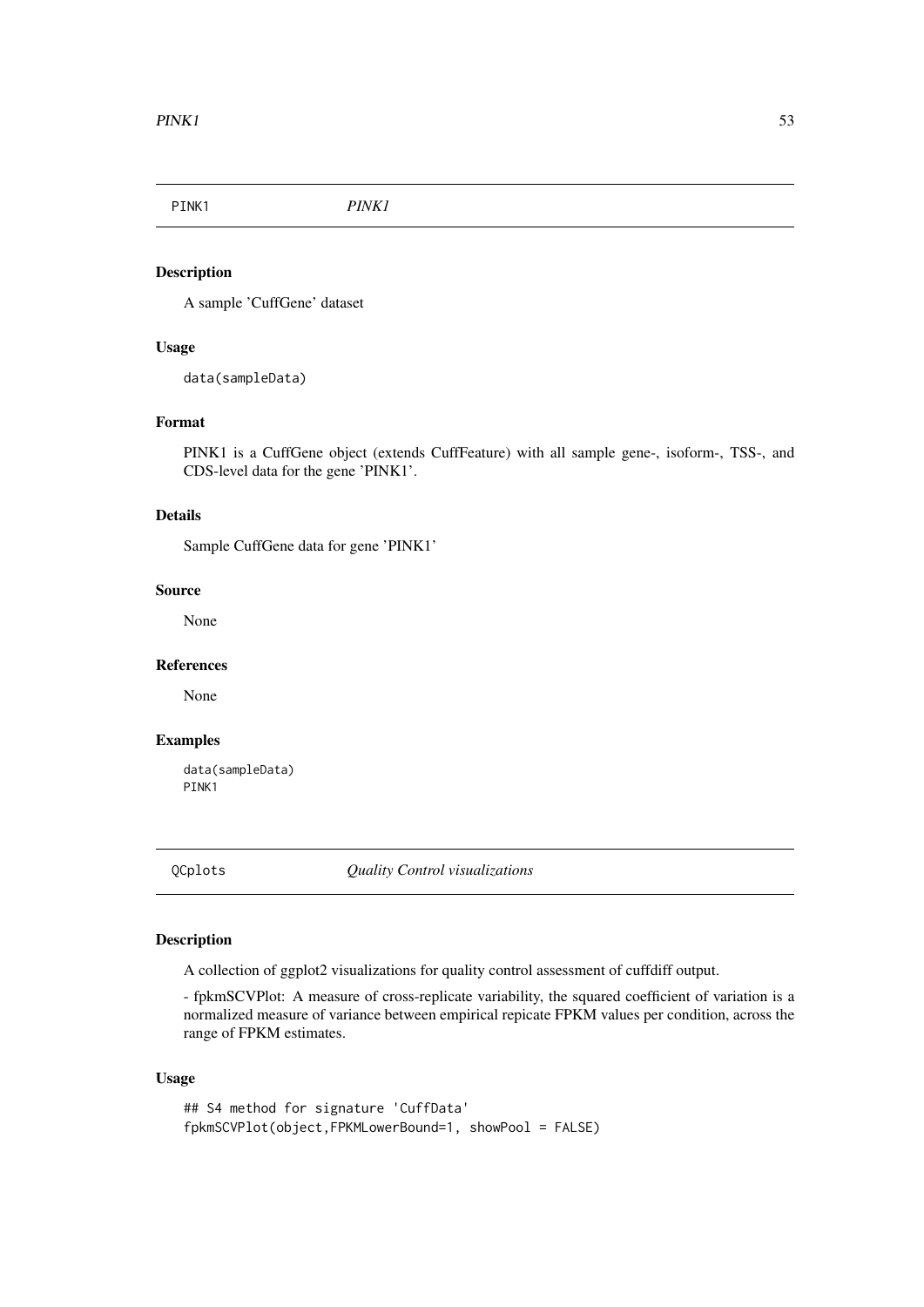#### <span id="page-53-0"></span>Arguments

| object   | An object of class CuffData.                                                                                                                                                |
|----------|-----------------------------------------------------------------------------------------------------------------------------------------------------------------------------|
|          | FPKMLowerBound A lower limit cutoff for FPKM values from which a fit of squared Coefficient of<br>variation (default: 1)                                                    |
| showPool | Logical argument whether to display variability across all replicates indepen-<br>dent of condition (TRUE) or the cross-replicate variability for each condition<br>(FALSE) |

#### Details

None

#### Value

A ggplot2 plot object with a geom\_box layer.

#### Note

None

### Author(s)

Loyal A. Goff

#### References

None

#### Examples

```
a<-readCufflinks(system.file("extdata", package="cummeRbund")) #Read cufflinks data and create CuffSet object
genes<-a@genes #CuffData object for all genes
csBoxplot(genes)
```
readCufflinks *readCufflinks*

#### Description

This initializes the backend SQLite table and provides a DB connection for all downstream data analysis.

#### Usage

```
readCufflinks(dir = getwd(), dbFile = "cuffData.db", gtfFile = NULL,
runInfoFile = "run.info", repTableFile = "read_groups.info",
geneFPKM = "genes.fpkm_tracking", geneDiff = "gene_exp.diff", geneCount="genes.count_tracking", ge
isoformFPKM = "isoforms.fpkm_tracking", isoformDiff = "isoform_exp.diff", isoformCount="isoforms.c
TSSFPKM = "tss_groups.fpkm_tracking", TSSDiff = "tss_group_exp.diff", TSSCount="tss_groups.count_t
CDSFPKM = "cds.fpkm_tracking", CDSExpDiff = "cds_exp.diff", CDSCount="cds.count_tracking", CDSRep=
CDSDiff = "cds.diff",
```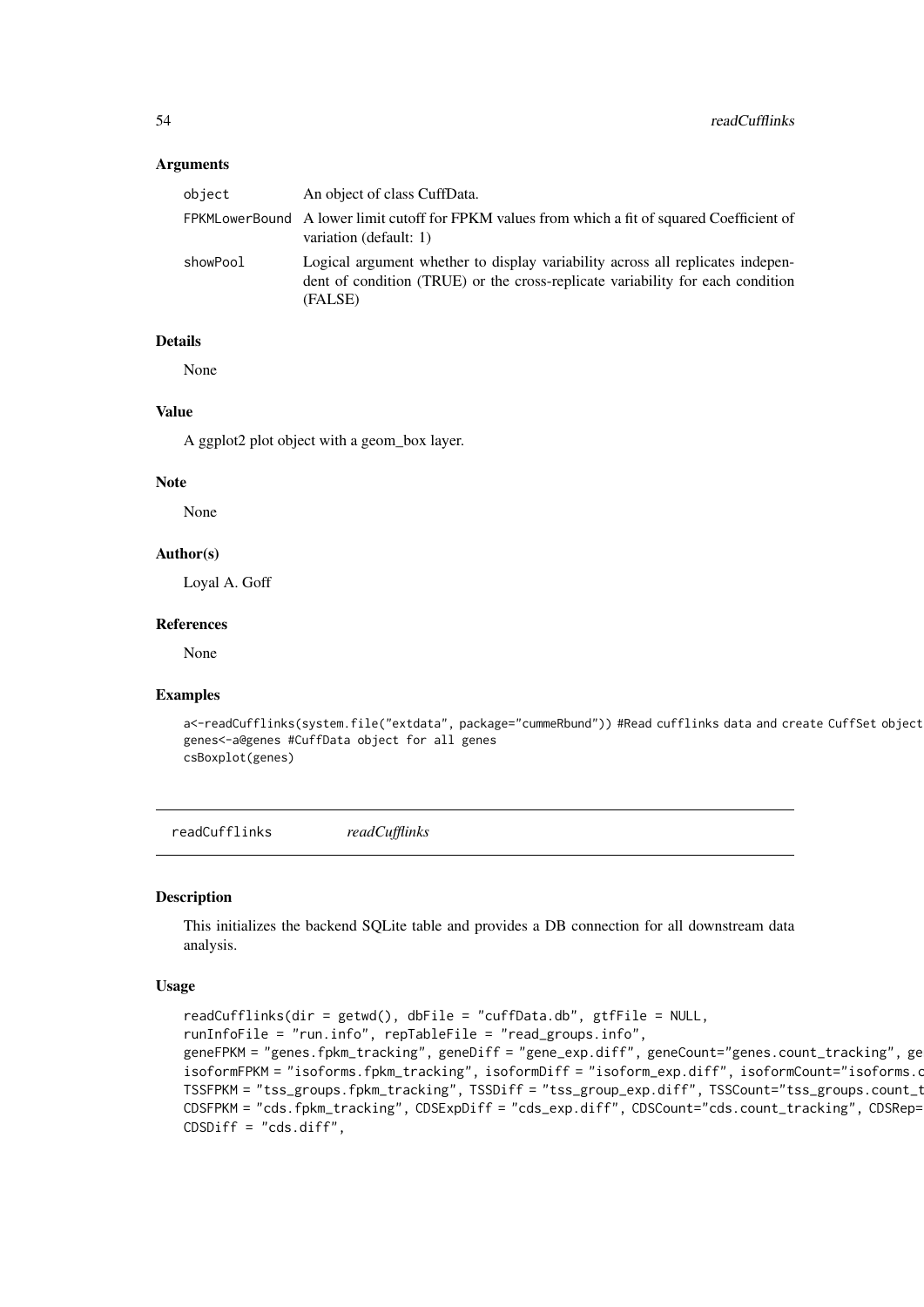### readCufflinks 55

```
promoterFile = "promoters.diff",
splicingFile = "splicing.diff",varModelFile = "var_model.info",
driver = "SQLite",
genome = NULL,
rebuild = FALSE, verbose = FALSE, ...)
```
## Arguments

| dir            | Directory in which all CuffDiff output files can be located. Defaults to current<br>working directory.            |
|----------------|-------------------------------------------------------------------------------------------------------------------|
| dbFile         | Name of backend database. Default is 'cuffData.db'                                                                |
| gtfFile        | Path to gtf file used in cuffdiff analysis. This file will be parsed to retrieve<br>transcript model information. |
| runInfoFile    | run.info file                                                                                                     |
| repTableFile   | read_groups.info file                                                                                             |
| geneFPKM       | genes.fpkm_tracking file                                                                                          |
| geneDiff       | gene_exp.diff file                                                                                                |
| geneCount      | genes.count_tracking file                                                                                         |
| geneRep        | genes.read_group_tracking file                                                                                    |
| isoformFPKM    | isoforms.fpkm_tracking file                                                                                       |
| isoformDiff    | isoform_exp.diff file                                                                                             |
| isoformCount   | isoforms.count_tracking file                                                                                      |
| isoformRep     | isoform.read_group_tracking file                                                                                  |
| <b>TSSFPKM</b> | tss_groups.fpkm_tracking file                                                                                     |
| TSSDiff        | tss_group_exp.diff file                                                                                           |
| TSSCount       | tss_groups.count_tracking file                                                                                    |
| <b>TSSRep</b>  | tss_groups.read_group_tracking file                                                                               |
| <b>CDSFPKM</b> | cds.fpkm_tracking file                                                                                            |
| CDSExpDiff     | cds_exp.diff file                                                                                                 |
| CDSCount       | cds.count_tracking file                                                                                           |
| CDSRep         | cds.read_group_tracking file                                                                                      |
| CDSDiff        | cds.diff file (distribution tests on CDS)                                                                         |
| promoterFile   | promoters.diff file (distribution tests on promoters)                                                             |
| splicingFile   | splicing.diff (distribution tests on isoforms)                                                                    |
| varModelFile   | varModel.info (emitted in cuffdiff $\ge$ = v2.1)                                                                  |
| driver         | Driver for backend database. (Currently only "SQLite" is supported).                                              |
| genome         | A character string indicating to which genome build the .gtf annotations belong<br>(e.g. 'hg19' or 'mm9')         |
| rebuild        | A logical argument to rebuild database backend.                                                                   |
| verbose        | A logical argument for super verbose reporting (As if it wasn't enough already!)                                  |
| $\cdots$       | Additional arguments to readCufflinks                                                                             |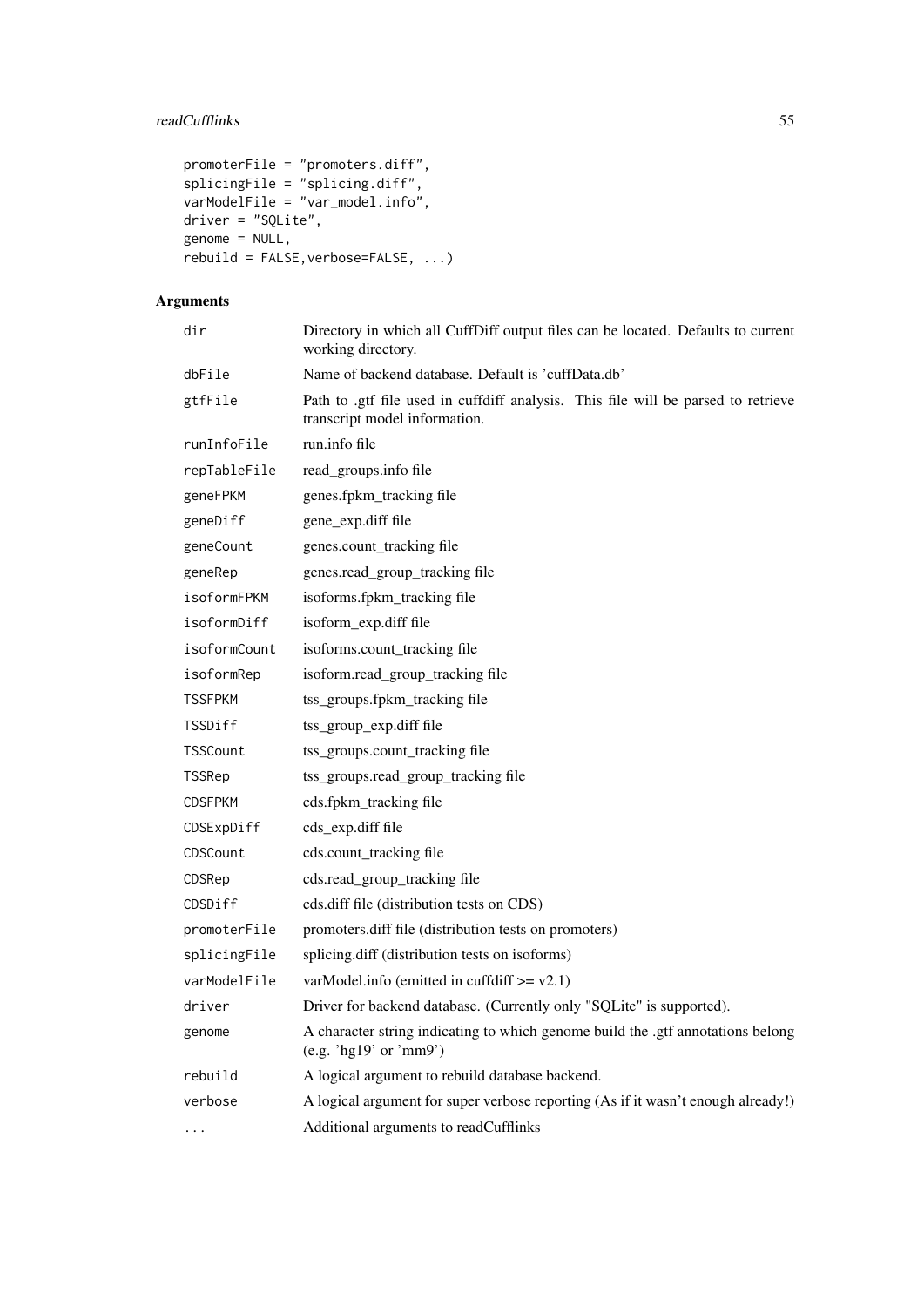#### Details

This is the initialization function for the cummeRbund package. It creates the SQLite backend database, populates the data, and provides a connection object for all future interactions with the dataset. Once the initial build is complete, this function will default to using the database for all future sessions. IMPORTANT: - Each R session should begin with a call to readCufflinks to re-open the connection to the database. - Should any connectivity issues to the database arise, another call to readCufflinks should create a new connection object and repair any issue. - The database can always be rebuild (using rebuild=TRUE) from the original CuffDiff output files.

#### Value

A CuffSet object. A 'pointer' class that allows interaction with cufflinks/cuffdiff data via a SQLite database backend.

#### Note

None.

#### Author(s)

Loyal A. Goff

#### References

None.

#### Examples

a<-readCufflinks(system.file("extdata", package="cummeRbund")) #Read cufflinks data in sample directory and c

repFpkm-methods *Retrieve FPKM values*

#### Description

Returns a data.frame from @repFpkm slot

#### Details

Returns a data.frame of replicate FPKM values and associated statistics.

#### Value

A data.frame of replicate-level FPKM values and associated statistics for a set of features.

#### **Methods**

```
signature(object = "CuffData")
signature(object = "CuffFeature")
signature(object = "CuffFeatureSet")
```
<span id="page-55-0"></span>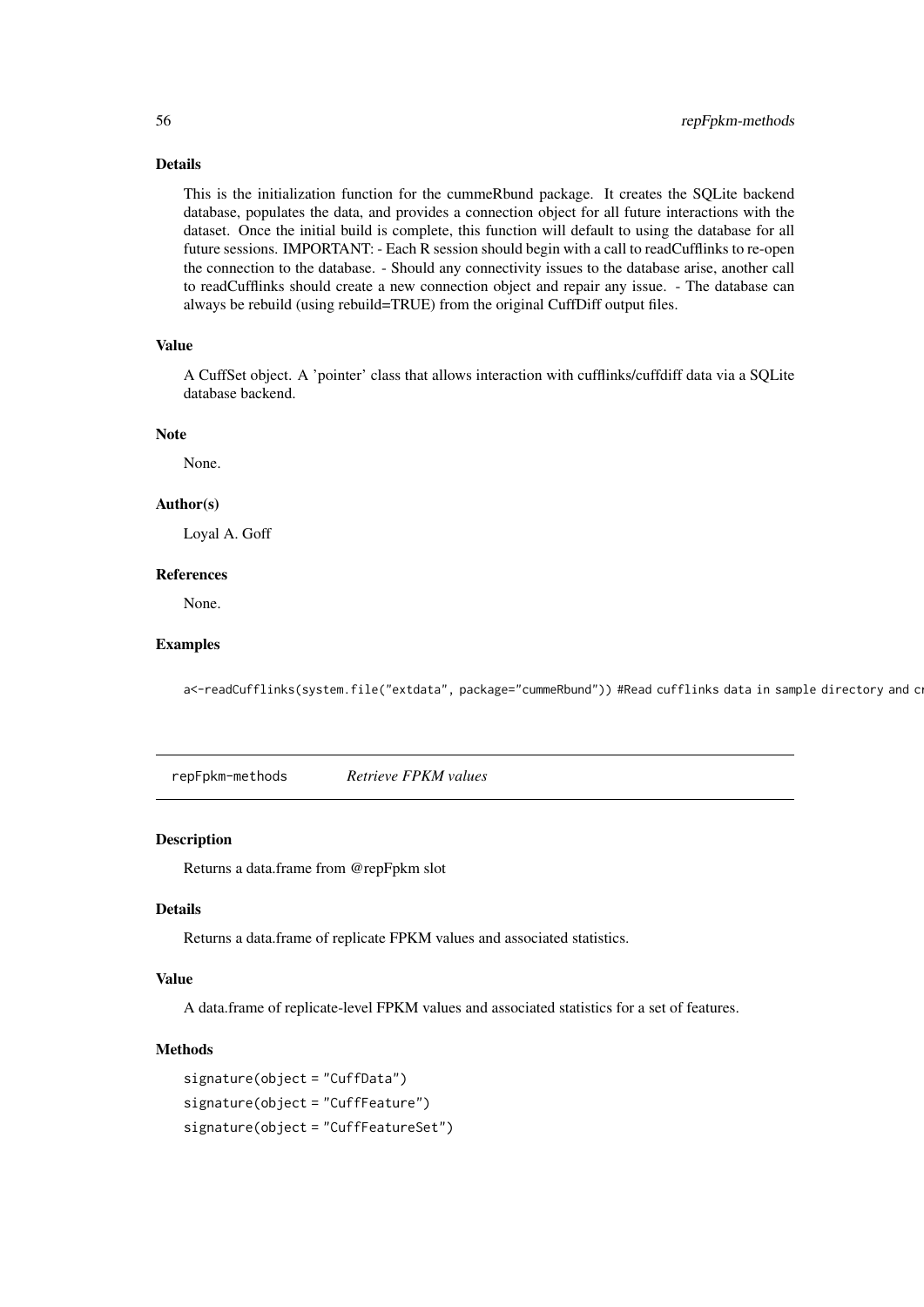#### <span id="page-56-0"></span>replicates 57

### Note

None

### Author(s)

Loyal A. Goff

#### References

None

### Examples

data(sampleData) repFpkm(PINK1)

replicates *Get replicate sample list from CuffData object*

### Description

Returns a list of replicate names from a CuffData or CuffFeatureSet object

### Usage

```
## S4 method for signature 'CuffData'
replicates(object)
```
### Arguments

object An object of class ('CuffSet','CuffData')

### Details

None

### Value

A list of replicate sample names

#### Note

None

### Author(s)

Loyal A. Goff

### References

None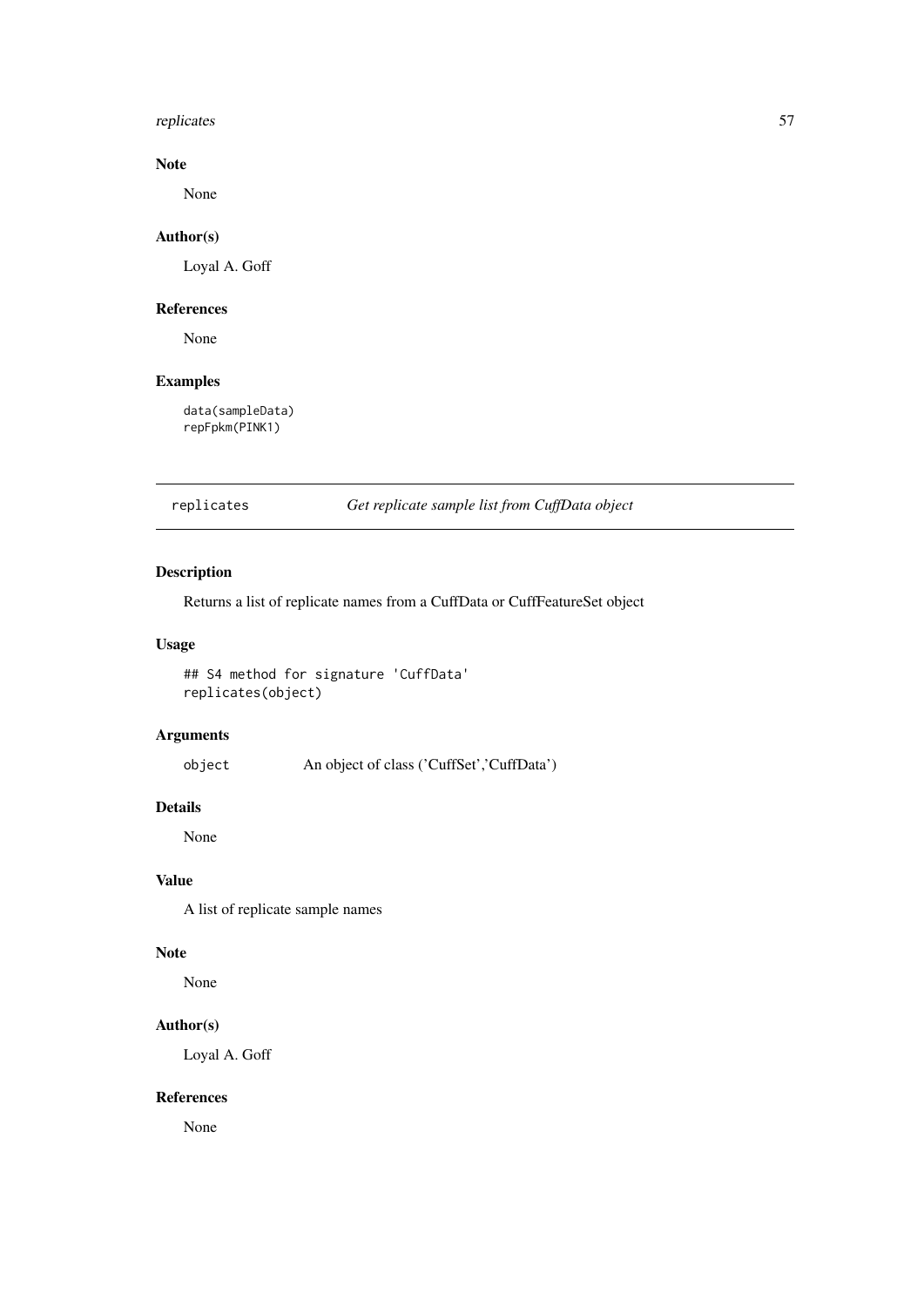<span id="page-57-0"></span>58 runInfo

#### See Also

None

### Examples

```
a<-readCufflinks(system.file("extdata", package="cummeRbund")) #Create CuffSet object
replicates(a@genes)
```
runInfo *Retrieve run parameters and information from a CuffSet object*

#### Description

Returns a data.frame of cuffdiff run parameters and information

### Usage

```
## S4 method for signature 'CuffSet'
runInfo(object)
```
### Arguments

object An object of class ('CuffSet')

### Details

None

### Value

A data.frame of run parameters

### Note

None

#### Author(s)

Loyal A. Goff

#### References

None

#### See Also

None

```
a<-readCufflinks(system.file("extdata", package="cummeRbund")) #Create CuffSet object
runInfo(a)
```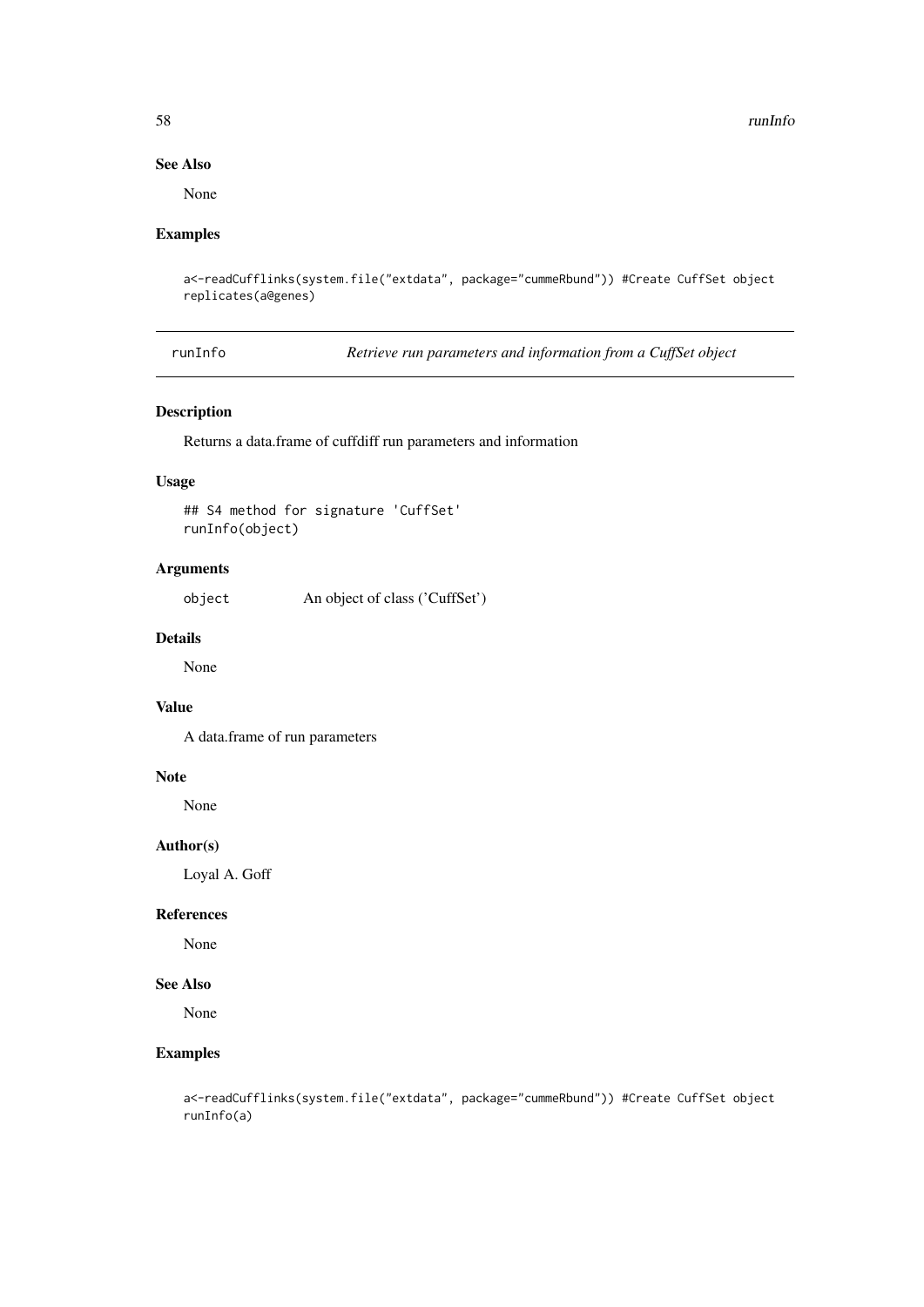<span id="page-58-0"></span>sampleGeneSet *sampleGeneSet*

#### Description

A sample CuffGeneSet data set for 20 genes.

### Usage

data(sampleData)

#### Format

sampleGeneSet is a CuffGeneSet (extends CuffFeatureSet) object containing all sample gene-, isoform-, TSS-, and CDS-level data for 20 different genes. These data were derived from a toy set of hESC-vs-iPSC-vs-Fibroblast RNA-Seq expression data.

#### Details

None

#### Source

None

### References

None

### Examples

data(sampleData)

sampleIDs *sampleIDs*

### Description

A vector of gene\_ids used to create 'sampleGeneSet' example

### Usage

data(sampleData)

### Format

The format is: chr "sampleIDs"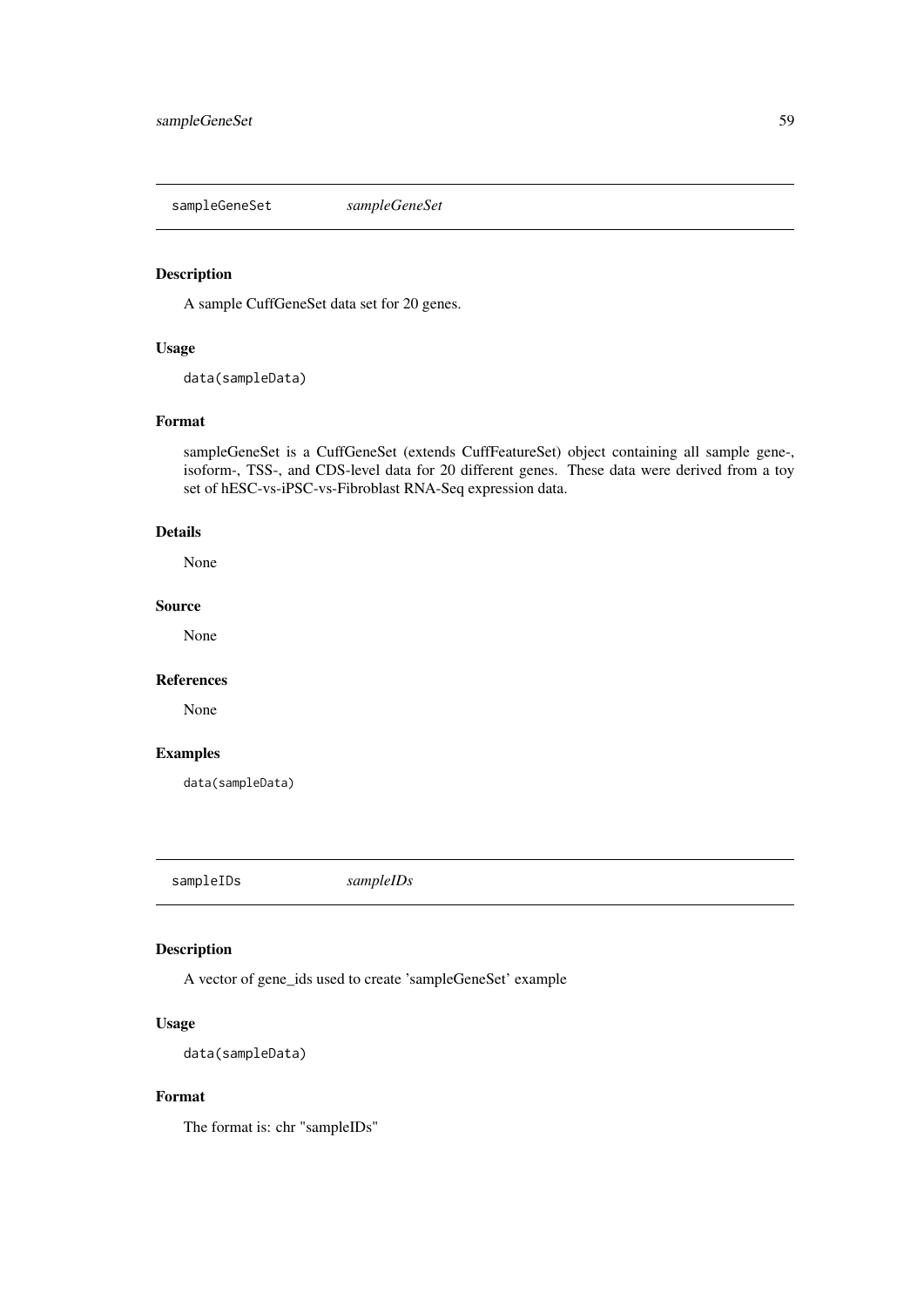<span id="page-59-0"></span>60 samples and the samples of the samples of the samples of the samples of the samples of the samples of the samples of the samples of the samples of the samples of the samples of the samples of the samples of the samples

### Details

None

### Source

None

#### References

None

### Examples

data(sampleData)

samples *Get sample list from CuffData object*

### Description

Returns a list of sample names from a CuffData or CuffFeatureSet object

### Usage

```
## S4 method for signature 'CuffData'
samples(object)
```
### Arguments

object An object of class ('CuffData','CuffFeatureSet','CuffFeature')

### Details

None

### Value

A list of sample names

### Note

None

### Author(s)

Loyal A. Goff

### References

None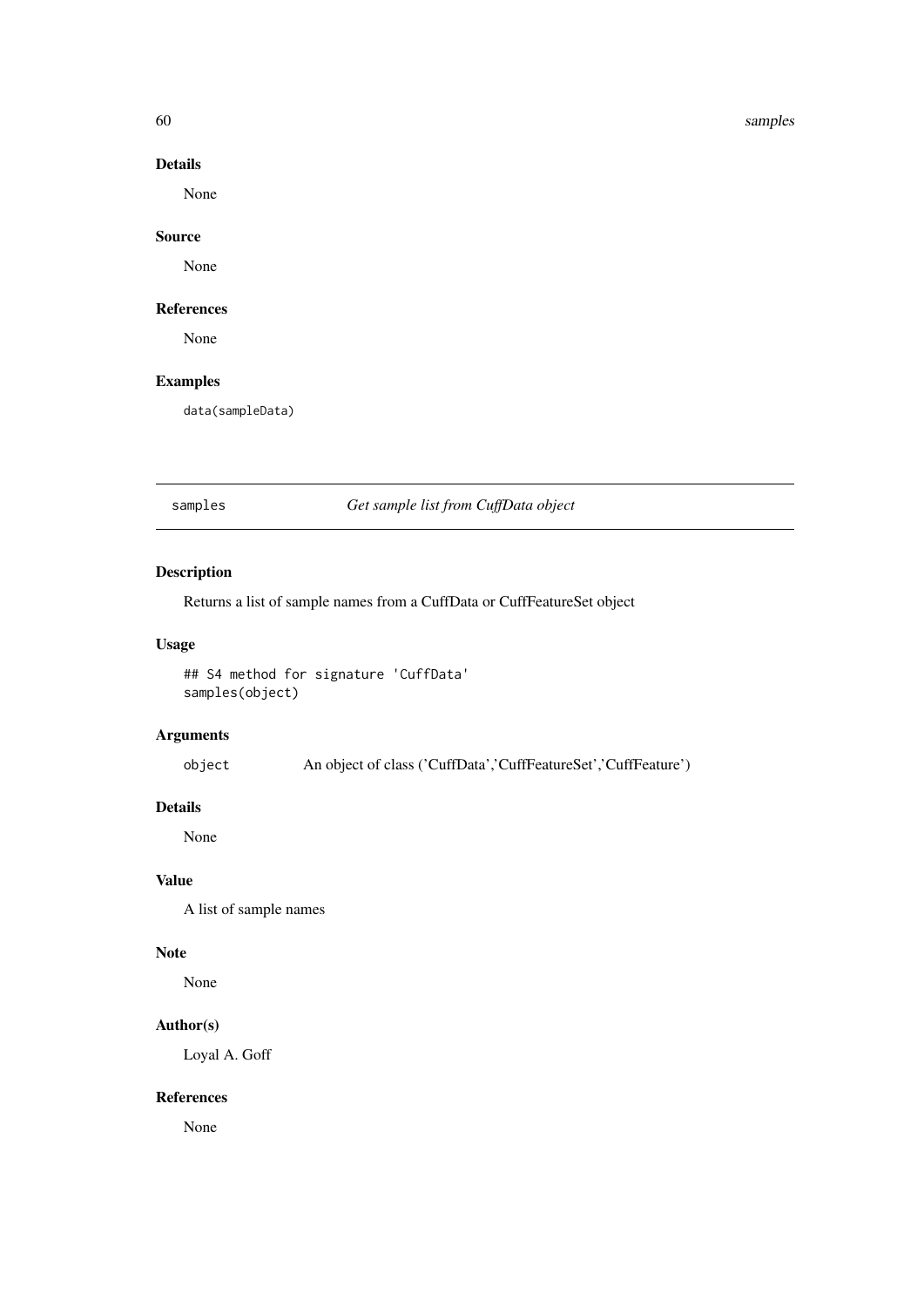#### <span id="page-60-0"></span>shannon.entropy 61

#### See Also

None

### Examples

```
a<-readCufflinks(system.file("extdata", package="cummeRbund")) #Create CuffSet object
samples(a@genes)
```
shannon.entropy *Shannon entropy*

### Description

Calculates the Shannon entropy for a probability distribution

### Usage

shannon.entropy(p)

### Arguments

 $p \rightarrow A$  vector of probabilities (must sum to  $\sim 1$ )

#### Details

None

### Value

Returns a numeric value for the Shannon entropy of the supplied probability distribution

#### Note

None

#### Author(s)

Loyal A. Goff

### References

None

```
x<-sample(1:500,50)
p < -x / sum(x)shannon.entropy(p)
```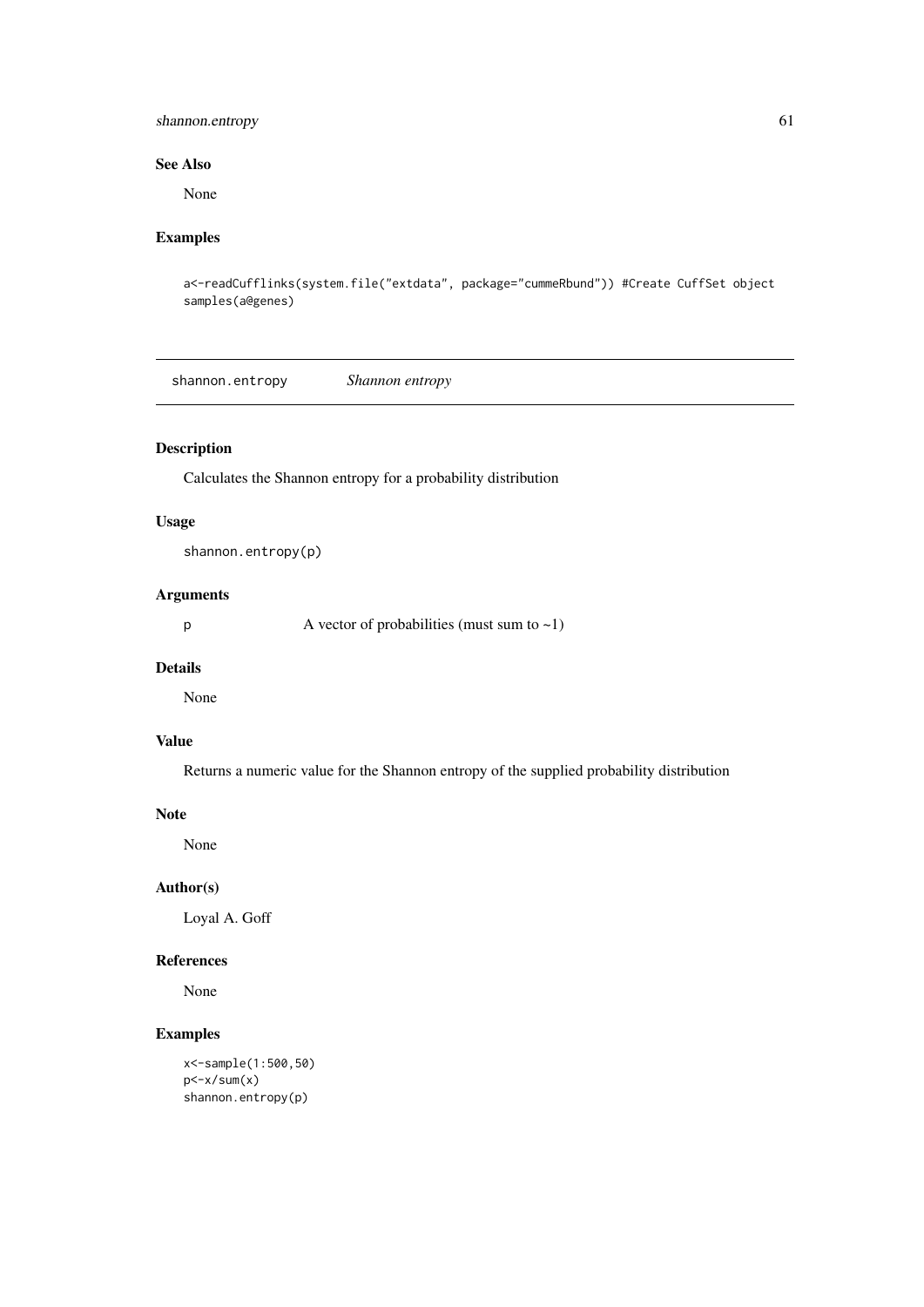<span id="page-61-0"></span>sigMatrix *sigMatrix*

### Description

Returns a ggplot2 plot object representing a matrix of significant features. This is a useful synopsis of all significant pairwise comparisons within the dataset.

### Usage

```
## S4 method for signature 'CuffSet'
sigMatrix(object,alpha=0.05,level='genes',orderByDist=FALSE)
```
### Arguments

| object      | An object of class CuffSet.                                                                                                                      |
|-------------|--------------------------------------------------------------------------------------------------------------------------------------------------|
| alpha       | An alpha value by which to filter multiple-testing corrected q-values to deter-<br>mine significance                                             |
| level       | Feature level to be queried for significance (must be one of c('genes','isoforms','TSS','CDS')                                                   |
| orderByDist | Logical. If TRUE then samples are re-ordered based on JS-distance from one<br>another (fairly useless unless you have a specific need for this). |

#### Details

Creates a matrix plot to illustrate the number of significant features of type 'level' at a given alpha from a cuffdiff run.

### Value

A ggplot2 plot object

#### Note

None

#### Author(s)

Loyal A. Goff

#### References

None

```
a<-readCufflinks(system.file("extdata", package="cummeRbund")) #Create CuffSet object from sample data
d<-sigMatrix(a) #Create csDensity plot
d #Render plot
```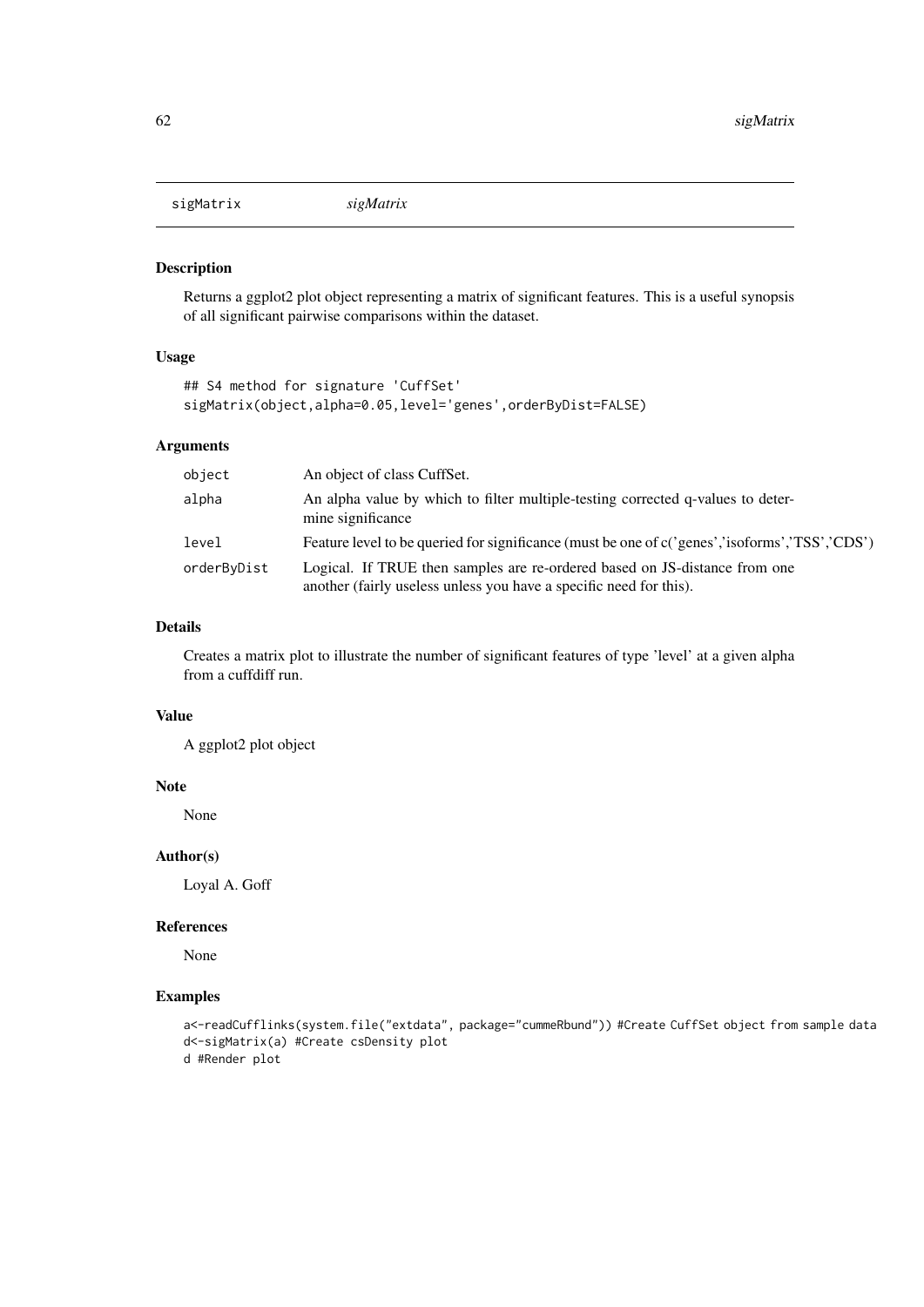# <span id="page-62-0"></span>Index

∗Topic JS JSdist, [47](#page-46-0) JSdistFromP, [48](#page-47-0) ∗Topic Jensen-Shannon csDistHeat, [13](#page-12-0) JSdist, [47](#page-46-0) JSdistFromP, [48](#page-47-0) ∗Topic classes CuffData-class, [19](#page-18-0) CuffDist-class, [20](#page-19-0) CuffFeature-class, [21](#page-20-0) CuffFeatureSet-class, [22](#page-21-0) CuffGene-class, [23](#page-22-0) CuffGeneSet-class, [24](#page-23-0) CuffSet-class, [26](#page-25-0) ∗Topic datasets csCluster, [9](#page-8-0) csSpecificity, [17](#page-16-0) PINK1, [53](#page-52-0) sampleGeneSet, [59](#page-58-0) sampleIDs, [59](#page-58-0) ∗Topic distance csDistHeat, [13](#page-12-0) JSdist, [47](#page-46-0) JSdistFromP, [48](#page-47-0) ∗Topic heatmap csDendro, [11](#page-10-0) csDistHeat, [13](#page-12-0) csHeatmap, [14](#page-13-0) MAplot, [52](#page-51-0) ∗Topic metric JSdist, [47](#page-46-0) JSdistFromP, [48](#page-47-0) ∗Topic package cummeRbund-package, [3](#page-2-0) [,CuffSet-method *(*CuffSet-class*)*, [26](#page-25-0) addFeatures, [5](#page-4-0) addFeatures,CuffData-method *(*addFeatures*)*, [5](#page-4-0)

addFeatures,CuffSet-method *(*addFeatures*)*, [5](#page-4-0) annotation *(*CuffFeatureSet-class*)*, [22](#page-21-0) annotation,CuffData-method *(*CuffData-class*)*, [19](#page-18-0) annotation,CuffFeature-method *(*CuffFeature-class*)*, [21](#page-20-0) annotation,CuffFeatureSet-method *(*CuffFeatureSet-class*)*, [22](#page-21-0)

CDS *(*CuffSet-class*)*, [26](#page-25-0) CDS,CuffGene-method *(*CuffGene-class*)*, [23](#page-22-0) CDS,CuffGeneSet-method *(*CuffGeneSet-class*)*, [24](#page-23-0) CDS,CuffSet-method *(*CuffSet-class*)*, [26](#page-25-0) conditions *(*CuffSet-class*)*, [26](#page-25-0) conditions,CuffSet-method *(*CuffSet-class*)*, [26](#page-25-0) count *(*count-methods*)*, [6](#page-5-0) count,CuffData-method *(*count-methods*)*, [6](#page-5-0) count,CuffFeature-method *(*count-methods*)*, [6](#page-5-0) count,CuffFeatureSet-method *(*count-methods*)*, [6](#page-5-0) count-methods, [6](#page-5-0) countMatrix, [7](#page-6-0) countMatrix,CuffData-method *(*countMatrix*)*, [7](#page-6-0) countMatrix,CuffFeatureSet-method *(*countMatrix*)*, [7](#page-6-0) csBoxplot, [8](#page-7-0) csBoxplot,CuffData-method *(*csBoxplot*)*, [8](#page-7-0) csCluster, [9](#page-8-0) csCluster,CuffFeatureSet-method *(*csCluster*)*, [9](#page-8-0) csClusterPlot, [10](#page-9-0) csDendro, [11](#page-10-0) csDendro,CuffData-method *(*csDendro*)*, [11](#page-10-0) csDendro,CuffFeatureSet-method *(*csDendro*)*, [11](#page-10-0) csDensity, [12](#page-11-0) csDensity,CuffData-method *(*csDensity*)*, [12](#page-11-0) csDensity,CuffFeatureSet-method *(*csDensity*)*, [12](#page-11-0) csDistHeat, [13](#page-12-0)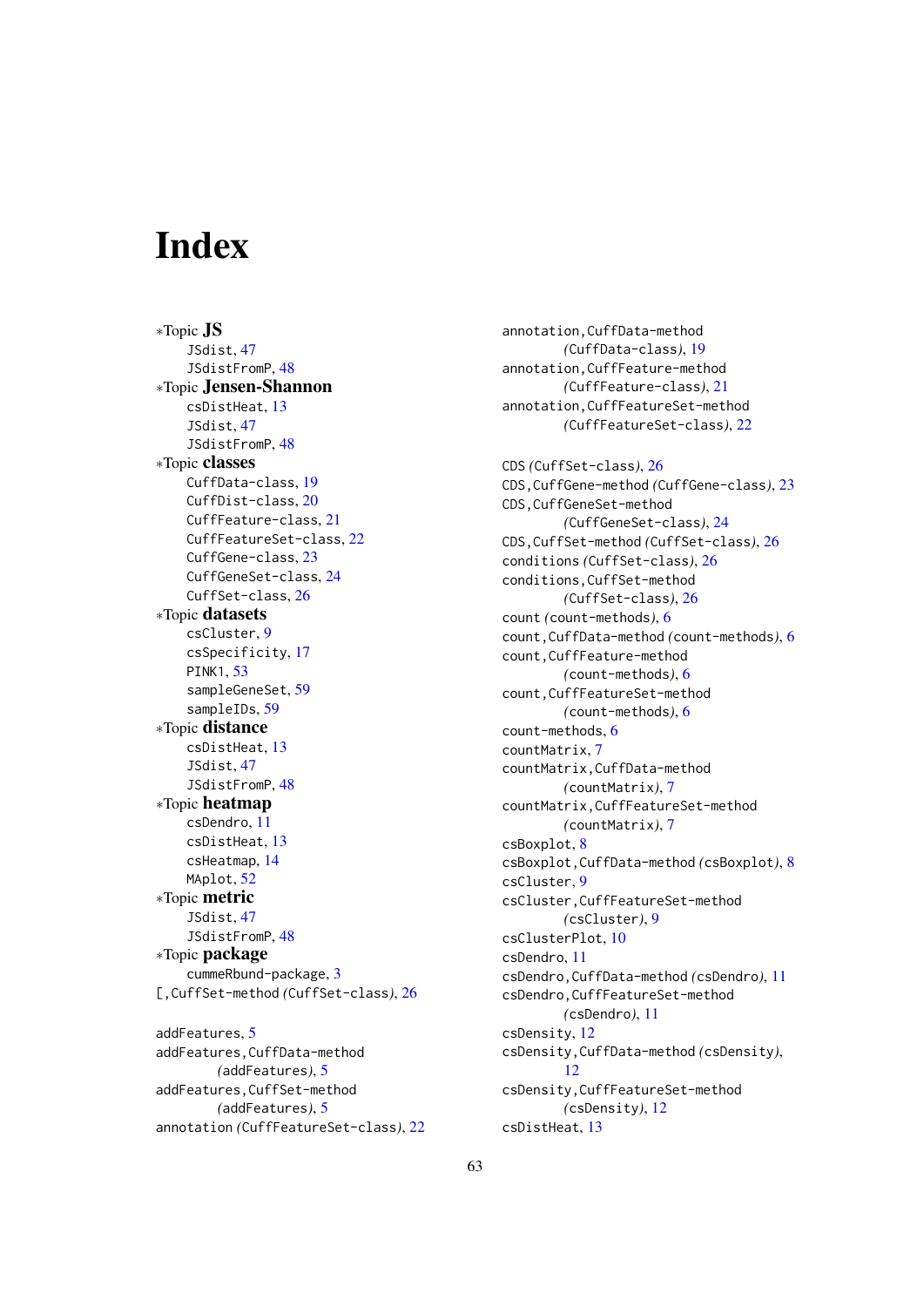csDistHeat,CuffData-method *(*csDistHeat*)*, [13](#page-12-0) csDistHeat,CuffFeatureSet-method *(*csDistHeat*)*, [13](#page-12-0) csFoldChangeHeatmap *(*csHeatmap*)*, [14](#page-13-0) csFoldChangeHeatmap,CuffFeatureSet-method *(*csHeatmap*)*, [14](#page-13-0) csHeatmap, [14](#page-13-0) csHeatmap,CuffFeatureSet-method *(*csHeatmap*)*, [14](#page-13-0) csNMF *(*Exploratory Analysis*)*, [31](#page-30-0) csNMF,CuffData-method *(*Exploratory Analysis*)*, [31](#page-30-0) csNMF,CuffFeatureSet-method *(*Exploratory Analysis*)*, [31](#page-30-0) csPie *(*CuffGene-class*)*, [23](#page-22-0) csPie,CuffGene-method *(*CuffGene-class*)*, [23](#page-22-0) csScatter, [15](#page-14-0) csScatter,CuffData-method *(*csScatter*)*, [15](#page-14-0) csScatter,CuffFeatureSet-method *(*csScatter*)*, [15](#page-14-0) csScatterMatrix *(*csScatter*)*, [15](#page-14-0) csScatterMatrix,CuffData-method *(*csScatter*)*, [15](#page-14-0) csSpecificity, [17](#page-16-0) csSpecificity,CuffData-method *(*csSpecificity*)*, [17](#page-16-0) csSpecificity,CuffFeatureSet-method *(*csSpecificity*)*, [17](#page-16-0) csVolcano, [18](#page-17-0) csVolcano,CuffData-method *(*csVolcano*)*, [18](#page-17-0) csVolcano,CuffFeatureSet-method *(*csVolcano*)*, [18](#page-17-0) csVolcanoMatrix *(*csVolcano*)*, [18](#page-17-0) csVolcanoMatrix,CuffData-method *(*csVolcano*)*, [18](#page-17-0) CuffData-class, [19](#page-18-0) CuffDist-class, [20](#page-19-0) CuffFeature, *[23,](#page-22-0) [24](#page-23-0)* CuffFeature-class, [21](#page-20-0) CuffFeatureSet, *[25](#page-24-0)* CuffFeatureSet-class, [22](#page-21-0) CuffGene, *[21](#page-20-0)* CuffGene-class, [23](#page-22-0) CuffGeneSet, *[23](#page-22-0)* CuffGeneSet-class, [24](#page-23-0) CuffSet-class, [26](#page-25-0) cummeRbund *(*cummeRbund-package*)*, [3](#page-2-0) cummeRbund-package, [3](#page-2-0)

DB *(*CuffSet-class*)*, [26](#page-25-0) DB,CuffData-method *(*CuffData-class*)*, [19](#page-18-0) DB,CuffDist-method *(*CuffDist-class*)*, [20](#page-19-0) DB,CuffSet-method *(*CuffSet-class*)*, [26](#page-25-0) diffData, [27](#page-26-0) diffData,CuffData-method *(*diffData*)*, [27](#page-26-0) diffData,CuffFeature-method *(*CuffFeature-class*)*, [21](#page-20-0) diffData,CuffFeatureSet-method *(*CuffFeatureSet-class*)*, [22](#page-21-0) diffTable *(*diffData*)*, [27](#page-26-0) diffTable,CuffData-method *(*diffData*)*, [27](#page-26-0) diffTable,CuffFeatureSet-method *(*diffData*)*, [27](#page-26-0) dim,CuffData-method *(*CuffData-class*)*, [19](#page-18-0) dim,CuffDist-method *(*CuffDist-class*)*, [20](#page-19-0) Dimensionality Reduction, [28](#page-27-0) dispersionPlot, [29](#page-28-0) dispersionPlot,CuffData-method *(*dispersionPlot*)*, [29](#page-28-0) dispersionPlot,CuffSet-method *(*dispersionPlot*)*, [29](#page-28-0) distValues, [30](#page-29-0) distValues,CuffDist-method *(*distValues*)*, [30](#page-29-0) Exploratory Analysis, [31](#page-30-0) expressionBarplot, [32](#page-31-0) expressionBarplot,CuffFeature-method *(*expressionBarplot*)*, [32](#page-31-0) expressionBarplot,CuffFeatureSet-method *(*expressionBarplot*)*, [32](#page-31-0) expressionPlot, [33](#page-32-0) expressionPlot,CuffFeature-method *(*expressionPlot*)*, [33](#page-32-0) expressionPlot,CuffFeatureSet-method *(*expressionPlot*)*, [33](#page-32-0) featureNames, [34](#page-33-0) featureNames,CuffData-method *(*featureNames*)*, [34](#page-33-0) featureNames,CuffFeatureSet-method *(*CuffFeatureSet-class*)*, [22](#page-21-0) features, [35](#page-34-0) features,CuffFeatureSet-method *(*CuffFeatureSet-class*)*, [22](#page-21-0) features,CuffGene-method *(*features*)*, [35](#page-34-0) findGene, [36](#page-35-0) findGene,CuffSet-method *(*findGene*)*, [36](#page-35-0) findSimilar, [37](#page-36-0) findSimilar,CuffSet-method *(*findSimilar*)*, [37](#page-36-0) fpkm *(*fpkm-methods*)*, [38](#page-37-0)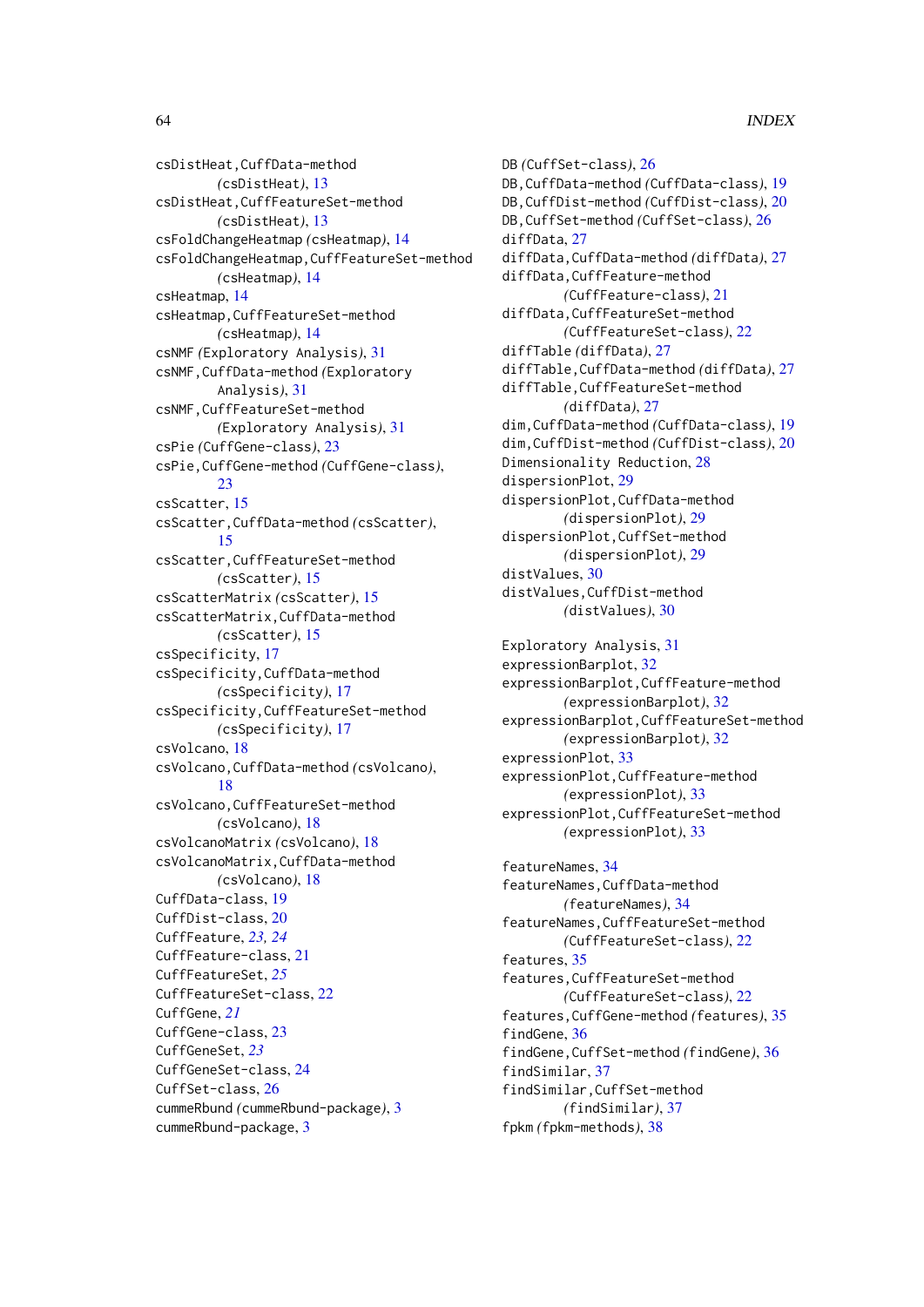#### INDEX 65

fpkm,CuffData-method *(*fpkm-methods*)*, [38](#page-37-0) fpkm,CuffFeature-method *(*fpkm-methods*)*, [38](#page-37-0) fpkm,CuffFeatureSet-method *(*fpkm-methods*)*, [38](#page-37-0) fpkm-methods, [38](#page-37-0) fpkmMatrix, [38](#page-37-0) fpkmMatrix,CuffData-method *(*fpkmMatrix*)*, [38](#page-37-0) fpkmMatrix,CuffFeature-method *(*CuffFeature-class*)*, [21](#page-20-0) fpkmMatrix,CuffFeatureSet-method *(*fpkmMatrix*)*, [38](#page-37-0) fpkmSCVPlot *(*QCplots*)*, [53](#page-52-0) fpkmSCVPlot,CuffData-method *(*QCplots*)*, [53](#page-52-0) genePlot *(*CuffGene-class*)*, [23](#page-22-0) genePlot,CuffGene-method *(*CuffGene-class*)*, [23](#page-22-0) genes *(*CuffSet-class*)*, [26](#page-25-0) genes,CuffGene-method *(*CuffGene-class*)*, [23](#page-22-0) genes,CuffGeneSet-method *(*CuffGeneSet-class*)*, [24](#page-23-0) genes,CuffSet-method *(*CuffSet-class*)*, [26](#page-25-0) getFeatures, [39](#page-38-0) getFeatures,CuffData-method *(*CuffData-class*)*, [19](#page-18-0) getFeatures,CuffSet-method *(*getFeatures*)*, [39](#page-38-0) getGene, [40](#page-39-0) getGene,CuffSet-method *(*getGene*)*, [40](#page-39-0) getGeneId, [41](#page-40-0) getGeneId,CuffSet-method *(*getGeneId*)*, [41](#page-40-0) getGenes, [42](#page-41-0) getGenes,CuffSet-method *(*getGenes*)*, [42](#page-41-0) getLevels, [43](#page-42-0) getLevels,CuffData-method *(*getLevels*)*, [43](#page-42-0) getLevels,CuffSet-method *(*getLevels*)*, [43](#page-42-0) getRepLevels, [44](#page-43-0) getRepLevels,CuffData-method *(*getRepLevels*)*, [44](#page-43-0) getRepLevels,CuffSet-method *(*getRepLevels*)*, [44](#page-43-0) getSig, [44](#page-43-0) getSig,CuffSet-method *(*getSig*)*, [44](#page-43-0) getSigTable, [46](#page-45-0) getSigTable,CuffSet-method *(*getSigTable*)*, [46](#page-45-0)

isoforms *(*CuffSet-class*)*, [26](#page-25-0)

isoforms,CuffGene-method *(*CuffGene-class*)*, [23](#page-22-0) isoforms,CuffGeneSet-method *(*CuffGeneSet-class*)*, [24](#page-23-0) isoforms,CuffSet-method *(*CuffSet-class*)*, [26](#page-25-0) JSdist, [47](#page-46-0) JSdistFromP, [48](#page-47-0) JSdistVec, [49](#page-48-0) length,CuffFeature-method *(*CuffFeature-class*)*, [21](#page-20-0) length,CuffFeatureSet-method *(*CuffFeatureSet-class*)*, [22](#page-21-0) length,CuffGene-method *(*CuffGene-class*)*, [23](#page-22-0) makeGeneRegionTrack *(*CuffGene-class*)*, [23](#page-22-0) makeGeneRegionTrack,CuffGene-method *(*CuffGene-class*)*, [23](#page-22-0) makeprobs, [50](#page-49-0) makeprobsvec, [51](#page-50-0) makeRnk *(*CuffData-class*)*, [19](#page-18-0) makeRnk,CuffData-method *(*CuffData-class*)*, [19](#page-18-0) MAplot, [52](#page-51-0) MAplot,CuffData-method *(*MAplot*)*, [52](#page-51-0) MDSplot *(*Dimensionality Reduction*)*, [28](#page-27-0) MDSplot,CuffData-method *(*Dimensionality Reduction*)*, [28](#page-27-0) MDSplot,CuffFeatureSet-method *(*Dimensionality Reduction*)*, [28](#page-27-0) PCAplot *(*Dimensionality Reduction*)*, [28](#page-27-0) PCAplot,CuffData-method *(*Dimensionality Reduction*)*, [28](#page-27-0) PCAplot,CuffFeatureSet-method *(*Dimensionality Reduction*)*, [28](#page-27-0) PINK1, [53](#page-52-0) promoters *(*CuffSet-class*)*, [26](#page-25-0) promoters,CuffGene-method *(*CuffGene-class*)*, [23](#page-22-0) promoters,CuffGeneSet-method *(*CuffGeneSet-class*)*, [24](#page-23-0) promoters,CuffSet-method *(*CuffSet-class*)*, [26](#page-25-0) QCplots, [53](#page-52-0) readCufflinks, [54](#page-53-0)

relCDS *(*CuffSet-class*)*, [26](#page-25-0) relCDS,CuffGene-method *(*CuffGene-class*)*, [23](#page-22-0)